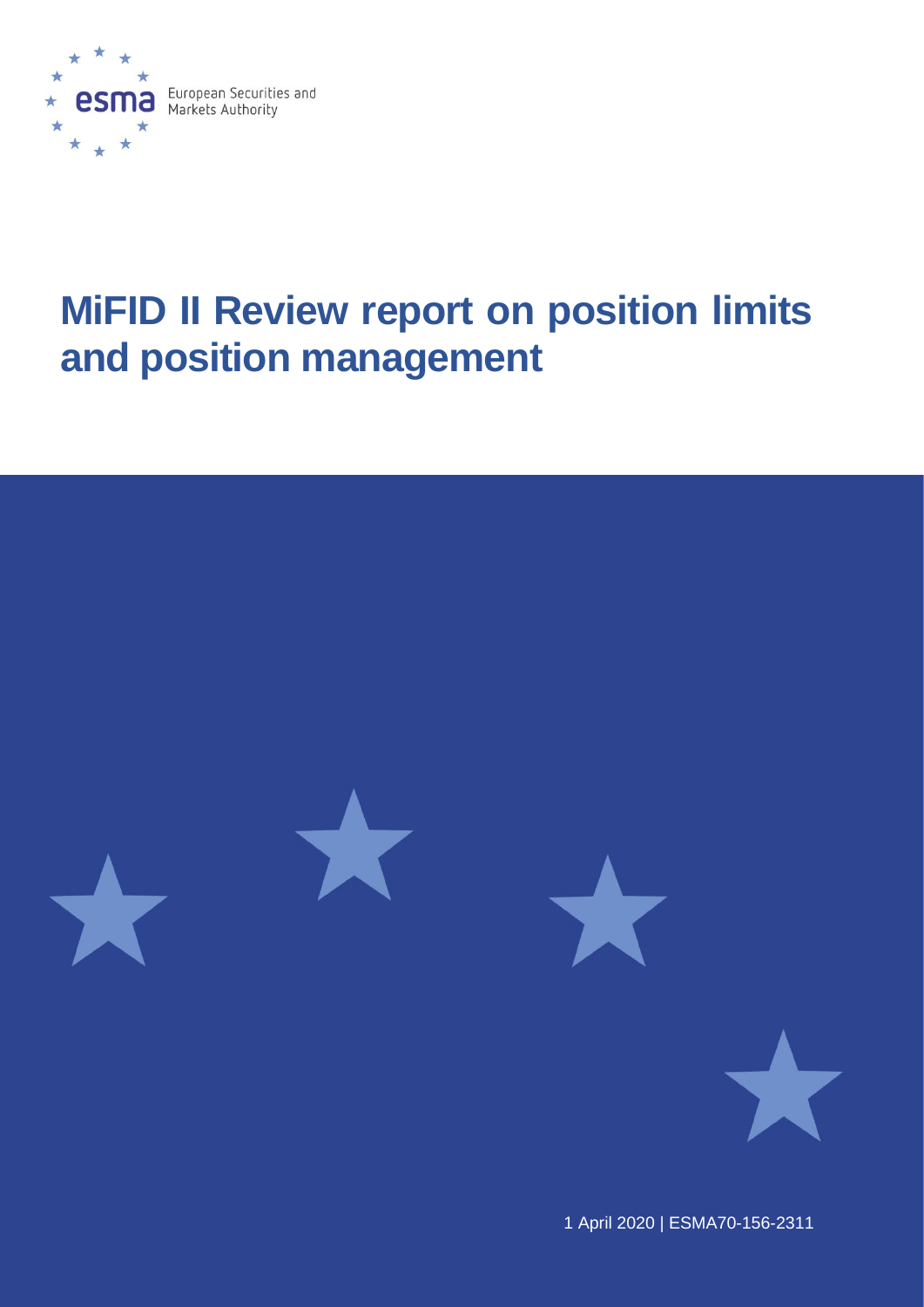

1 April 2020 ESMA70-156-2311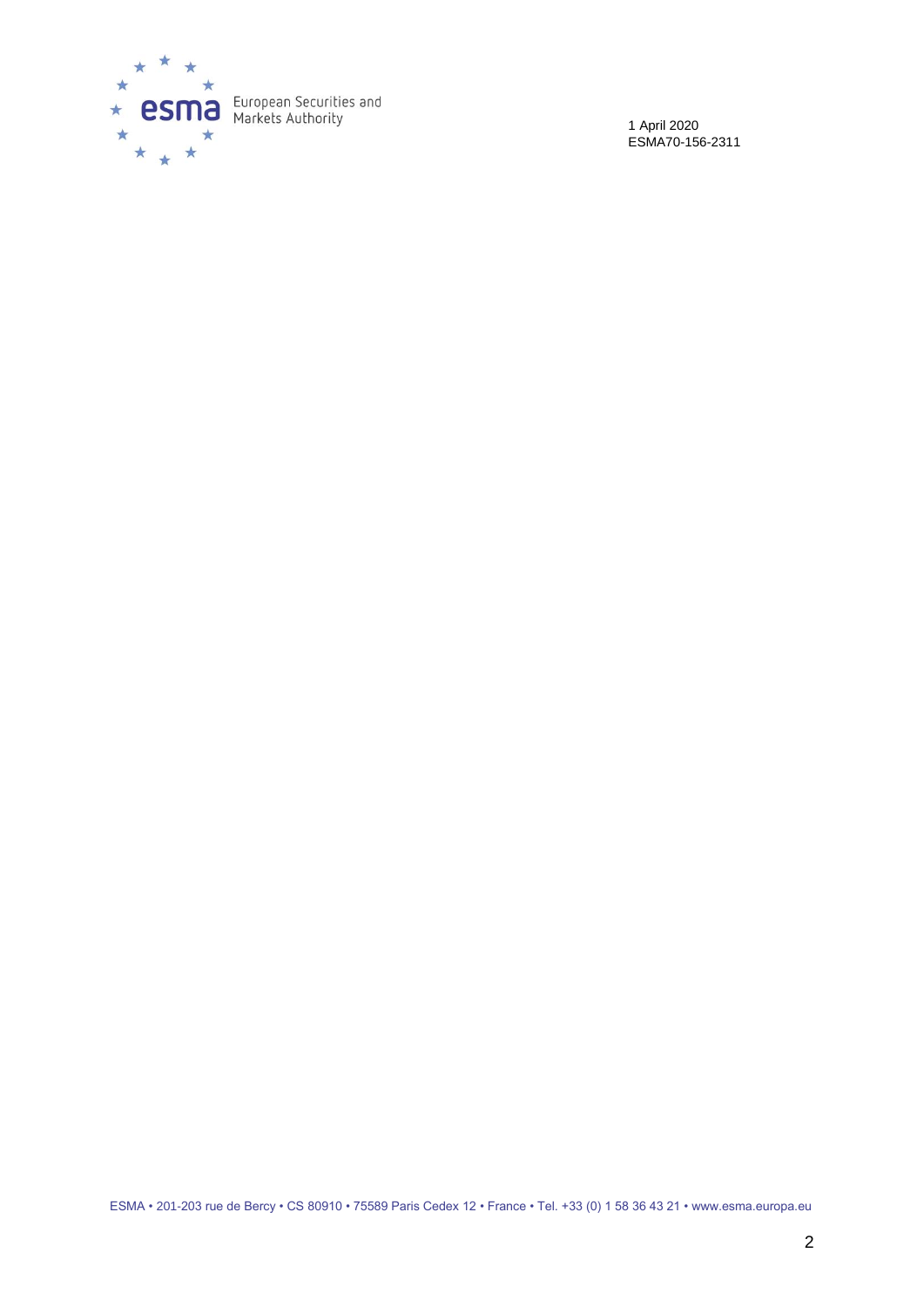

1 April 2020 ESMA70-156-2311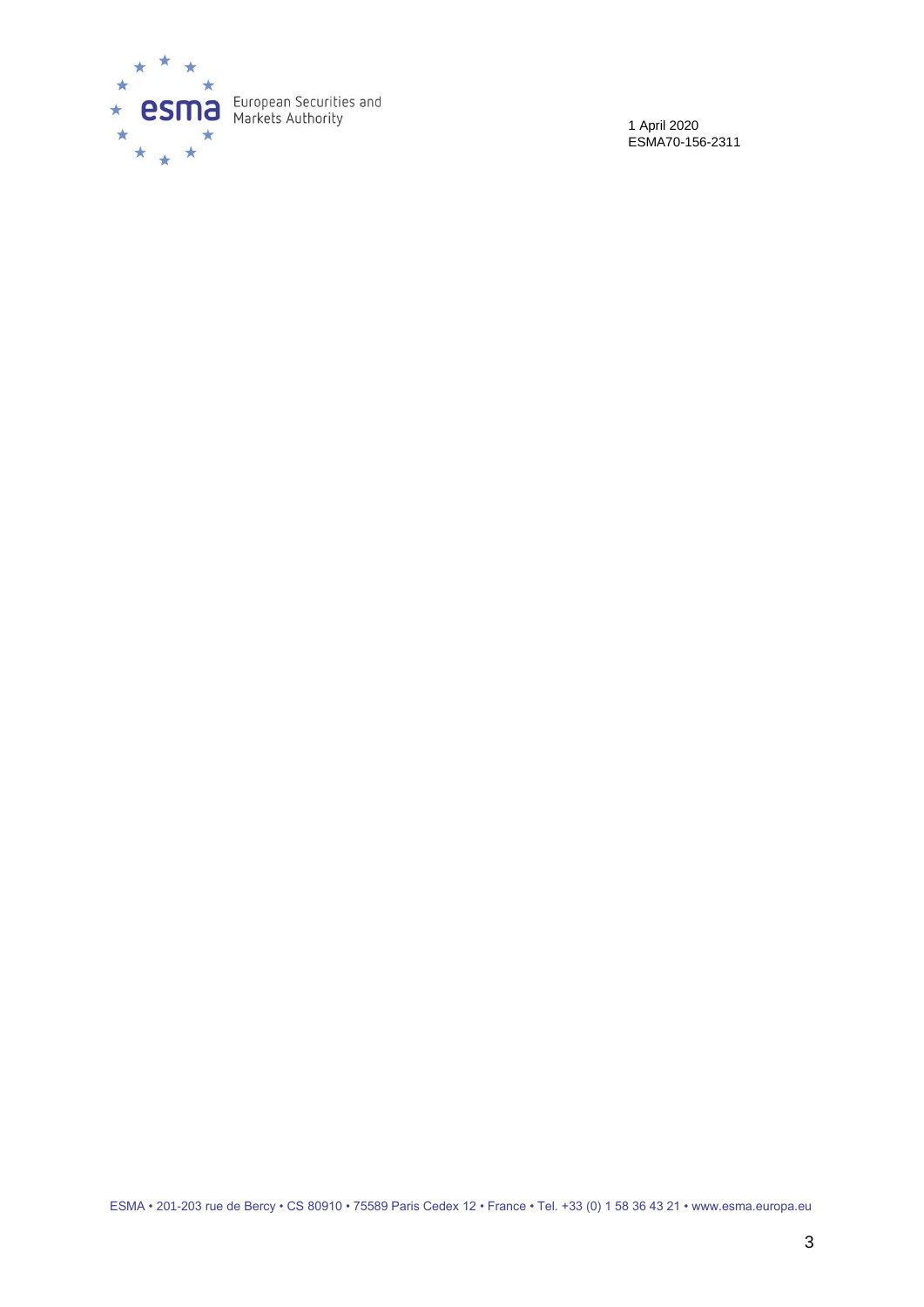

# **Table of Contents**

| $\mathbf{1}$   |         |                                                                                    |  |  |
|----------------|---------|------------------------------------------------------------------------------------|--|--|
| $\overline{2}$ |         |                                                                                    |  |  |
| 3              |         |                                                                                    |  |  |
|                | 3.1     |                                                                                    |  |  |
|                | 3.2     |                                                                                    |  |  |
|                | 3.2.1   |                                                                                    |  |  |
|                | 3.2.2   |                                                                                    |  |  |
|                | 3.2.3   |                                                                                    |  |  |
|                | 3.3     | The impact of position limits on orderly pricing and settlement conditions 14      |  |  |
|                | 3.3.1   |                                                                                    |  |  |
|                | 3.3.2   |                                                                                    |  |  |
|                | 3.3.3   |                                                                                    |  |  |
|                | 3.4     | The impact of position limits on the structure of commodity derivatives markets 17 |  |  |
|                | 3.4.1   |                                                                                    |  |  |
|                |         |                                                                                    |  |  |
|                |         |                                                                                    |  |  |
|                | 3.4.2   |                                                                                    |  |  |
|                | 3.42.1  |                                                                                    |  |  |
|                |         |                                                                                    |  |  |
|                |         |                                                                                    |  |  |
|                | 3.4.3   |                                                                                    |  |  |
|                | 3.43.1  |                                                                                    |  |  |
|                |         |                                                                                    |  |  |
|                |         |                                                                                    |  |  |
|                | 3.5     | Other impacts of position limits on commodity derivatives liquidity 24             |  |  |
|                | 3.5.1   |                                                                                    |  |  |
|                | 3.5.1.1 |                                                                                    |  |  |
|                |         |                                                                                    |  |  |
|                |         |                                                                                    |  |  |
|                | 3.5.2   |                                                                                    |  |  |
|                | 3.5.2.1 |                                                                                    |  |  |
|                |         |                                                                                    |  |  |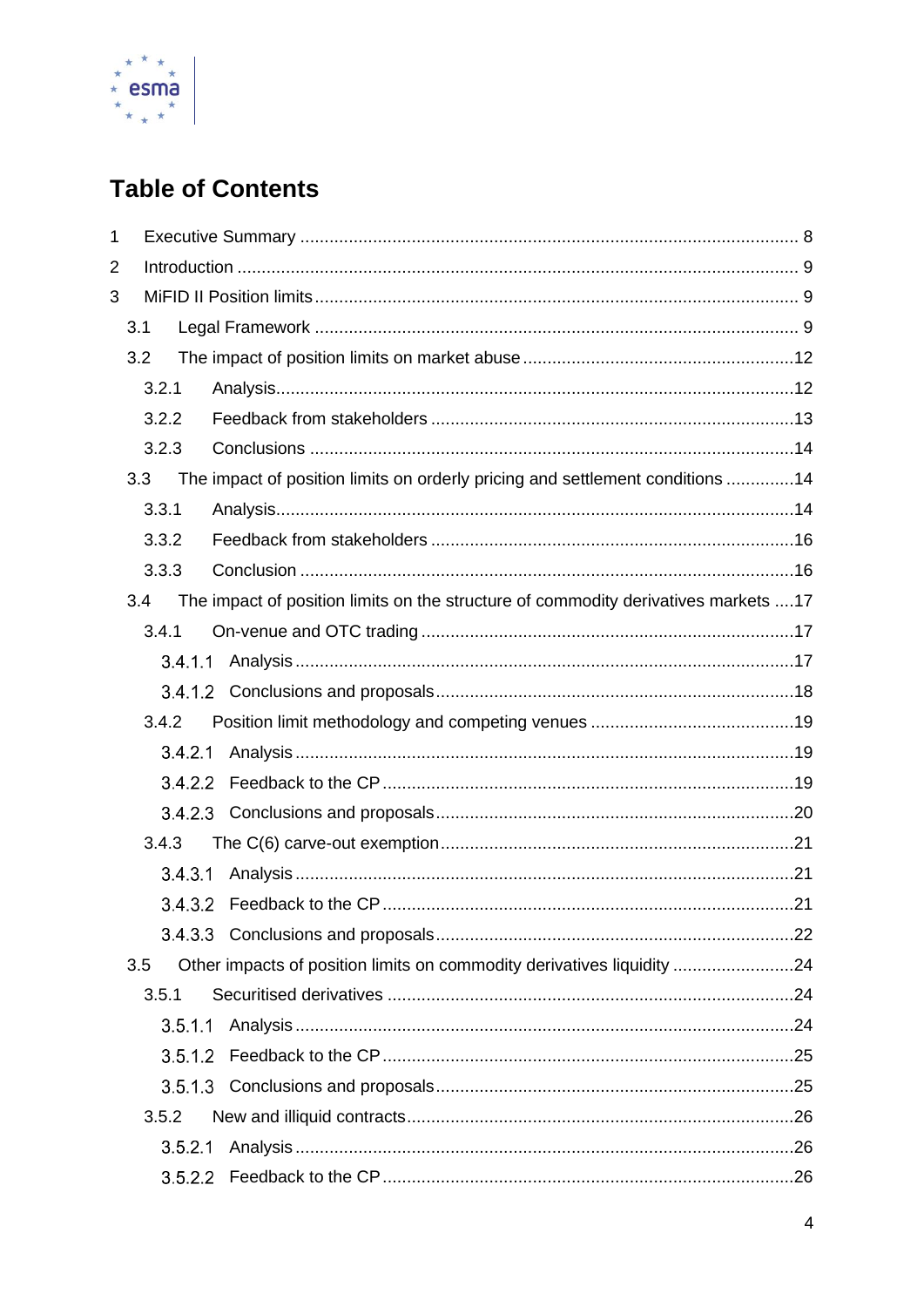

|                | 3.5.3                                                                                 |         |                                                                                        |  |  |
|----------------|---------------------------------------------------------------------------------------|---------|----------------------------------------------------------------------------------------|--|--|
|                |                                                                                       | 3.5.3.1 |                                                                                        |  |  |
|                |                                                                                       | 3.5.3.2 |                                                                                        |  |  |
|                |                                                                                       |         |                                                                                        |  |  |
| 4              |                                                                                       |         |                                                                                        |  |  |
|                | 4.1                                                                                   |         |                                                                                        |  |  |
|                | The impact of the MiFID II position management regime on market abuse, orderly<br>4.2 |         |                                                                                        |  |  |
|                | 4.2.1                                                                                 |         |                                                                                        |  |  |
|                |                                                                                       | 4.2.1.1 |                                                                                        |  |  |
|                |                                                                                       | 4.2.1.2 | Impact of position management on orderly pricing and settlement conditions<br>35       |  |  |
|                |                                                                                       | 4.2.1.3 |                                                                                        |  |  |
|                | 4.2.2                                                                                 |         |                                                                                        |  |  |
|                | 4.2.3                                                                                 |         |                                                                                        |  |  |
| 5              |                                                                                       |         | Impact of Brexit on position limits and the MiFID II commodity derivatives framework38 |  |  |
| 6              |                                                                                       |         |                                                                                        |  |  |
| $\overline{7}$ |                                                                                       |         |                                                                                        |  |  |
|                | 7.1                                                                                   |         |                                                                                        |  |  |
|                | 7.2                                                                                   |         |                                                                                        |  |  |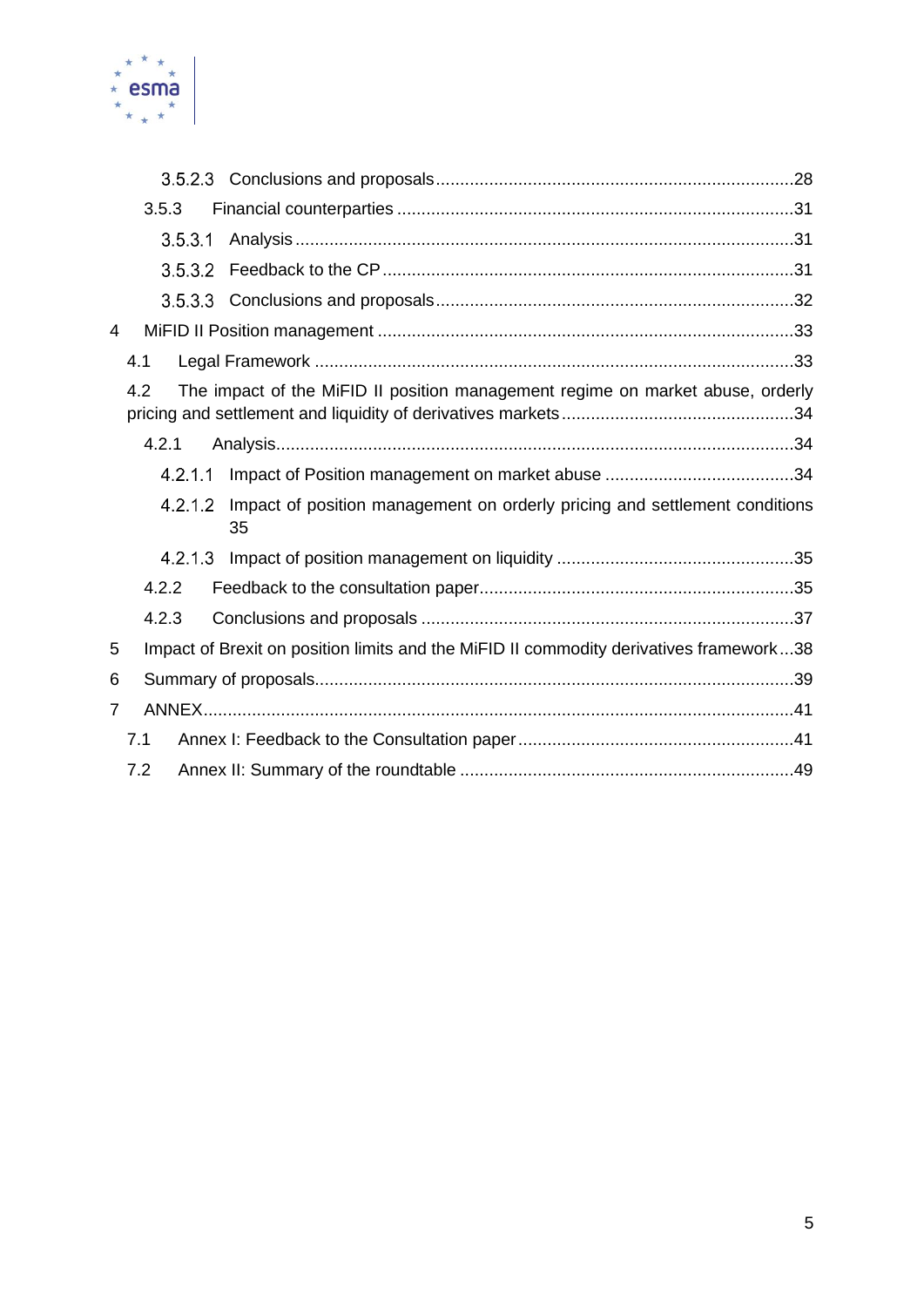

# **Acronyms used**

| CA           | <b>Competent Authority</b>                                                                                                                                                                                                                                                                          |
|--------------|-----------------------------------------------------------------------------------------------------------------------------------------------------------------------------------------------------------------------------------------------------------------------------------------------------|
| <b>ACER</b>  | Agency for the Cooperation of Energy Regulators                                                                                                                                                                                                                                                     |
| <b>CFTC</b>  | <b>Commodity Futures Trading Commission</b>                                                                                                                                                                                                                                                         |
| COT          | <b>Commitment of Traders</b>                                                                                                                                                                                                                                                                        |
| <b>CP</b>    | <b>Consultation Paper</b>                                                                                                                                                                                                                                                                           |
| <b>EEOTC</b> | <b>Economically Equivalent OTC Contracts</b>                                                                                                                                                                                                                                                        |
| <b>EMIR</b>  | Regulation (EU) No 648/2012 of the European Parliament and of the<br>Council of 4 July 2012 on OTC derivatives, central counterparties and<br>trade repositories                                                                                                                                    |
| <b>ESMA</b>  | European Securities and Markets Authority                                                                                                                                                                                                                                                           |
| EC           | <b>European Commission</b>                                                                                                                                                                                                                                                                          |
| EU           | European Union                                                                                                                                                                                                                                                                                      |
| <b>MAR</b>   | Regulation (EU) No596/2014 of the European Parliament and the<br>Council of 16 April 2014 on market abuse (market abuse regulation) and<br>Directive<br>2003/6/EC<br>and<br><b>Directives</b><br>repealing<br>2003/124/EC,<br>2003/125/EC and 2004/72/EC                                            |
| MiFID I      | Directive 2004/39 of the European Parliament and of the Council of 21<br>April 2004 on markets in financial instruments amending Council<br>Directive 85/611/EC and 93/6/EEC and Directive 2000/12/EC of the<br>European Parliament and of the Council and repealing Council Directive<br>93/22/EEC |
| MiFID II     | Directive 2014/65/EU of the European Parliament and the Council of 15<br>May 2014 on markets in financial instruments and amending Directive<br>2002/92/EC and Directive 2011/61/EU (OJ L 173, 12.6.2014, p. 349)                                                                                   |
| <b>MiFIR</b> | Regulation (EU) No 600/2014 of the European Parliament and of the<br>Council on markets in financial instruments and amending Regulation<br>(EU) No 648/2012 (OJ L 173, 12.6.2014, p. 84)                                                                                                           |
| <b>MTF</b>   | <b>Multilateral Trading Facility</b>                                                                                                                                                                                                                                                                |
| <b>NFC</b>   | <b>Non-Financial Counterparties</b>                                                                                                                                                                                                                                                                 |
| <b>OTC</b>   | Over-The-Counter                                                                                                                                                                                                                                                                                    |
| <b>OTF</b>   | <b>Organised Trading Facility</b>                                                                                                                                                                                                                                                                   |
| <b>REMIT</b> | Regulation (EU) No 1227/2011 of the European parliament and of the<br>Council of 25 October 2011 on wholesale energy market integrity and<br>transparency                                                                                                                                           |
| <b>RTS</b>   | <b>Regulatory Technical Standard</b>                                                                                                                                                                                                                                                                |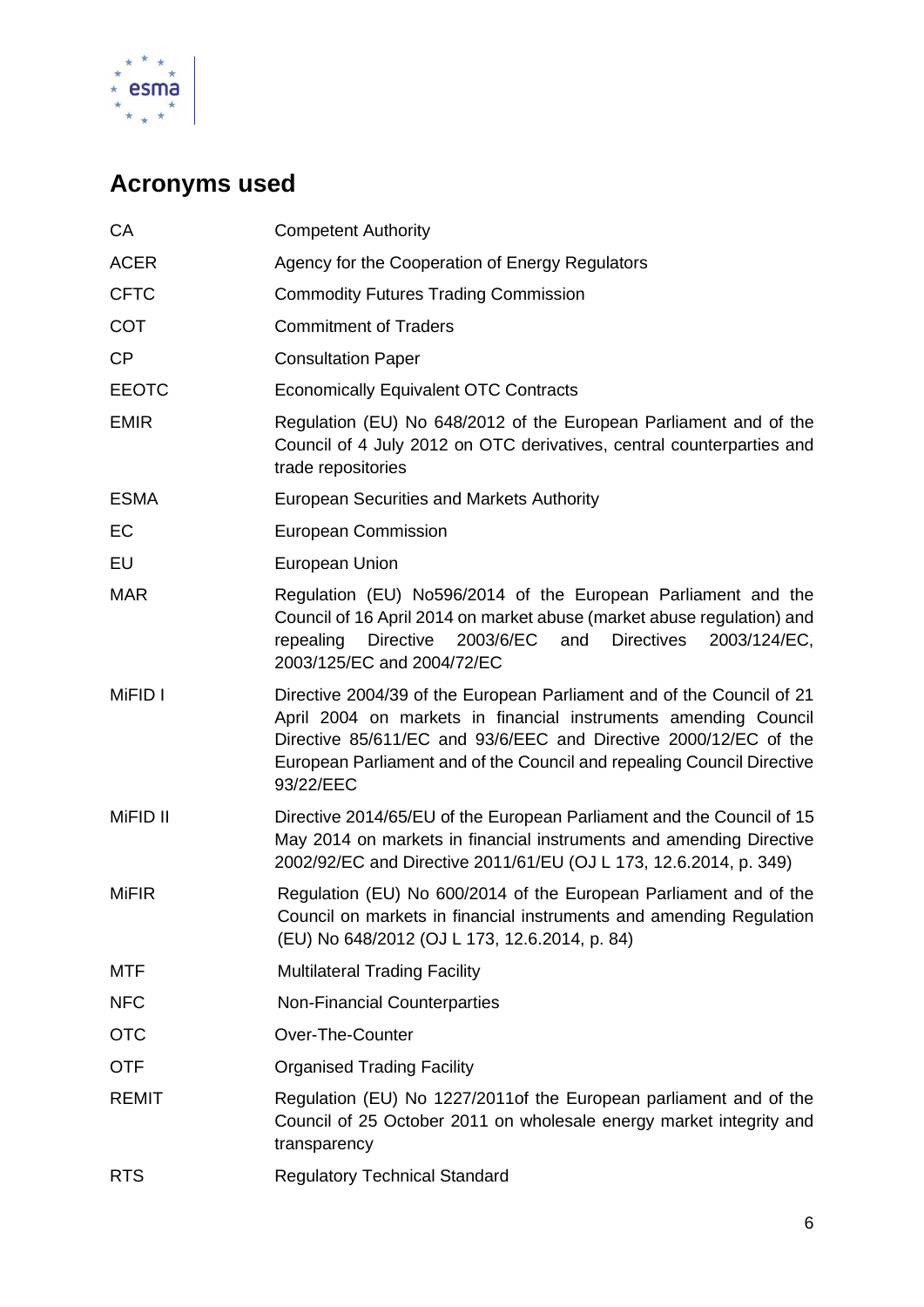

RTS 21 Commission Delegated Regulation (EU) 2017/591 of 1 December 2016 supplementing Directive 2014/65/EU of the European Parliament and of the Council with regard to regulatory technical standards for the application of position limits to commodity derivatives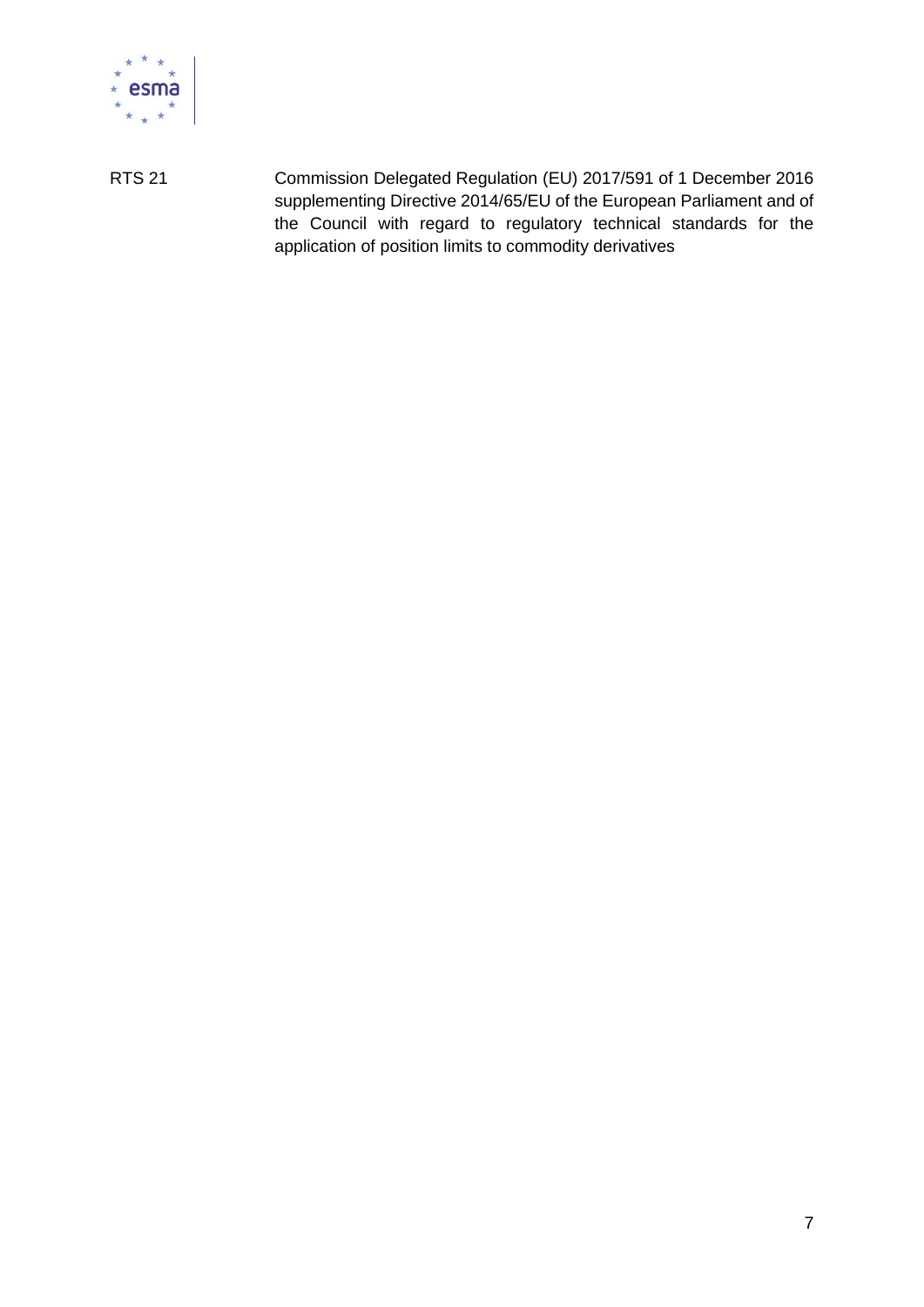

## <span id="page-7-0"></span>**1 Executive Summary**

#### **Reasons for publication**

Article 90 of MiFID II requires the European Commission (EC), after consulting ESMA, to present a report to the European Parliament and the Council on the review of various MiFID II/MiFIR provisions. Following a call for evidence and a consultation paper (CP), this MiFID II review report covers the impact of the application of position limits and position management on liquidity, market abuse and orderly pricing and settlement conditions in commodity derivatives markets as provided for under Article 90(1)(g) of MiFID II.

#### **Contents**

Section 3 provides a summary of the position limit regime under MiFID II and an assessment of the impact of the application of position limits on market abuse, orderly pricing and settlement conditions. Section 3 also provides an assessment of the impact of position limits on the liquidity of commodity derivatives markets and sets out proposals for amending the Level 1 text in order to improve the efficiency of the position limit regime. Section 4 assesses the impact of position management controls on commodity derivatives markets and proposes to amend the Level 1 text to further enhance convergent implementation by trading venues. Section 5 considers the impact of Brexit on the position limit regime and the commodity derivatives framework. Section 6 provides a summary of the proposals made in this report.

A summary of the responses to the CP is provided in Annex I. A summary of the industry roundtable organised by ESMA is provided in Annex II.

Overall, with the input provided via this final report ESMA is trying to better achieve the objectives pursued with the commodity derivatives embedded in MiFID II. ESMA's proposals are designed to find the right balance between an ambitious application of position limits, reporting and management focussing on the main issues while simplifying the regime to the extent possible with the aim to make it work more efficiently for market participants and competent authorities.

#### **Next Steps**

This report is submitted to the EC and is expected to feed into the review report on the impact of the application of position limits and position management on liquidity, market abuse and orderly pricing and settlement conditions in commodity derivatives markets.

ESMA stands ready to provide any additional technical advice on the legislative amendments suggested in the report.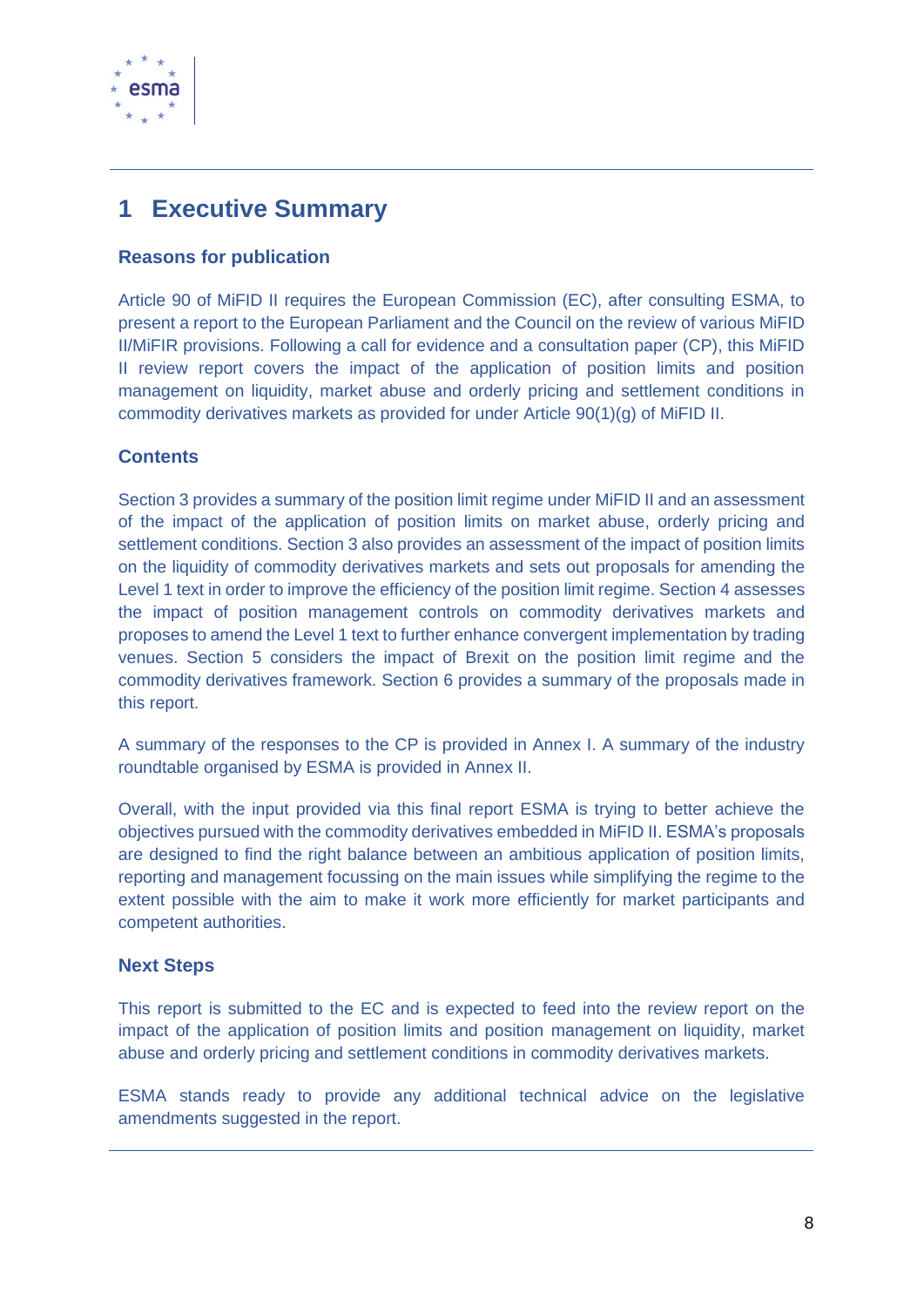

# <span id="page-8-0"></span>**2 Introduction**

- 1. MiFID II/MiFIR requires the EC, after consulting ESMA, to present reports to the European Parliament and the Council reviewing many provisions in MiFID II/MiFIR. This report covers the mandate relating to "the impact of the application of position limits and position management on the liquidity, market abuse and orderly pricing and settlement conditions of commodity derivatives markets", as provided for in Article 90(1)(f) of MiFID II.
- 2. In order to form a more exhaustive and informed view of the issues to be considered and addressed in its report to the EC, ESMA first issued a call for evidence<sup>1</sup> on 24 May 2019 inviting stakeholders to share their experience with the application of the MiFID II position limit and position management provisions, explain how trading in commodity derivatives may have been impacted, either positively or negatively, by this new regime and provide thoughts for potential amendments. ESMA received 26 responses to the call for evidence.
- 3. Building on the responses to the call for evidence, ESMA published  $2$  a CP on 5 November 2019 that provided an initial assessment of the impact of position limits and position management on liquidity, market abuse, orderly pricing and settlement conditions in commodity derivatives markets and seeking stakeholders' views on some suggested amendments to the legal texts. ESMA received 50 responses to the CP. A summary of the responses received is provided in Annex I.
- 4. ESMA also organised an industry roundtable on 17 December 2019 with a limited number of participants representing key categories of stakeholders (trading venues, financial and non-financial counterparties). A summary of the roundtable is provided in Annex II.

# <span id="page-8-1"></span>**3 MiFID II Position limits**

### <span id="page-8-2"></span>**3.1 Legal Framework**

- 5. In response to the 2009 Pittsburgh G20 summit's agreement to improve the regulation, functioning and transparency of financial and commodity derivatives markets and the 2011 Cannes G20 summit's call for market regulators to have formal position management powers, MiFID II introduced a new set of provisions governing trading in commodity derivative markets. Those commodity derivative provisions are one of the key changes in MiFID II compared to MiFID I.
- 6. In addition to pre-trade and post-trade transparency as well as transaction reporting requirements, MiFID II introduces a position limit, a position reporting and a position management regime for commodity derivatives.

<sup>1</sup> ESMA70-156-1101

<sup>2</sup> ESMA70-156-1484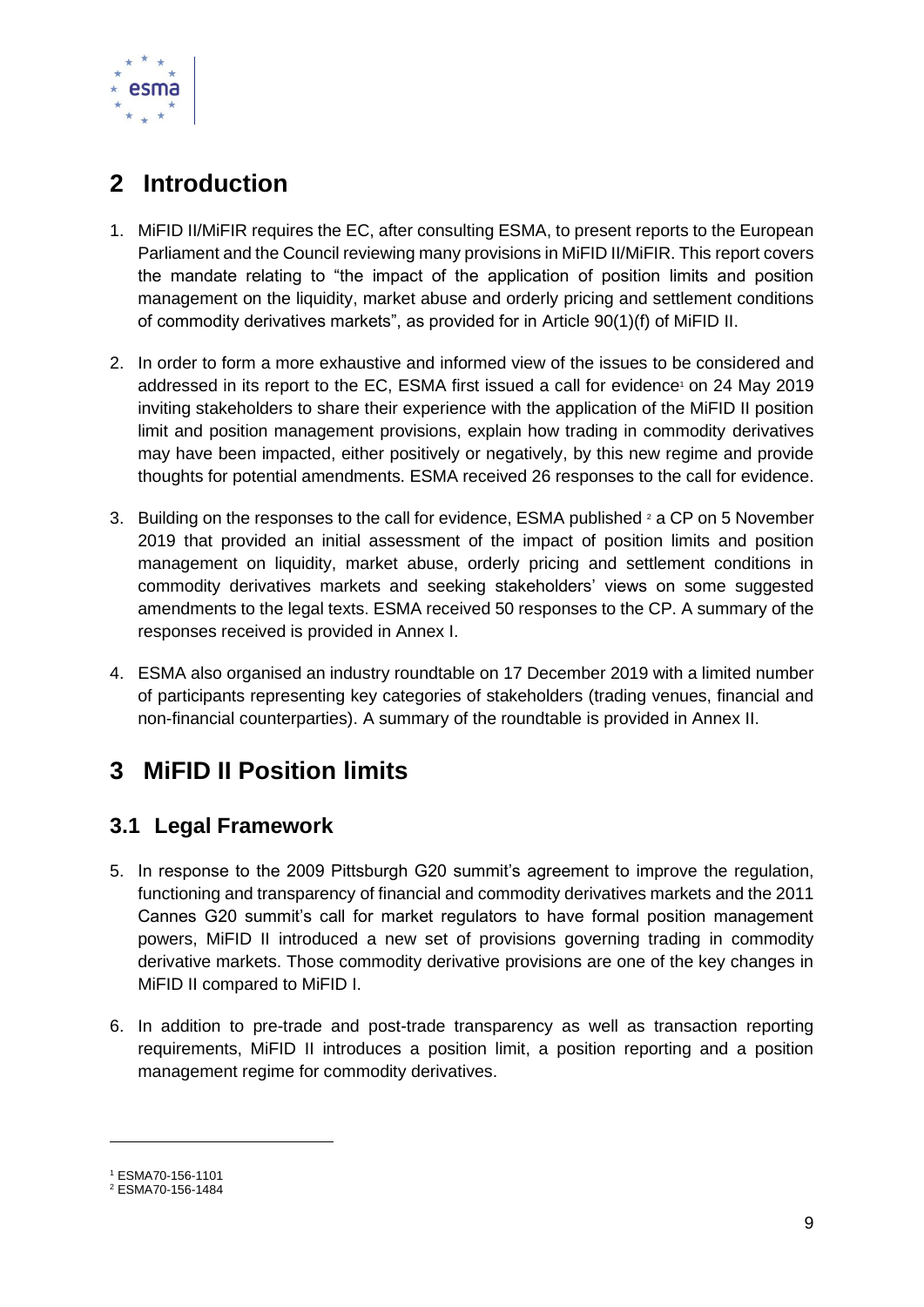

- 7. Under Article 57(1) of MiFID II, Competent Authorities (CAs) have to establish and apply position limits on the size of a net position which a person can hold at all times in commodity derivatives traded on trading venues and in economically equivalent OTC (EEOTC) contracts. The limits apply to all positions held by a person and those held on its behalf at an aggregate group level.
- 8. The position limits must be set so as to prevent market abuse and support orderly pricing and settlement conditions, including preventing market distorting positions, and ensuring, in particular, convergence between prices of derivatives in the delivery month and spot prices for the underlying commodity, without prejudice to price discovery on the market for the underlying commodity.
- 9. Position limits do not apply to positions held by, or on behalf of, non-financial entities and which are objectively measurable as reducing risk directly related to the commercial activity of that non-financial entity where that non-financial entity has applied for an exemption in accordance with Article 8 of RTS 21.
- 10. Position limits apply to all commodity derivatives traded on a trading venue, irrespective of the underlying commodity and whether the derivative contract is physically settled or cashsettled. Position limits also apply to securitised derivatives which relate to a commodity or an underlying referred to in Section C(10) of Annex I of MiFID II. As regards derivatives based on C(10) underlyings, ESMA clarified in its Q&As on MiFID II/MiFIR commodity derivatives topics<sup>3</sup> that position limits should only apply to freight rate derivatives (wet and dry freight) and to derivative contracts relating to indices if the underlying index is materially based on commodity underlyings. ESMA considers that the underlying index is materially based on commodities if such commodities have a weighting of more than 50% in the composition of the underlying index.

<sup>3</sup> [https://www.esma.europa.eu/sites/default/files/library/esma70-872942901-36\\_qas\\_commodity\\_derivatives.pdf](https://www.esma.europa.eu/sites/default/files/library/esma70-872942901-36_qas_commodity_derivatives.pdf)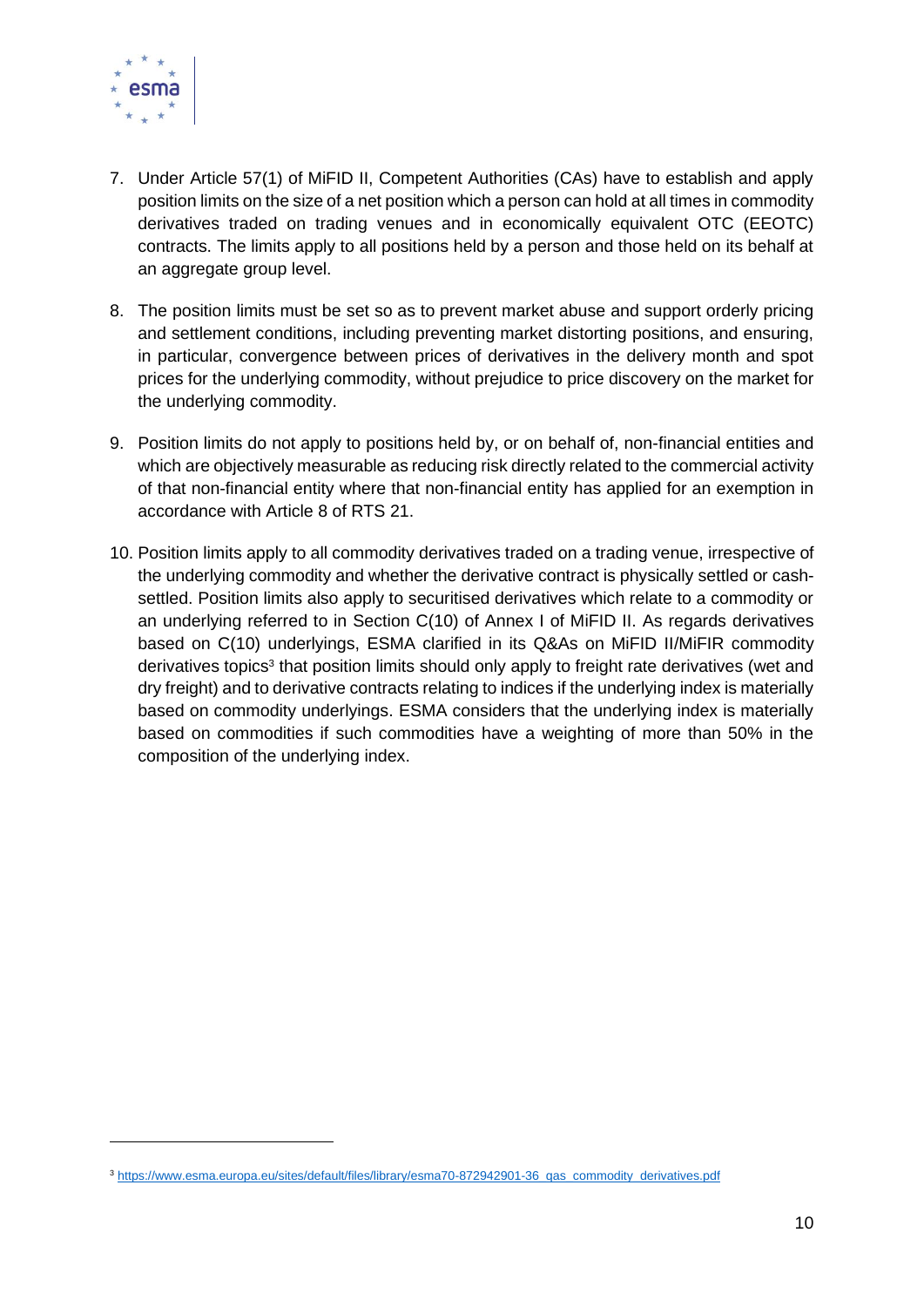

#### **Definition of commodity derivatives**

#### **MIFIR**

*Article 2(1)(30): commodity derivatives' means those financial instruments defined in point (44)(c) of Article 4(1) of Directive 2014/65/EU; which relate to a commodity or an underlying referred to in Section C(10) of Annex I to Directive 2014/65/EU; or in points (5), (6), (7) and (10) of Section C of Annex I thereto;*

#### *MiFID II*

*Article 4(1)(44)(c): any other securities giving the right to acquire or sell any such transferable securities or giving rise to a cash settlement determined by reference to transferable securities, currencies, interest rates or yields, commodities or other indices or measures*

#### *Annex I Section C*

*[…]*

*(5) Options, futures, swaps, forwards and any other derivative contracts relating to commodities that must be settled in cash or may be settled in cash at the option of one of the parties other than by reason of default or other termination event;*

*(6) Options, futures, swaps, and any other derivative contract relating to commodities that can be physically settled provided that they are traded on a regulated market, a MTF, or an OTF, except for wholesale energy products traded on an OTF that must be physically settled;*

*(7) Options, futures, swaps, forwards and any other derivative contracts relating to commodities, that can be physically settled not otherwise mentioned in point 6 of this Section and not being for commercial purposes, which have the characteristics of other derivative financial instruments;*

#### *[…]*

*(10) Options, futures, swaps, forward rate agreements and any other derivative contracts relating to climatic variables, freight rates or inflation rates or other official economic statistics that must be settled in cash or may be settled in cash at the option of one of the parties other than by reason of default or other termination event, as well as any other derivative contracts relating to assets, rights, obligations, indices and measures not otherwise mentioned in this Section, which have the characteristics of other derivative financial instruments, having regard to whether, inter alia, they are traded on a regulated market, OTF, or an MTF;*

*[…].*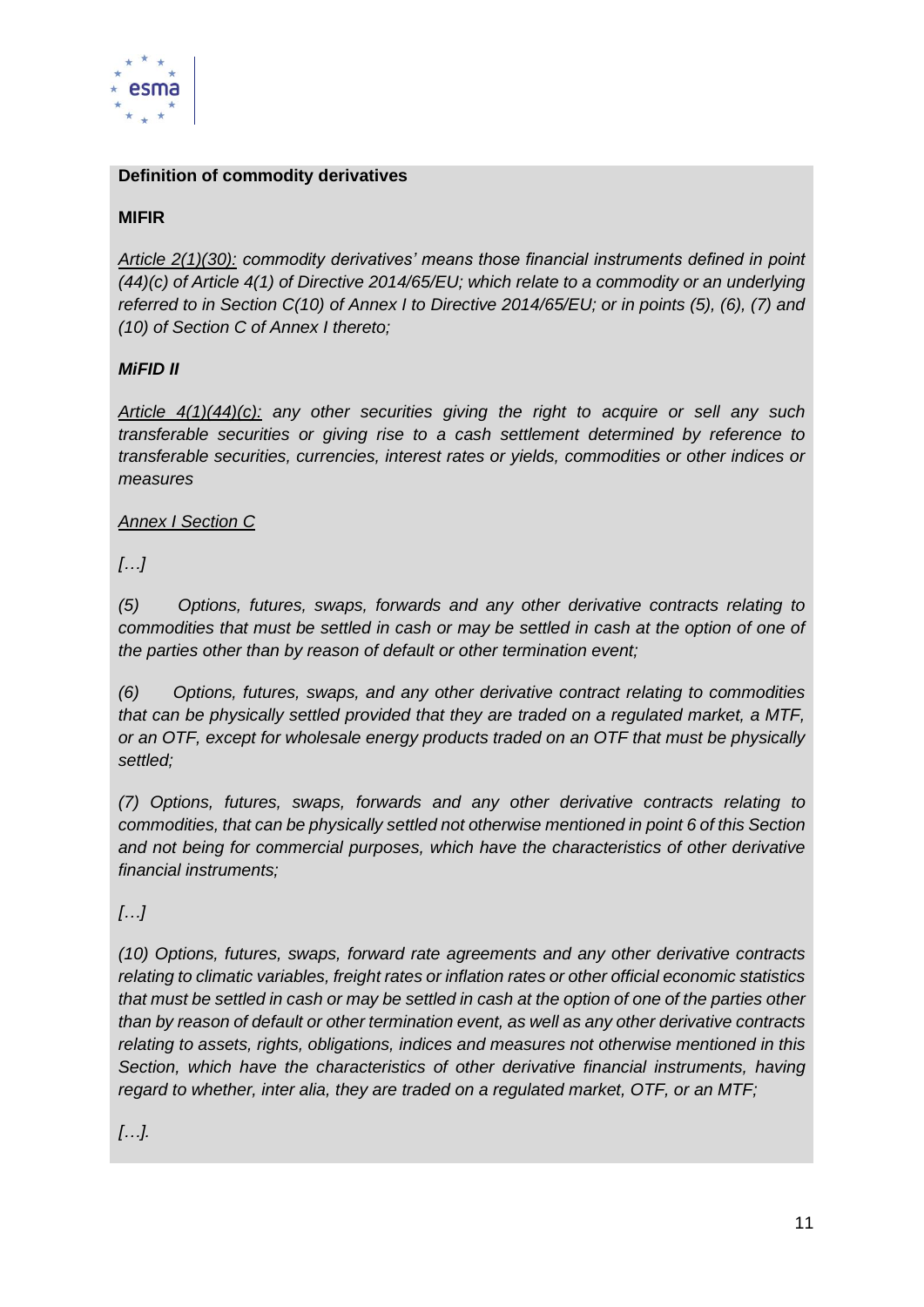

- 11. Position limits do not apply to physically settled wholesale energy products traded on an Organised Trading Facility (OTF). Under Annex I, Section C(6) of MiFID II, those products do not qualify as financial instruments and therefore are outside the scope of MiFID II. Wholesale energy products are defined by reference to Article 2(4) of REMIT, which refers to "[…] derivatives related to electricity or natural gas produced, traded or delivered in the Union […]."
- 12. The position limits set by the CA for the spot month and the other months have to comply with the methodology set out in RTS 21. Whilst Article 57(3) of MiFID II provides a list of factors to be taken into account by CAs when setting the position limits, RTS 21 further clarifies how those factors may be used by CAs to adjust the position limit upwards or downwards compared to a set baseline. RTS 21 also provides for default or "*de minimis*" position limits for new and illiquid contracts that do not reach a minimum level of open interest over a consecutive three-month period.
- 13. CAs must notify ESMA of the position limits they intend to set for derivative contracts, except for derivative contracts with de minimis position limits under RTS 21, and ESMA must issue an opinion assessing the compatibility of the position limits with the objective of preventing market abuse and supporting orderly pricing and settlement conditions and with the methodology established in RTS 21. As of 29 February 2020, ESMA has issued 50 opinions on position limits.
- 14. The following sections provide an assessment of the impact of position limits on market abuse, on orderly pricing and settlement conditions and on liquidity in commodity derivatives markets.

### <span id="page-11-0"></span>**3.2 The impact of position limits on market abuse**

#### <span id="page-11-1"></span>3.2.1 Analysis

- 15. Under Article 57(1) of MiFID II, one of the objectives to be met by the position limits set by the relevant CA is to "prevent market abuse."
- 16. Under the Market Abuse Regulation (MAR), the definition of market abuse comprises practices such as insider dealing, unlawful disclosure of inside information and market manipulation.
- 17. In general, a position reporting regime may help to identify the build-up of a concentration of positions, which in turn could indicate market abuse. Position limits may cap the financial gain a market participant could potentially make when unlawfully taking advantage of inside information or when manipulating the market in a commodity derivative contract, thereby rendering such abusive practices less attractive. However, that rather appears as an indirect potential consequence of the position limits set than a means of preventing market abuse in its own right.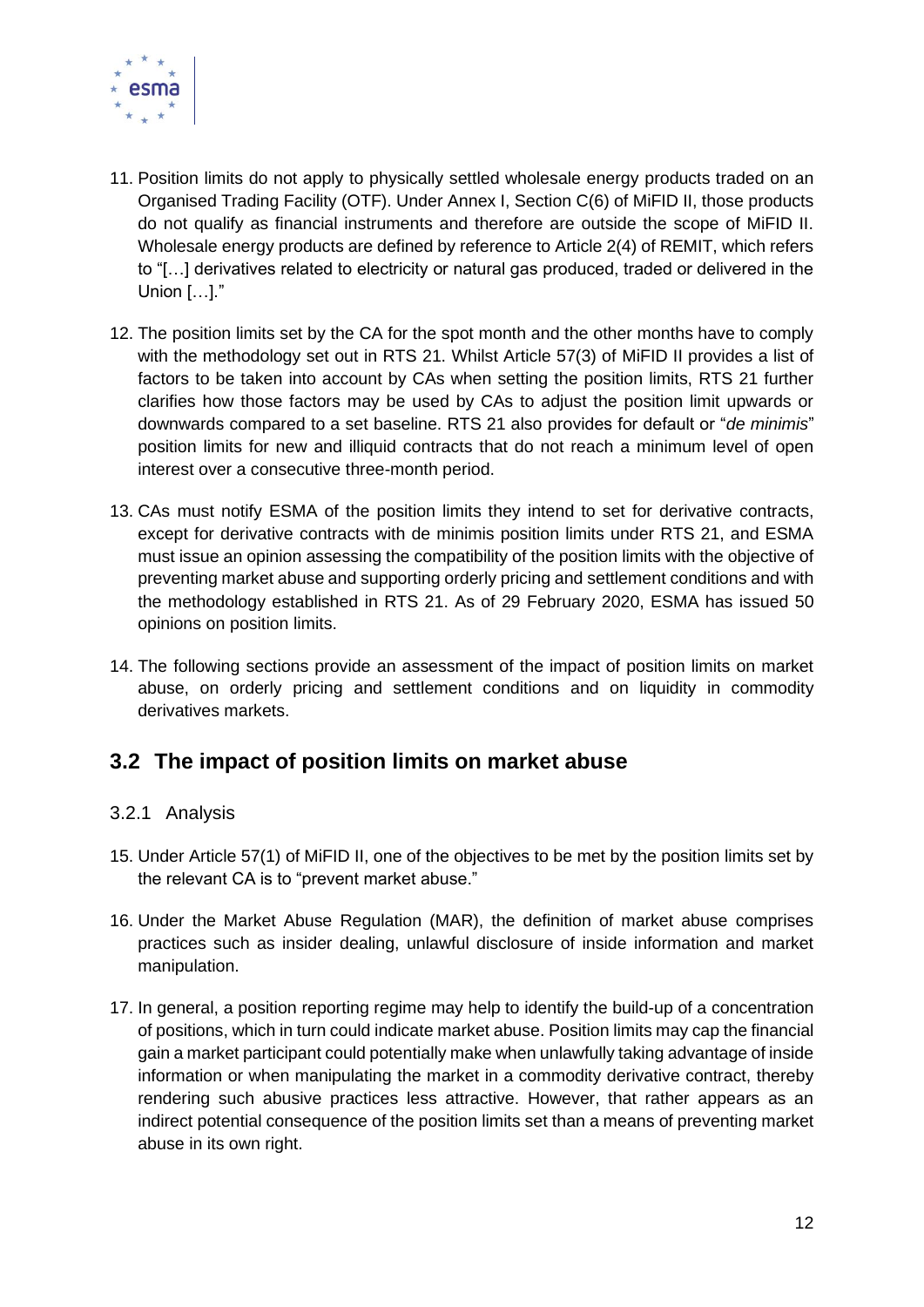

- 18. More specifically in relation to market manipulation, Article 12(1) of MAR stipulates that market abuse "shall comprise […]
	- a) entering into a transaction, placing an order to trade or any other behaviour which
		- i) gives, or is likely to give, false or misleading signals as to the supply of, demand for, or price of, a financial instrument, a related spot commodity contract […]; or
		- ii) secures or is likely to secure the price of one or more financial instruments, a related spot commodity contract […] at an abnormal or artificial level",
	- b) entering into a transaction, placing an order to trade or any other activity or behaviour which affects or is likely to affect the price of one or several financial instruments, a related spot commodity contract […] which employs a fictitious device or any other form of deception or contrivance;".
- 19. Whereas some characteristics of a commodity derivative contract, such as whether the derivative is cash-settled or physically-settled, whether the index used for settlement is a reliable one or whether the deliverable supply in the underlying commodity can be restricted or controlled, contribute to making the contract more or less readily susceptible to manipulation, the extent to which position limits contribute to preventing market abuse appears less apparent.
- <span id="page-12-0"></span>3.2.2 Feedback from stakeholders
- 20. ESMA gathered views from stakeholders on the impact of position limits on market abuse, including in its May 2019 call for evidence. Most respondents considered that position limits have no role, or if any a very limited one, with regard to the prevention of market abuse, noting in particular that a large open position is not per se an evidence of market abuse and that market abuse can also be committed with a small open position. Some stakeholders further stressed that properly addressing market abuse requires transaction monitoring as well as an overall approach of monitoring a combination of the underlying physical commodity market, on-venue derivative markets and associated OTC trading, whereas position limits under MiFID II mainly apply to on-venue trading. According to some stakeholders, position limits would only contribute to market integrity by preventing a market squeeze, i.e. for physically-settled contracts where there is a finite supply of the underlying commodity available for delivery that a market participant can take control of, and for a limited period, immediately prior to maturity.
- 21. Some trading venues mentioned the role of their market monitoring and surveillance systems in the prevention of market abuse, including before the introduction of position limits in MiFID II. Some other stakeholders considered that MAR and REMIT are more effective and comprehensive tools for addressing market abuse than position limits.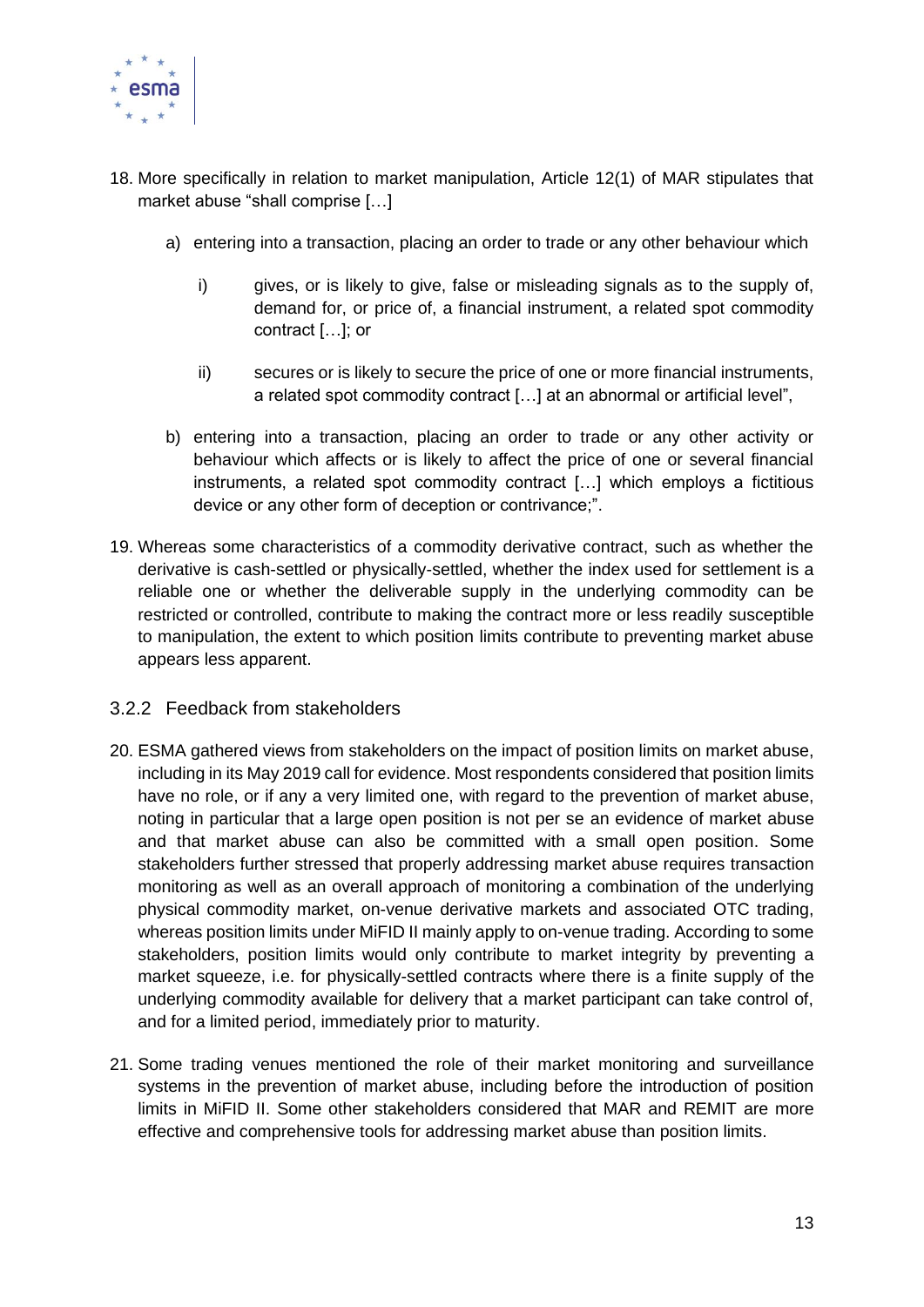

#### <span id="page-13-0"></span>3.2.3 Conclusions

- 22. ESMA is of the view that position limits can contribute to the prevention of market abuse by limiting the ability of counterparties to make use of a dominant position to secure the price of a commodity derivative or of the underlying commodity at an artificial level. ESMA also notes that the ability for a market participant to corner the market and manipulate the price of the underlying commodity through a dominant position in the related commodity derivatives would be less likely to materialise where the overall volume of trading in a commodity derivative accounts for only a portion of trading in the underlying spot market.
- 23. Beyond the specific risk of a market squeeze and cornering mentioned above, ESMA generally agrees with the views expressed that position limits on their own have little impact on market integrity but they are a valuable tool for the specific risks mentioned.
- 24. ESMA is also of the view that position reporting is a valuable tool for monitoring by CAs. Where a potential misconduct is identified through the market monitoring and surveillance tools used by CAs, position reporting data is available to the market surveillance and oversight teams and, combined with other data sources, allows to better identify, and sanction, market manipulation.
- 25. Furthermore, commodity derivatives are captured by transaction reporting, which can detect potential market abuses that may take place during trading hours and are more difficult to identify with end-of-day position reporting. Therefore, the combination of position and transaction reporting can facilitate the identification of potential abuses by CAs.

### <span id="page-13-1"></span>**3.3 The impact of position limits on orderly pricing and settlement conditions**

#### <span id="page-13-2"></span>3.3.1 Analysis

- 26. Under point (b) of Article 57(1), position limits must be set in order to support "orderly pricing and settlement conditions, including preventing market distorting positions, and ensuring, in particular, convergence between prices of derivatives in the delivery months and spot prices for the underlying commodity, without prejudice to price discovery on the market for the underlying commodity".
- 27. As stated in the 2011 IOSCO Principles for the Regulation and Supervision of Commodity Derivatives Markets<sup>4</sup>, "With respect to derivatives markets, an orderly market may be characterised by, among other things, parameters such as a rational relationship between consecutive prices, a strong correlation between price changes and the volume of trades, accurate relationships between the price of a derivative and the underlying commodity and reasonable spreads between near and far dated contracts. Numerous conditions can

<sup>4</sup><https://www.iosco.org/library/pubdocs/pdf/IOSCOPD358.pdf>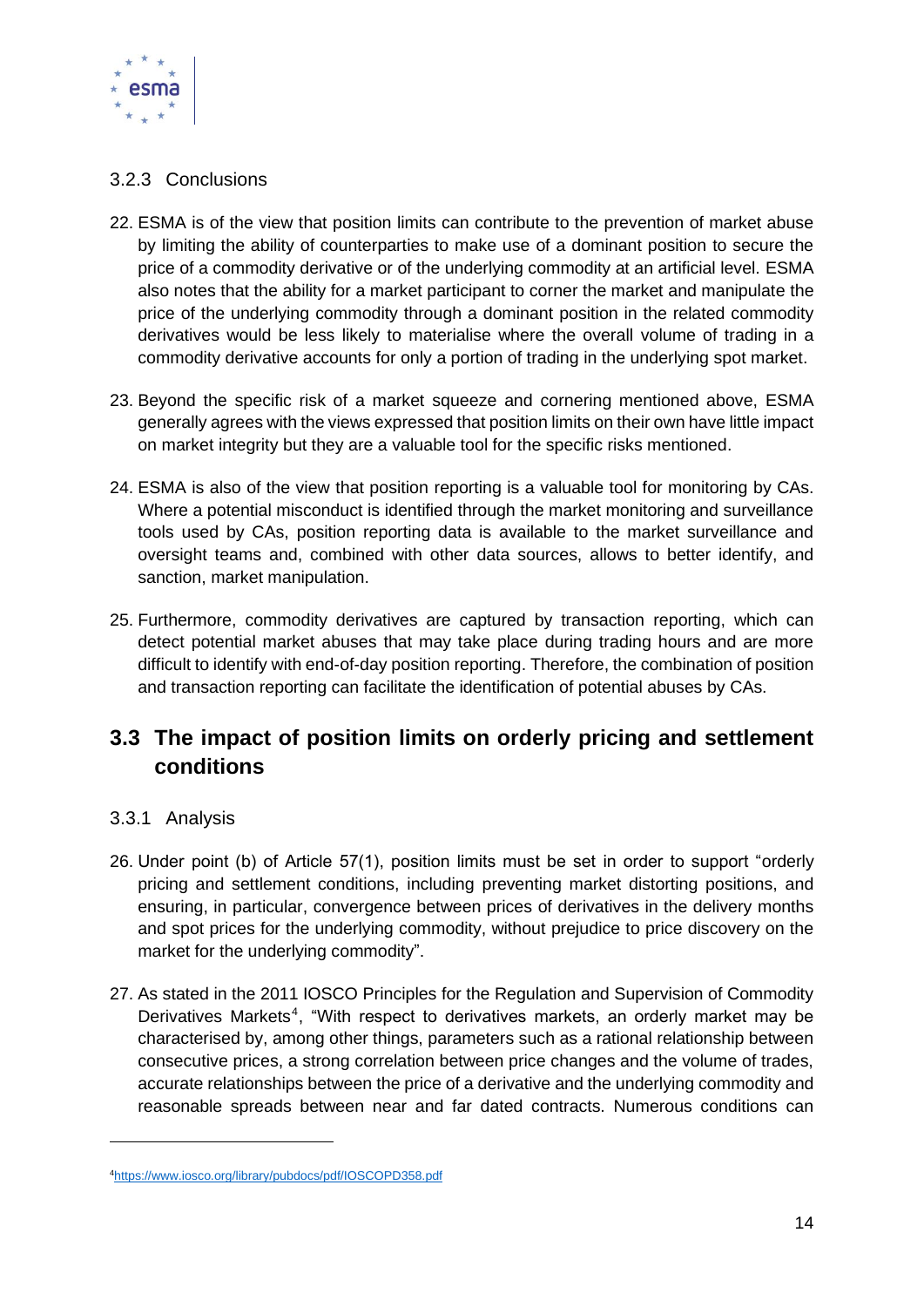

negatively affect trading and the characteristics of an orderly market, […] including unmanaged imbalance between long and short positions resulting from large concentrated positions."

- 28. Spot month position limits in particular are important to support orderly pricing and settlement conditions. As further explained in Recital (11) of RTS 21 with regard to the spot month limit, "Restricting the positions a person may hold in the period during which the physical delivery is to be made limits the quantity of the underlying deliverable supply each person may make or take delivery of, thereby preventing the accumulation of dominant positions by individuals, which may enable them to squeeze the market through restricting access to the commodity". Recital (11) of RTS 21 also clarifies that CAs have the possibility "to implement a schedule of decreasing position limits ranging from the point in time when a contract becomes a spot month contract until maturity in order to more precisely ensure that position limits are adequately set throughout the spot month period and to ensure orderly settlement".
- 29. When reviewing the position limits submitted by CAs, ESMA however noted that only one CA made use of decreasing or gliding-path position limits throughout the spot month for agricultural commodity derivatives with one limit applying for the first part of the spot month and a reduced one applying during the last 12 days of the spot month. Another CA did not set different limits across the spot month but relied on the more stringent position limits set by the trading venue for some contracts as part of its position management powers for the period immediately preceding delivery to ensure orderly pricing and settlement conditions.
- 30. ESMA also notes that under the methodology set out in RTS 21, and with the exception of securitised commodity derivatives and the contracts which are under C(10) of Annex I to MiFID II, the spot month limit is based on available deliverable supply for the underlying commodity. Where there is a significant difference between deliverable supply and open interest in the spot month for a specific contract, even a spot month limit set at the lowest possible percentage of the deliverable supply (5%) may remain far above the spot month open interest and does not have any impact on orderly pricing and settlement conditions. On the contrary, it may also be argued that when deliverable supply is significantly higher than open interest during the spot month, there is no need to restrict trading to address potential risks to orderly pricing and settlement conditions when the contract approaches expiration.
- 31. Finally, and as recalled earlier, MiFID II position limits apply equally to physically settled and cash-settled contracts. Whilst, depending on the characteristics of the contract and the underlying market, potential risks to orderly pricing and settlement conditions may become all the more significant when a physically-settled contract is coming close to expiry, risks also exist for cash-settled contracts where the position holder would have the capacity to influence the price of the underlying. Spot month limits may then reduce the incentive, and potential benefit, to do so.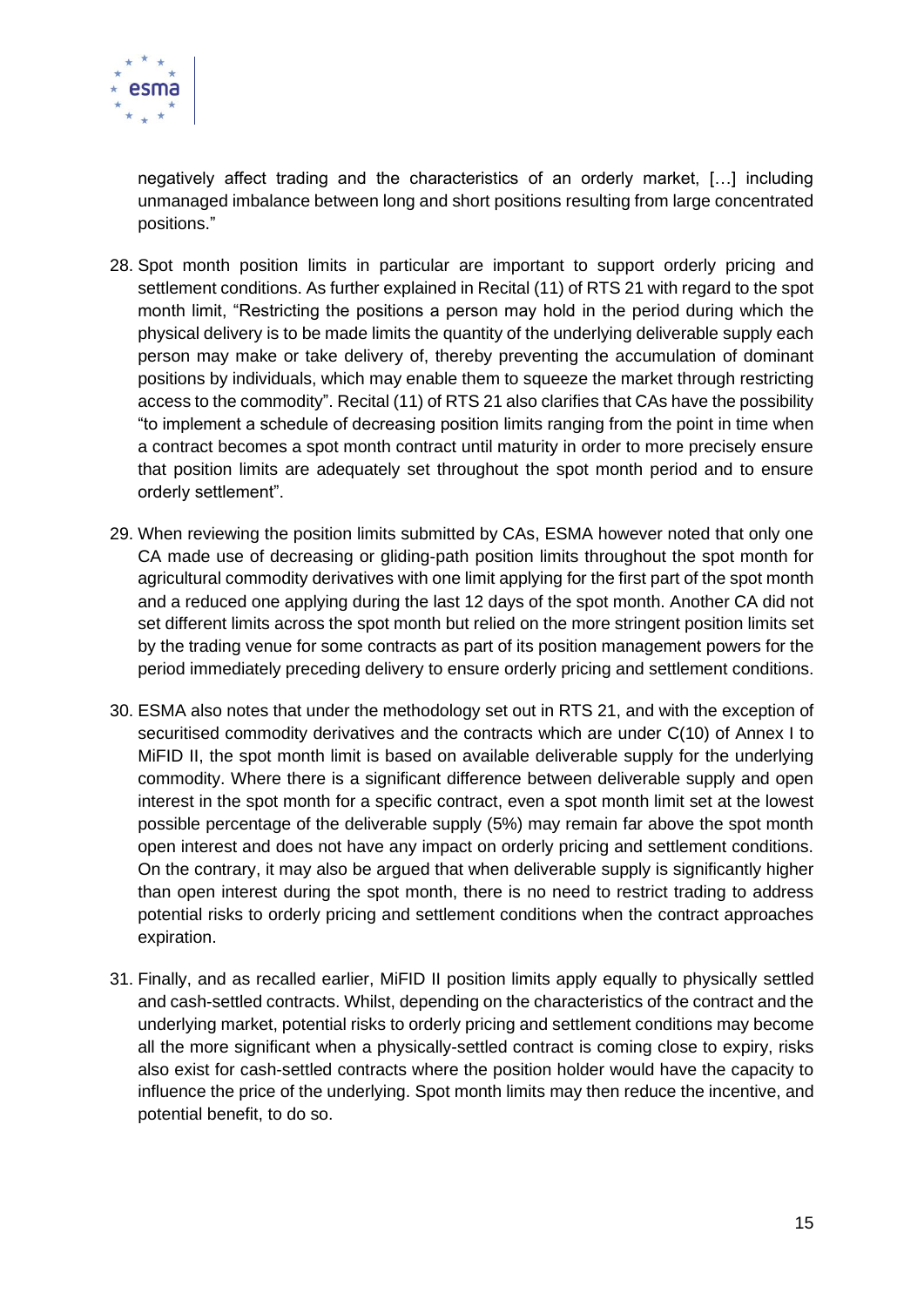

#### <span id="page-15-0"></span>3.3.2 Feedback from stakeholders

- 32. Whilst a limited number of stakeholders expressed views on the impact of position limits on orderly pricing and settlement conditions, most of those did consider that the MiFID II position limit regime did not have an impact on orderly pricing and settlement conditions, albeit for different reasons. Some stakeholders highlighted that the objective of ensuring orderly pricing and settlement conditions had already been achieved by the exchanges' pre-existing position management controls as well as their market oversight systems.
- 33. According to one trading venue, open positions have little impact on trading activities and play therefore a minor role in orderly pricing and settlement conditions. The settlement price is based on order prices, trade prices or fair value and is entirely independent of members' positions. Hence position limits do not have a positive impact on the settlement of a contract. This trading venue considered that position limits may even have a negative impact on orderly pricing by limiting market participants' ability to trade. A similar concern on the negative impact of position limits on price formation was expressed by another trading venue, which however sees some value in spot month limits for ensuring convergence between the prices of derivatives in the delivery month and spot prices for the underlying commodity.

#### <span id="page-15-1"></span>3.3.3 Conclusion

- 34. Whilst acknowledging the role of commodity derivatives trading venues towards ensuring orderly pricing and settlement conditions, ESMA considers that position limits are a means to address the potential for large positions in commodity futures and options markets to prejudice orderly market functioning. This is because the capacity of a market to absorb the establishment and liquidation of large positions in an orderly manner is related to the size of such positions relative to the market.
- 35. ESMA also considers that, when it comes to supporting orderly pricing and settlement conditions, position limits deliver most benefits during the spot month. ESMA also agrees that improperly calibrated position limits may potentially impact the interaction between supply and demand and thereby, affect price discovery. However, ESMA is not aware that this has been the case for any of the bespoke limits set by CAs. As regards de minimis or default limits, ESMA understands that they raise broader issues which are discussed in Section 3.5 on the impact of position limits on commodity derivatives liquidity.
- 36. ESMA further notes that, although the settlement price of a commodity derivative does not result from members' positions, the size of members' positions around maturity can indeed have an impact on the orderly settlement of a commodity derivative and should therefore be monitored by trading venues, together with orders and transactions as part of position management controls. The role and impact of position management controls are further discussed in section 4.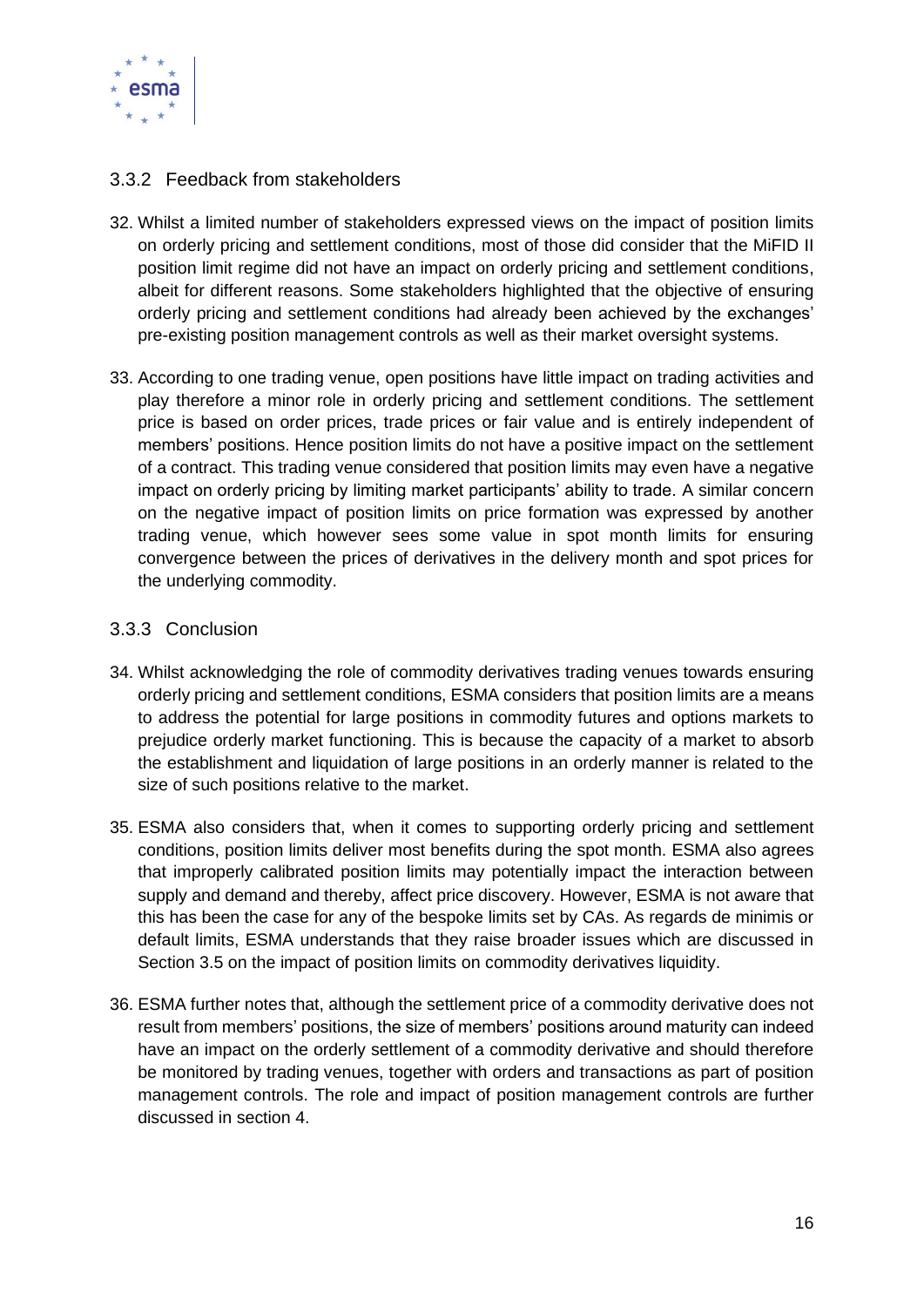

### <span id="page-16-0"></span>**3.4 The impact of position limits on the structure of commodity derivatives markets**

- 37. The potential impact of position limits on derivatives markets' liquidity is worth considering from various perspectives. Section 3.4. considers the macro impact of position limits on the structure of commodity derivative trading in the EU, such as overall trading volume and allocation of trading across trading venues and alternative trading options. Section 3.5 assesses the micro impact of position limits on the liquidity of specific classes or categories of commodity derivatives. In each section, an analysis of the issues identified is first provided, taking into account the responses received from stakeholders to the ESMA's May 2019 call for evidence. Building on the feedback to the CP, proposals are then made, where appropriate, to amend the Level 1 text to increase the efficiency of the position limit regime and address the major drawbacks identified
- <span id="page-16-1"></span>3.4.1 On-venue and OTC trading
- <span id="page-16-2"></span>3.4.1.1 Analysis
- 38. Eighteen months after the application of MiFID II and noting that the final impact of the position limit regime may not yet be fully assessable, stakeholders identified some concerns regarding the impact of position limits on commodity derivatives markets.
- 39. For some stakeholders, the application start date of the MiFID II position limit regime has resulted in an increase in OTC commodity derivatives trading, which is seen by market participants as less burdensome and outside the scope of position limits and position reporting. Other trading venues commented that after the entry into force of MiFID II, they failed to attract clients to trade new commodity derivatives and commodity index derivatives or even noticed a reduction in their client base. In their view, such outcome cannot be deemed in line with MiFID II objective to promote on-venue trading.
- 40. Based on the data gathering exercise ESMA conducted to update its Opinion on Ancillary Activity Calculations in May 2019, ESMA notes that trading volumes in commodity derivatives on EU trading venues have increased in 2018 compared to 2017<sup>5</sup>, as evidenced by Figure 1.

<sup>5</sup> [https://www.esma.europa.eu/sites/default/files/library/esma70-156-478\\_opinion\\_on\\_market\\_size\\_calculation.pdf](https://www.esma.europa.eu/sites/default/files/library/esma70-156-478_opinion_on_market_size_calculation.pdf)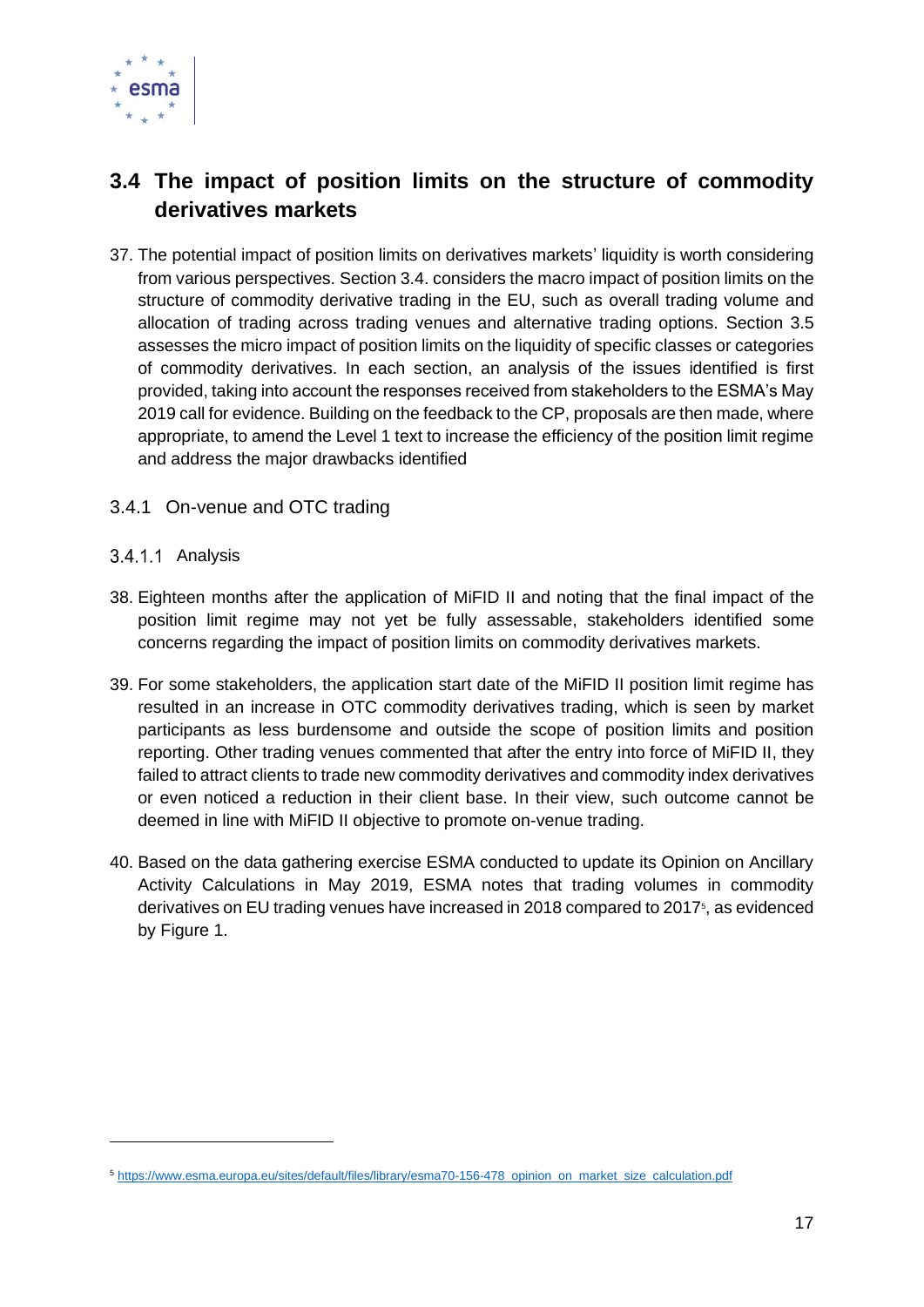



**FIGURE 1 OVERALL TRADING VOLUMES IN COMMODITY DERIVATIVES – ETD VS OTC**

*Source: ETD figures are based on data collected from the trading venues, and OTC figures were estimated based on EMIR reporting. The figures are provided double-sided.* 

- 41. The increase in overall EU trading volumes has been more significant in gas, power and emission allowances whereas trading in agricultural derivatives and C(10) derivatives slightly decreased. OTC trading in gas derivative contracts, and to a lesser extent in coal derivative contracts, has indeed increased but on-venue trading shows a similar increase.
- <span id="page-17-0"></span>3.4.1.2 Conclusions and proposals
- 42. ESMA notes that, based on available data, there is no evidence of a shift of trading in commodity derivatives from on-venue to OTC trading as a result of the introduction of the position limit regime that would have required to be considered and addressed.
- 43. ESMA further notes that to avoid circumvention of the regime, MiFID II sets out that position limits apply to EEOTC contracts. The move from on-venue to OTC trading noted by some trading venues, combined with the very few EEOTC contracts identified, could therefore have been an indication that the EEOTC concept and definition did not deliver on their objective and would need to be reviewed. However, in the responses to the call for evidence, no stakeholder supported reviewing the definition of EEOTC contracts set out in Article 6 of RTS 21.
- 44. In the Brexit context, it is worth highlighting that there is still no trading in metal, oil and coal contracts taking place on EU27 trading venues or only in minimal volumes. In all commodity derivatives asset classes except power and C(10) derivatives, on-venue trading is concentrated on UK trading venues. The impact of Brexit on position limits is further discussed in Section 5.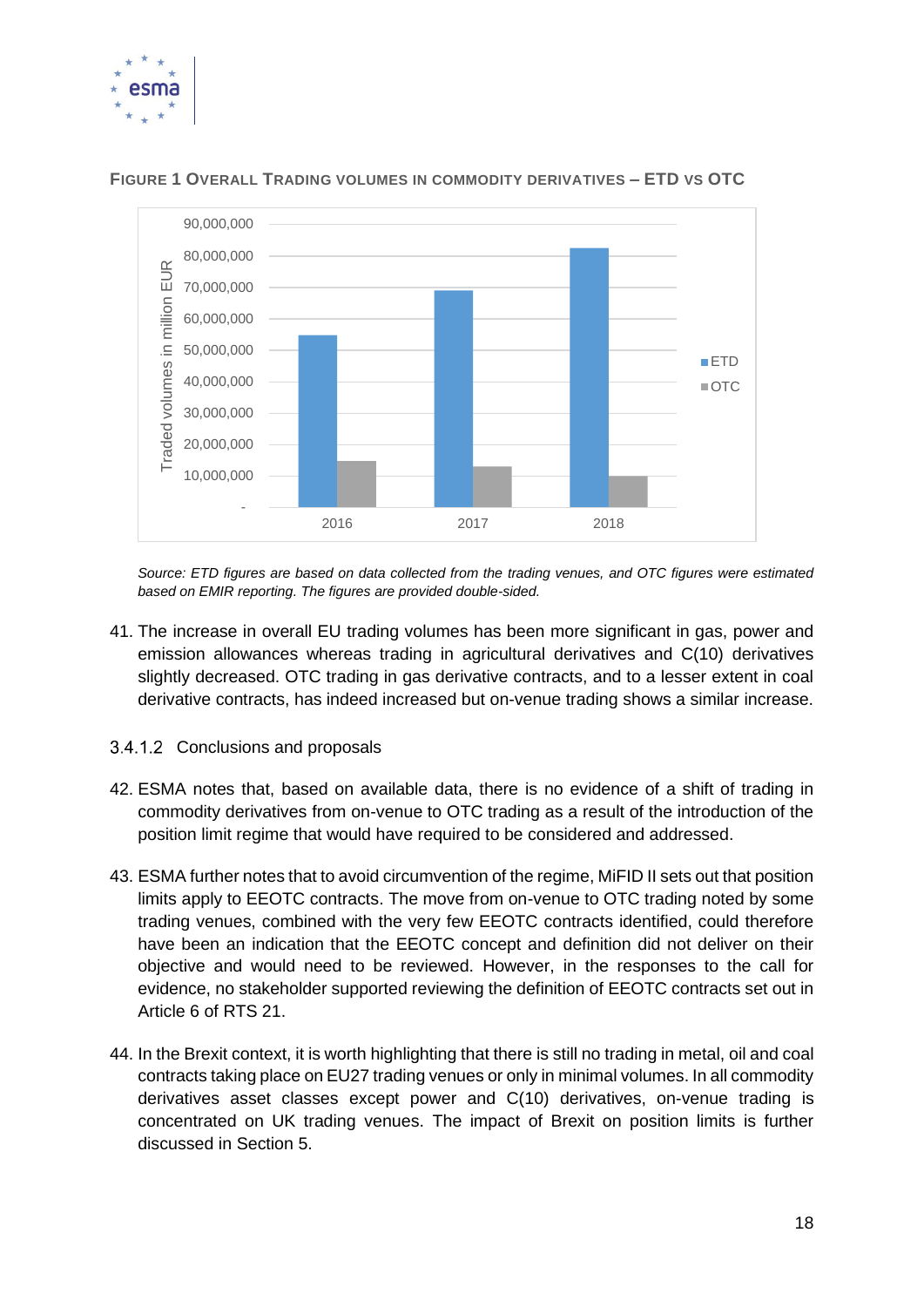

#### <span id="page-18-0"></span>3.4.2 Position limit methodology and competing venues

#### <span id="page-18-1"></span>3.4.2.1 Analysis

- 45. As highlighted by one trading venue, the methodology for calculating position limits for the other months does not provide for a fair level playing field across trading venues trading commodity derivatives based on the same underlying and sharing the same characteristics. As set out in Level 1, the other months' position limit is based on the overall open interest in that commodity derivative. The most liquid market with the highest open interest hence benefits from the highest position limit and market participants are therefore offered an additional incentive to trade on the already most liquid market to the detriment of less liquid markets. The potential adjustment factors to the baseline limit available under RTS 21 are not sufficient to compensate for a significant difference in open interest. This results in trading venues trading commodity derivatives based on the same underlying and sharing similar characteristics not being subject to fair competition.
- 46. The "same contract" concept could have potentially addressed this drawback of the other months' limit calculation. Under Article 57(6) of MiFID II, *"where the same commodity derivative is traded in significant volumes on trading venues in more than one jurisdiction, the competent authority of the trading venue where the largest volume of trading takes place (the central competent authority) shall set the single position limit to be applied on all trading in that contract."*
- 47. The definition of what constitutes the same commodity derivative is provided in Article 5 of RTS 21 and further clarified in ESMA's Q&A 12 on position limit topics<sup>6</sup>. As explained in Recital (5) of RTS 21, demanding conditions have been established *"to prevent persons from inappropriately netting positions across dissimilar contracts in order to circumvent and weaken the robustness of the position limit on the principal commodity derivative contract"*, including that the relevant commodity derivatives form *"a single fungible pool of open interest"*.
- 48. As a result of the approach set out in Level 1 and supplemented in Level 2, no same commodity derivative contracts have been identified so far, hence the lingering competitive disadvantage for less liquid markets with regards to position limits.

#### <span id="page-18-2"></span>3.4.2.2 Feedback to the CP

49. ESMA agreed that, in case of competing venues trading commodity derivatives based on the same underlying and sharing the same characteristics, the methodology for determining the other months' limit is detrimental to the less liquid market and proposed two options to remedy this situation in the CP.

<sup>6</sup> [https://www.esma.europa.eu/sites/default/files/library/esma70-872942901-36\\_qas\\_commodity\\_derivatives.pdf,](https://www.esma.europa.eu/sites/default/files/library/esma70-872942901-36_qas_commodity_derivatives.pdf) page 21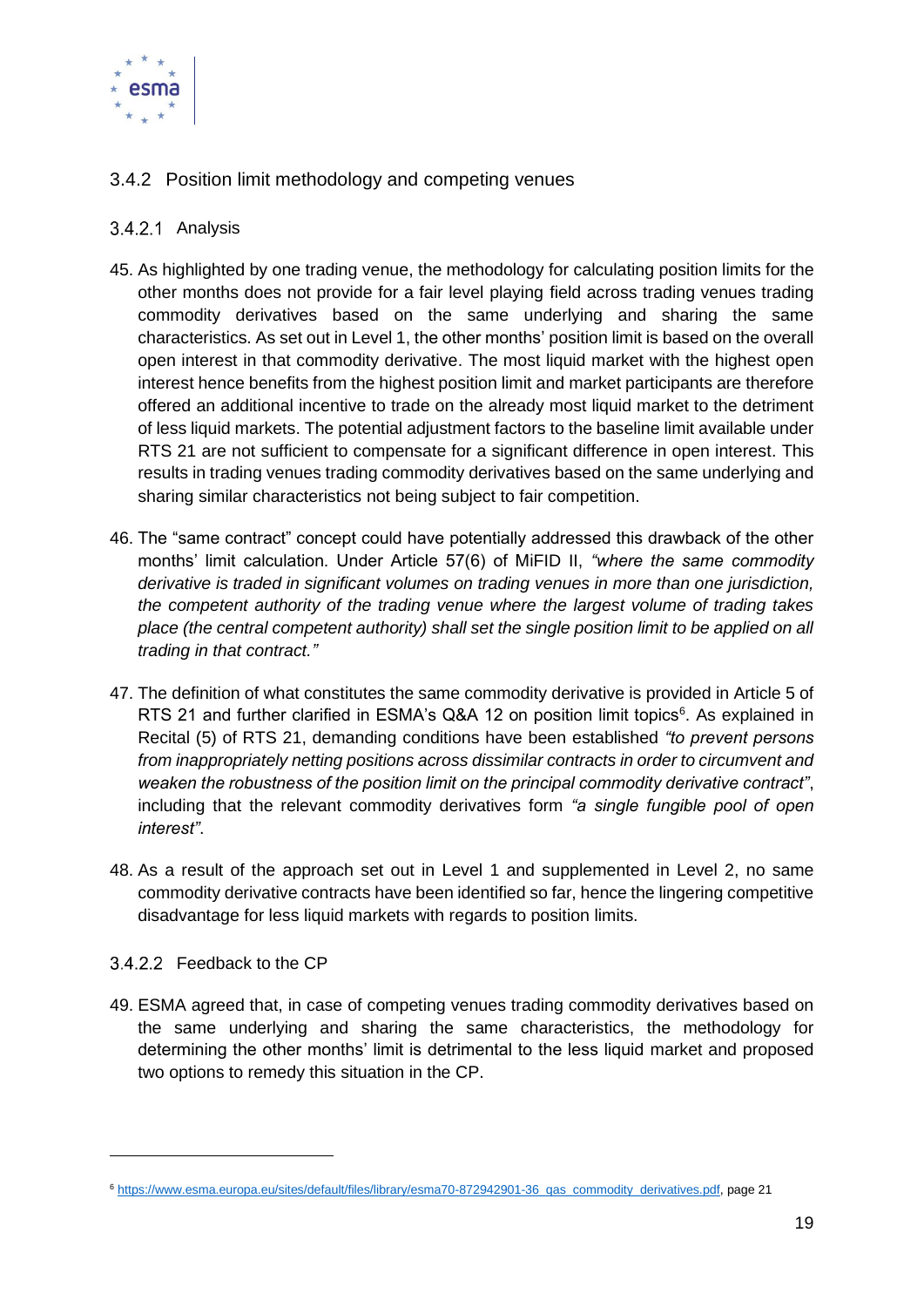

- 50. Under Option 1, no change would be made to the concept of "same contract" in Level 1. To the extent permitted by Level 1, the definition of the "same contract" would be amended and broadened in Article 5(1) of RTS 21 for example by deleting the requirement that the same commodity derivatives form a single fungible pool of open interest." ESMA however noted there could be circumstances where two commodity derivatives that do not share the exact same characteristics would nonetheless be treated as the "same contract" and that the consequences of any amendment to the current definition were difficult to anticipate.
- 51. Option 2 was to amend Level 1 to delete the reference to the "same contract" and introduce a more pragmatic approach. Where CAs would agree that the commodity derivatives traded on their respective trading venues are based on the same underlying and share the same characteristics, the baseline for the other months' limit, i.e. 25% of the open interest on the most liquid market for that commodity derivative would be used as the baseline limit for setting the other months' position limit for the competing contracts traded on other venues.
- 52. The overwhelming majority of respondents recognised and agreed with the rationale for levelling the playing field for commodity derivatives with the same physical underlying that are traded on different venues. The vast majority of respondents supported Option 2, which was considered as an effective mechanism to promote a level playing field between trading venues and offer an adequate choice to market participants. Option 2 was also perceived as a simpler and more pragmatic alternative to operate than the current Level 1 approach. Respondents also welcomed that under Option 2, CAs would continue to set position limits for commodity derivatives traded on trading venues under their supervision and monitor compliance with those limits. A respondent further noted that it is also worth considering the role that ESMA could have in facilitating and coordinating the achievement of agreements between CAs that contracts are sharing the same characteristics in order to ensure that a common approach is in place.
- 53. A couple of respondents were of the view that no changes were needed to the current framework. One respondent stressed that broadening the definition of "same contract" may undermine legal certainty with potentially increased risks of cross-market manipulation across markets linked by a common position limit but with separate price formation functionalities.
- <span id="page-19-0"></span>3.4.2.3 Conclusions and proposals
- 54. In line with the feedback received to the CP, ESMA agrees that amending the Level 1 text to delete the concept of "same contract" and replace it with a more cooperative approach between CAs (Option 2) would be a more efficient way of addressing the level playing field issue between trading venues rather than trying to broaden the definition of "same contract" in Article 5 of RTS 21. Setting the baseline for the other months' limit for competing contracts based on the same underlying and sharing the same characteristics using the open interest of the most liquid contract would indeed allow the less liquid markets to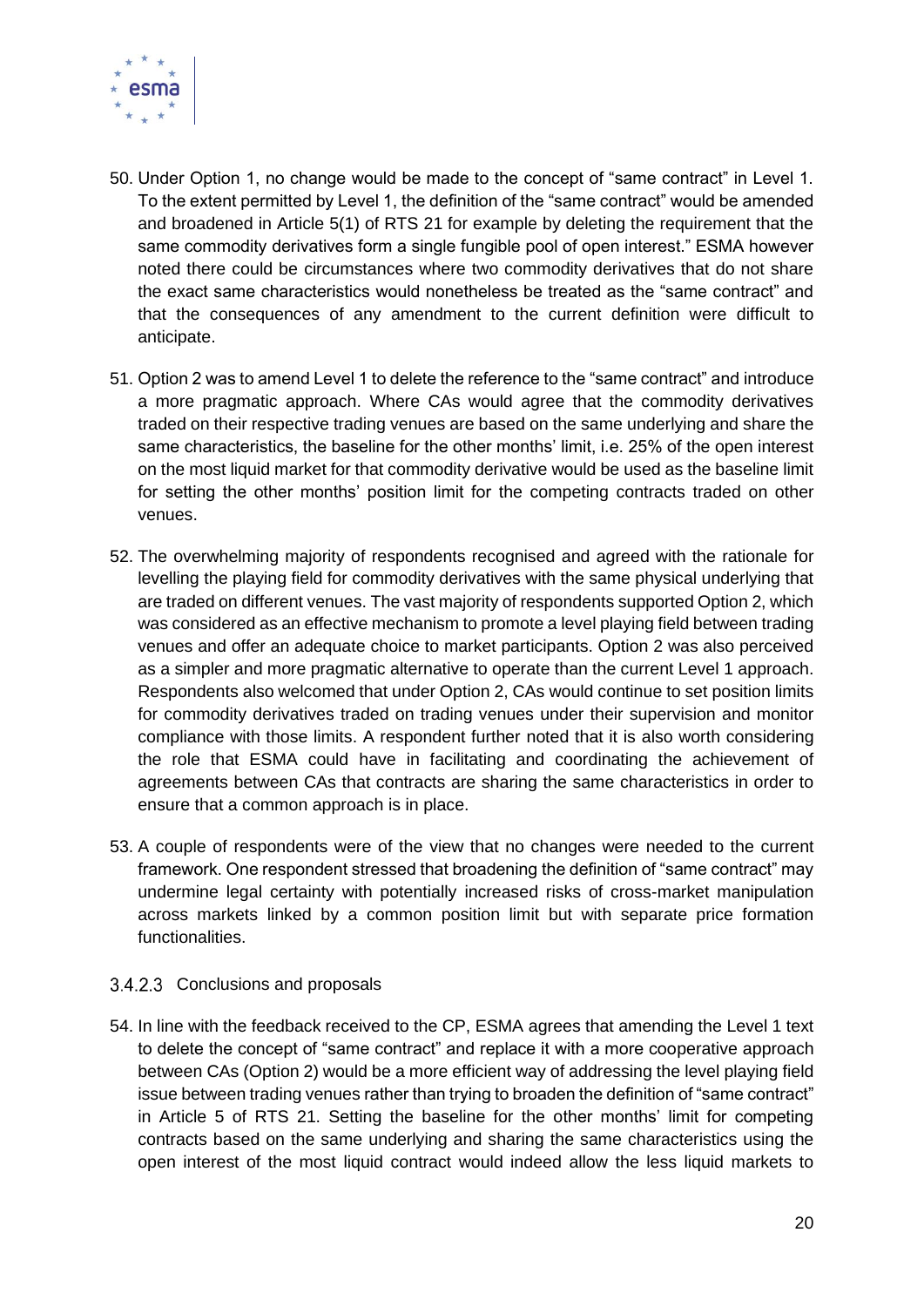

develop. This new approach would be all the more relevant in a context where fewer contracts with more convergent open interest thresholds will be subject to position limits.

- 55. ESMA also welcomes the suggestion to play a role in case of disagreement between CAs as to whether commodity derivatives traded on their respective trading venues share the same characteristics and are price correlated to ensure a harmonised approach between CAs. This would mirror the role ESMA currently has under Article 57(6) of MiFID II to settle any dispute arising from a disagreement between CAs regarding the single position limit to be set for the "same contract".
- 56. Option 2 will require amending Article 57(6) of MiFID II dealing with the "same contract" and "central competent authority" approach as well as Article 58(2) of MiFID II on position reporting to the central competent authority.
- <span id="page-20-0"></span>3.4.3 The C(6) carve-out exemption

#### <span id="page-20-1"></span>3.4.3.1 Analysis

- 57. Due to the C(6) carve-out, the exact same REMIT contract is subject to different rules, depending on where it is traded. Instruments traded on regulated markets and MTFs are subject to position limits as well as to other applicable MiFID II/MiFIR requirements, while identical instruments traded on OTFs are not considered as financial instruments and fall outside the scope of any of these obligations.
- 58. A couple of respondents to the call for evidence mentioned that several physically settled wholesale energy contracts previously traded on regulated markets and MTFs were now traded on OTFs. They considered this shift of trading to OTFs to be a consequence of the C(6) carve-out in MiFID II and the exclusion of physically settled wholesale energy contracts from the scope of financial instruments, hence from the scope of the position limit regime.
- 59. ESMA noted that the creation of the OTF category aimed at making the EU financial markets more transparent and efficient and at levelling the playing field between various venues offering multilateral trading services. In ESMA's view, the C(6) carve-out does not achieve this objective as it deliberately creates a competitive advantage for OTFs trading REMIT products. More fundamentally, ESMA considers that the same rules should apply to the same instruments independently of the EU trading venues where those instruments are traded.

#### <span id="page-20-2"></span>3.4.3.2 Feedback to the CP

60. In the CP, ESMA suggested that the C(6) carve-out should be reconsidered to remedy the unlevel playing field created between trading venues and address the lack of consistency of this exemption with the objectives of MiFID II.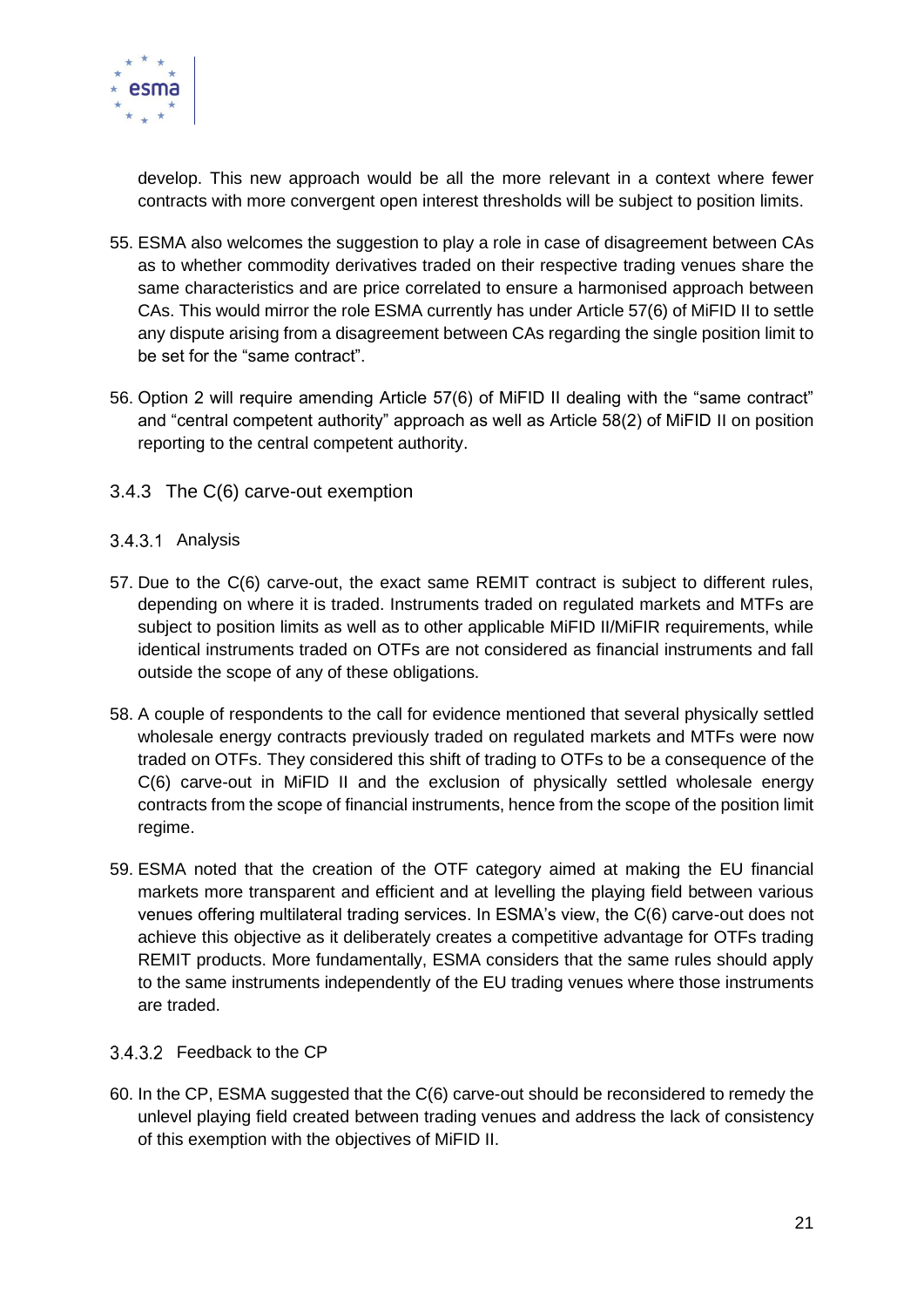

- 61. With one exception, all respondents, including energy firms, energy regulators and regulated markets expressed strong disagreement with ESMA's proposal. First, respondents challenged ESMA's assessment of the consequences of the C(6) carve-out which, in their view, does not create an unlevel playing field as operators of regulated markets have the possibility to create OTFs. They further disagreed with the suggestion that due to the C(6) carve out, trading in REMIT products has been shifting from regulated markets and MTFs to OTFs since the introduction of MiFID II. Respondents provided data suggesting the opposite, i.e. that the share of gas and power derivatives trading on exchanges has slightly increased over the last few years as a consequence, in their views, of the introduction of EMIR and the general incentive to move trading to cleared markets. Suggestions were made that the level playing field issue raised by ESMA, if any, could be addressed by extending the C(6) carve-out to regulated markets and MTFs.
- 62. Second, stakeholders generally argued that the C(6) carve-out has been introduced intentionally by the co-legislators on the basis of solid and structural grounds which have neither changed since the introduction of MiFID II, nor introduced any negative effects on the functioning and stability of financial markets. These include notably the fact that REMIT instruments fundamentally differ from financial instruments (they are used for hedging purposes, and not for speculative purposes by financial firms, trading takes place between professional counterparties without retail participation, gas and power are public goods with limited storage capacity and contracts are very often physically settled) and that the electricity and gas markets are regulated by sector specific regulations (REMIT, the Third Energy Package) and supervised by National Energy Regulatory Authorities and ACER.
- 63. Third, stakeholders expressed concerns about the proportionality of ESMA's proposal, stressing that the negative impact of the C(6) carve-out removal would far outweigh the benefit that such removal is intended to deliver. The list of unintended consequences provided include impacts on the real economy as energy firms, that will likely have to be regulated as financial counterparties will incur massive regulatory costs (MiFID II/MiFIR, breach of EMIR clearing thresholds, MAR). Increased costs in hedging will be passed on to the end-consumers whilst some energy firms may be forced out of business. Liquidity may dry-out. According to respondents, the capital allocated to face additional costs will reduce the capacity of energy firms to invest in the decarbonisation of the European economy thereby endangering the European Green Deal. As regards the regulatory framework, the transfer of supervision from the specialised regulator (ACER) to the regulator not covering all related areas of the energy markets (ESMA) will lead to less effective supervision. Damage to wholesale energy markets may ultimately reduce security of supply.

#### <span id="page-21-0"></span>3.4.3.3 Conclusions and proposals

64. In response to stakeholders' feedback, ESMA acknowledges that the reference in the CP to the "shifting" of trade in REMIT products from regulated markets and MTFs to OTFs may not have been an appropriate wording but remains generally unconvinced by the arguments put forward by respondents in support of the C(6) carve-out.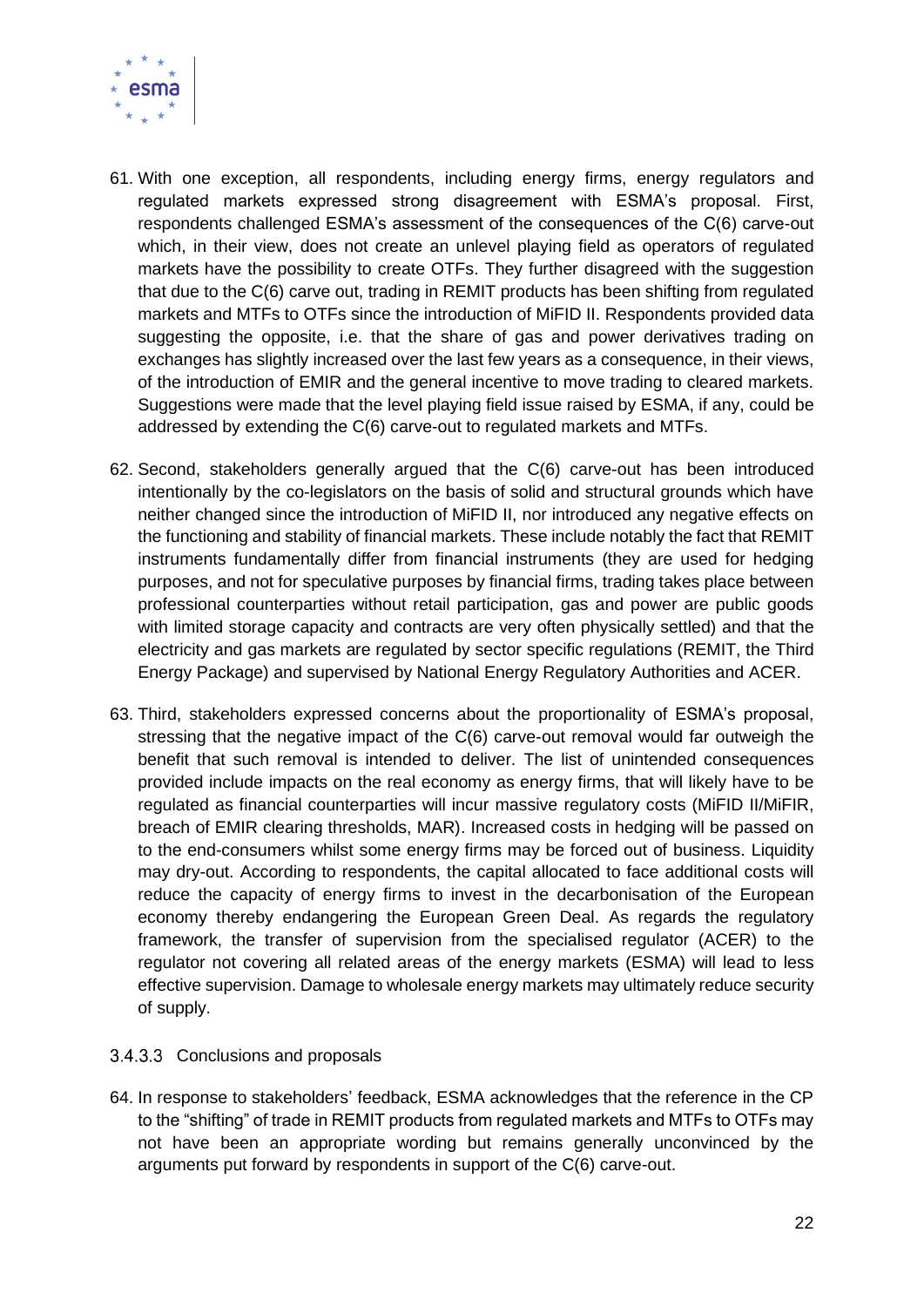

- 65. First, ESMA recalls that the policy intention behind the creation of OTFs in MiFID II was to bring more trading onto regulated venues and, as clarified in Recital (8) of MiFID II "to make Union financial markets more transparent and efficient and to level the playing field between various venues offering multilateral trading services". The C(6) carve-out did not allow MiFID II to deliver on this objective, even if the general incentive towards more cleared markets have contributed to a slight increase in on-venue trading. ESMA does not share the view that there is no level playing field issue between multilateral trading venues as long as the operator of a regulated market or an MTF can set up an OTF.
- 66. Second, ESMA disagrees with the analysis provided to support the C(6) carve-out that REMIT instruments would be fundamentally different from financial instruments because they are used for hedging purposes, because most of them are physically settled or because trading does not include retail participation. Beyond the fact that a financial instrument is legally defined by its own characteristics and not by the purpose it intends to serve, such as hedging or speculative activity, or the type of trading participants, this analysis fails to take into account that wholesale energy products are classified by MiFID II as a financial instrument when traded on a regulated market or an MTF, and not when traded on an OTF, and does not provide a rationale for this differentiation.
- 67. Third, most of the negative consequences identified by respondents to the CP that the removal of the C(6) carve-out would have, are based on the assumption that, should the C(6) carve-out be removed, energy firms would no longer be able to benefit from the ancillary activity exemption and would have to be authorised as investment firms. ESMA however notes that no evidence has been provided to support this assumption. In particular, one of the reasons provided to maintain the carve-out is that the instruments are used for hedging purposes. If this is the case, then the related transactions would not count toward the ancillary activity test. Furthermore, ESMA notes that since the application of MiFID II, no commodity firm had so far to be registered as an investment firm as a consequence of failing the ancillary activity test. It therefore appears doubtful that bringing physically settled wholesale energy products traded on OTFs in the scope of financial instruments for the calculation of the ancillary activity test would lead to a different result.
- 68. Respondents also fear that the removal of the carve out would imply the classification of energy firms as non-financial counterparties above the clearing threshold under EMIR and therefore subject to the clearing obligation and bilateral margin requirements. However, in the case of EMIR as well, hedging transactions do not count toward the clearing thresholds. Therefore, if as the respondents argue their transactions are executed for hedging purposes, then there should be no effect from the removal of the C6 carve-out.
- 69. ESMA however understand that in their responses to the consultation, some stakeholders may have referred to the use of REMIT products "for hedging purposes" in a broad sense that extends beyond the definition of risk reducing transactions under MiFID II and EMIR. On the other hand, should REMIT products actually be used for other purposes than reducing risks, the arguments provided by stakeholders in support of the C(6) carve-out based on the unique characteristics of those products appear questionable.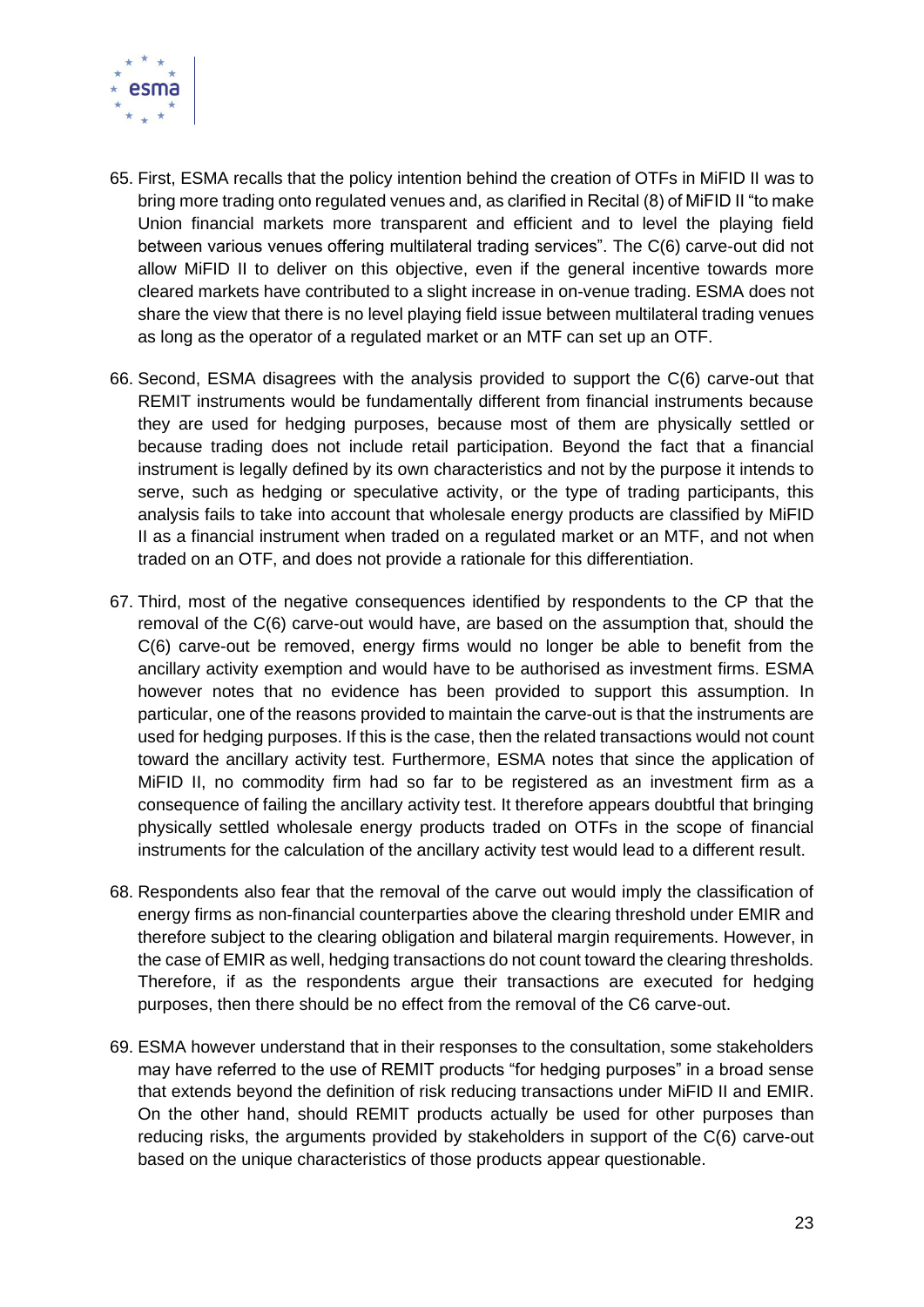

- 70. Finally, the fact that the electricity and gas markets are regulated by REMIT and supervised by National Energy Regulatory Authorities and ACER does not appear sufficient to justify that physically settled wholesale energy products traded on OTFs fall outside the scope of MiFID II as the scope of the two regulatory frameworks are fundamentally different. Most notably, REMIT does not include any requirement for pre-trade or post-trade transparency to the benefit of market participants and for position reporting. It does not include either organisational requirements for trading venues.
- 71. Should the C(6) carve-out not be maintained, ESMA appreciates that position reporting would be a source of additional costs for energy firms trading those instruments. However, ESMA does not share the concerns expressed about double reporting obligations under REMIT and MiFID II or EMIR as Article 8(3) of REMIT explicitly provides that persons that have reported transactions in accordance with MiFID or applicable Union legislation on derivative transactions, central counterparties and trade repositories shall not be subject to double reporting obligations.
- 72. Although some of the arguments put forward by the respondents to the CP in support of the C(6) carve-out are not consistent and in line with the applicable EU legislation, ESMA also notes that in the CP, stakeholders were asked whether they agree that the C(6) carve out creates an unlevel playing field and should be reconsidered. According to an overwhelming majority of respondents this is not the case. No trading venue trading commodity derivatives contracts has mentioned being put at a competitive disadvantage. Considering the responses received to the issue initially brought forward by ESMA in the CP and the lack of perceived unlevel playing field arising from the C(6) carve-out no further policy proposal appears to be required.

### <span id="page-23-0"></span>**3.5 Other impacts of position limits on commodity derivatives liquidity**

73. As explained above, the EU MiFID II position limit regime is unprecedented as, under Article 57 of MiFID II, it applies to all commodity derivatives traded on a trading venue and the related EEOTC contracts irrespective of the size of open interest and whatever the underlying instrument. It comes as no surprise that it did not deliver a similar outcome across all commodity derivatives.

#### <span id="page-23-1"></span>3.5.1 Securitised derivatives

#### <span id="page-23-2"></span>3.5.1.1 Analysis

74. As opposed to commodity derivative contracts, securitised derivatives based on commodities are transferable securities. The commodity securitised derivatives market is characterised by a large number of different issuances, each one registered within the central securities depository for a specific size and any possible increase follows a specific procedure duly approved by the relevant CA.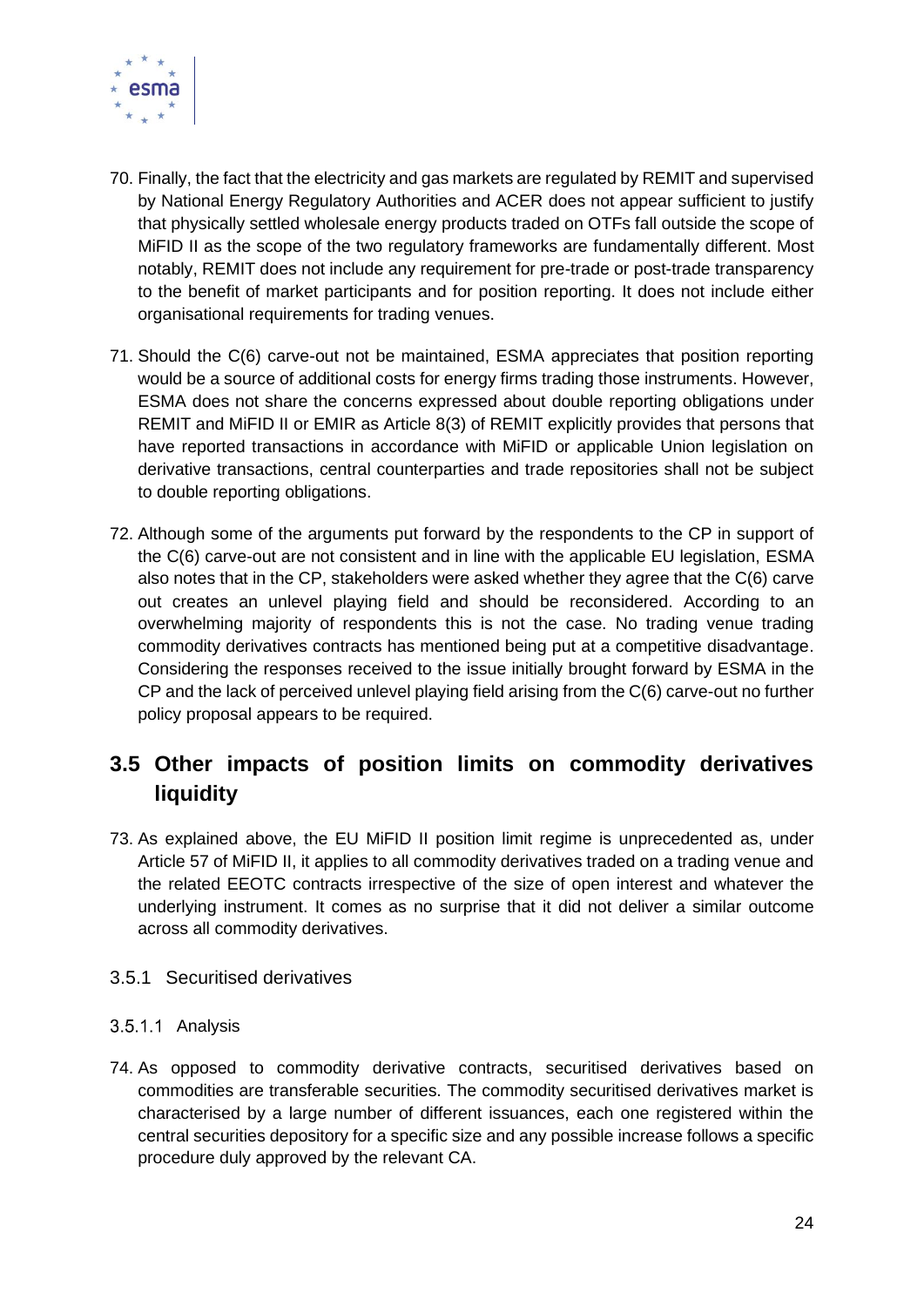

- 75. This contrasts with standard commodity derivatives where the amount of open interest, and thereby the size of a position, is potentially unlimited. It is also worth noting that at the time of issue, the issuer or the intermediary in charge of the distribution of the issuance holds 100% of the issue, which challenges the very application of a position limit regime. In addition, most of securitised derivatives are then ultimately held by a large number of retail investors, which does not raise the same risk of abusing a dominant position or to orderly pricing and settlement conditions as for ordinary commodity derivative contracts.
- 76. Moreover, the notion of spot month and other months, for which position limits are to be set under Article 57(3) of MiFID II, is not applicable to securitised derivatives. The concept of open interest is not well-suited to those instruments either and ESMA had to find a meaningful approach to position limits in securitised derivatives in Article 15 of RTS 21.
- 77. In addition, and not to make position reporting in securitised derivatives on behalf of retail investors unduly complex, ESMA clarified in a Q&A that position reporting does not apply when the issuance size is below 2.5 million securities. The application of the position limit regime to securitised derivatives therefore ultimately led to an artificial limitation of the issuance size of securitised derivatives by many issuers of 2.5 million securities.

#### <span id="page-24-0"></span>3.5.1.2 Feedback to the CP

78. Based on the analysis above, ESMA suggested excluding securitised derivatives from the scope of position limits. Respondents overwhelmingly supported ESMA's proposal. They stressed that the position limit regime fails to recognise the unique characteristics of those instruments and therefore does not represent an appropriate tool for preventing market abuse and ensuring orderly pricing and settlement conditions. One respondent further noted that the concepts of deliverable supply or open interest are meaningless and that the concepts of lots, delivery date, economically equivalent contracts are equally not applicable to securitised derivatives, stressing in particular that there cannot be any economically equivalent contract to a securitised derivative, which by nature is a fungible security.

#### <span id="page-24-1"></span>3.5.1.3 Conclusions and proposals

- 79. The responses to the CP confirmed ESMA's analysis that the position limit regime is illsuited for securitised derivatives, which are transferable securities under Article 4(1)(44) of MiFID II. ESMA therefore proposes amending Article 57(1) of MiFID II to exclude financial instruments defined in point (44)(c) of Article 4(1) of MiFID II which relates to a commodity or an underlying referred to in section C(10) of Annex I to MiFID II from the scope of the position limit regime. Given the characteristics of the securitised derivatives market described above and the prevalence of a large number of retail investors, ESMA also propose excluding securitised derivatives from the scope of position reporting.in Article 58 of MiFID II.
- 80. ESMA further notes that securitised derivatives are very similar to Exchange Traded Commodities (ETCs), which are classified as debt instruments and do not fall under the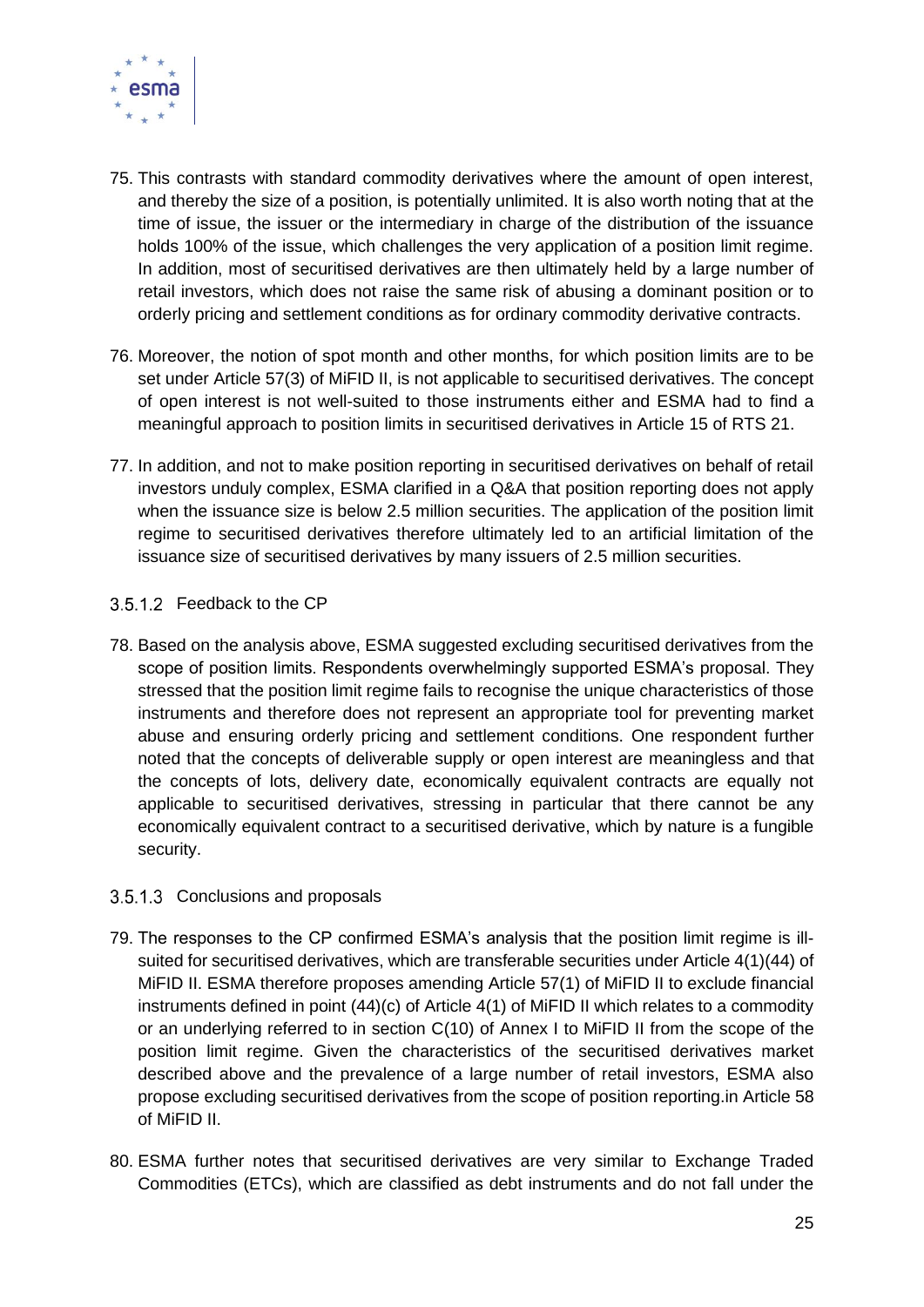

position limit regime. Contracts For Differences (CFDs) based on commodities are not classified either as commodity derivatives, therefore not subject either to position limits. Excluding securitised derivatives from the scope of the position limit and position reporting regime would also lead to a more consistent approach of instruments sharing similar characteristics under MiFID II.

#### <span id="page-25-0"></span>3.5.2 New and illiquid contracts

#### <span id="page-25-1"></span>3.5.2.1 Analysis

- 81. In their responses to the call for evidence, most respondents considered that position limits had no impact, or no negative impact on well-developed, "benchmark" contracts. However, most of them also expressed concerns on the negative impact of the position limit regime on new and illiquid contracts. Respondents noted, in particular, that the current de minimis threshold of 2,500 lots for those contracts with a total combined open interest not exceeding 10,000 lots, is too restrictive especially when the open interest in such contracts approaches the threshold of 10,000 lots. The Q&A published by ESMA clarifying that the conditions under which Article 19(2) of RTS 21 could be used for setting limits for new and illiquid contracts was deemed useful but insufficient to deal with the issue.
- 82. Finally, some stakeholders stressed that position limits for new and illiquid contracts are particularly ill-suited for contracts with high-volatility or contracts with a fast-growing open interest where further growth is hampered by the time needed by the CA to move from a de minimis to a bespoke limit.
- 83. Given the limited contribution of position limits to the prevention of market abuse and orderly pricing and settlement conditions, many respondents suggested applying position limits only to contracts where position limits can play a valuable role. This would be the case for well-developed key benchmarks contracts where price formation takes place and that have a role in the pricing of the underlying commodity and other commodity derivatives.
- 84. As an alternative to, or pending the Level 1 change needed to reduce the scope of position limits to benchmark contracts, some respondents suggested addressing the more pressing concerns on the negative impact of position limits on new and illiquid contracts by increasing the position limit for those contracts or providing more flexibility to CAs for setting limits, including the discretion for not setting any limit at all, for new or illiquid contracts.

#### <span id="page-25-2"></span>3.5.2.2 Feedback to the CP

85. To address the concerns expressed by most stakeholders on the negative impact of position limits, and to more broadly increase the efficiency of the position limit regime, ESMA considered that it would be appropriate to reduce the scope of commodity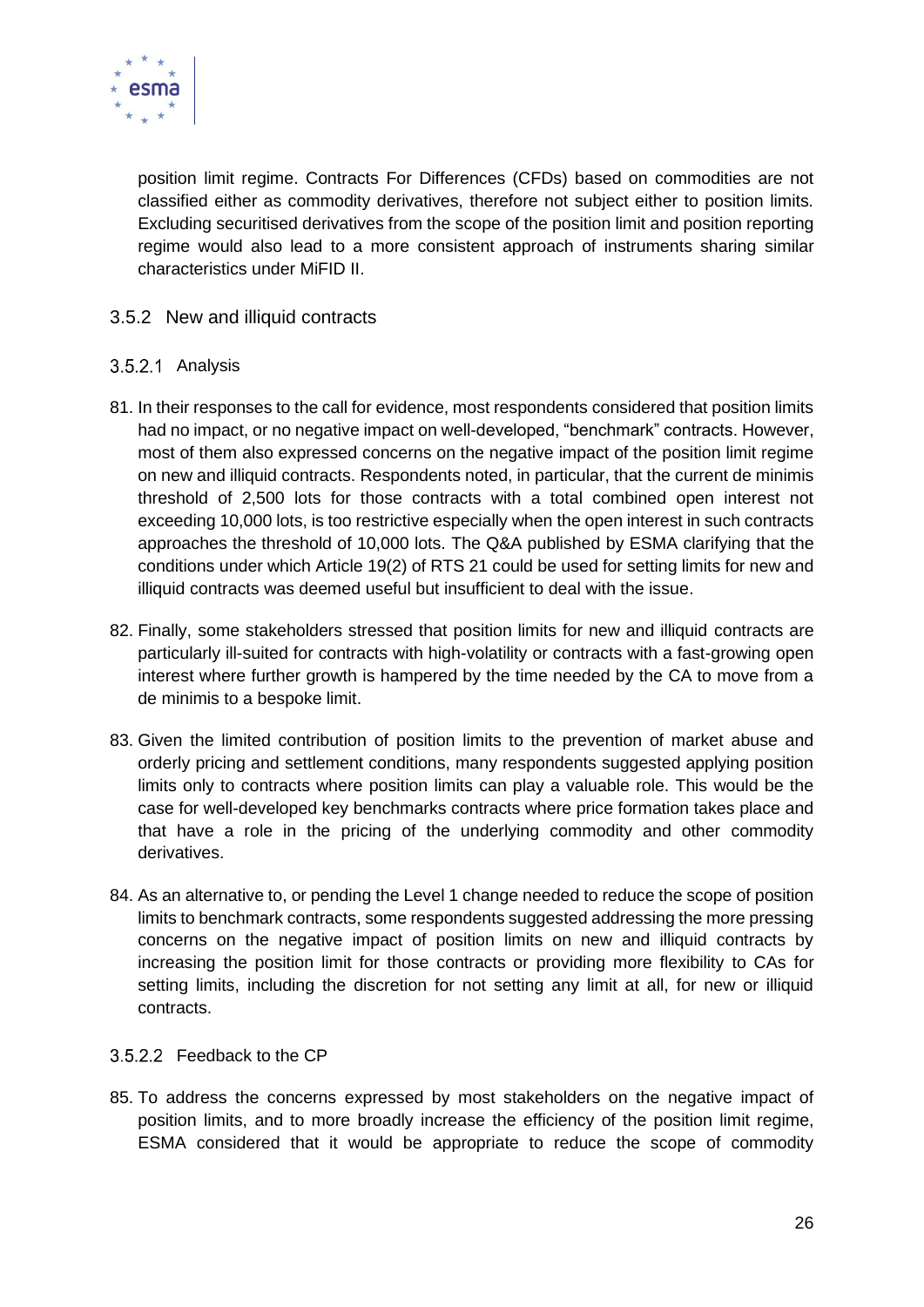

derivatives subject to position limits far beyond securitised derivatives. To that end, ESMA considered two potential ways forward in the CP.

- 86. Under Option 1, Article 57 of MiFID II would be amended to limit the scope of position limits to significant or critical contracts where, in ESMA's view, position limits would provide most benefits. Article 57 would mandate ESMA to draft regulatory technical standards (RTS) to determine the characteristics to be met by a derivative contract to qualify as a critical contract, considering factors such as open interest, number and variety of market participants and underlying asset.
- 87. Under Option 2, Article 57 of MiFID II would be amended to mandate ESMA to develop specific Level 2 measures with regards to new commodity derivatives and in particular determine when position limits should start applying to those derivatives., e.g. after a 12 month period. The liquidity assessment contract would then be performed. If the contract is deemed illiquid, i.e. has a total combined open interest over the last three months not exceeding 20,000 lots, the maximum spot month and other months' limits would be increased to 50% of the reference amount, compared to 40% under Article 15(1)(b) of RTS 21.
- 88. All respondents supported Option 1 as a means of moving towards a more proportionate and efficient position limit regime. Such a regime would not only allow new and nascent products to develop but also it would better fulfil the overall objective of MiFID II to "improve the functioning and transparency of commodity markets and address excessive commodity price volatility". In their views, Option 1 would deliver a much-needed simplification of the regime without significantly impacting its effectiveness in terms of market abuse and orderly markets considering the limited impact of position limit on market abuse and orderly pricing. Respondents considered that to achieve the objective of avoiding excessive speculation, it is sufficient to only consider contracts that are relevant for the price formation in the underlying commodity, i.e. mature products which serve as a benchmark for the respective market. New and nascent products constitute a minor share of commodity markets. In their views, such contracts are unlikely to influence price movements in the underlying physical commodity markets and thus do not negatively impact consumers.
- 89. A trade association further stressed that the "non-critical" contracts would remain subject to the position reporting regime under Article 58 of MiFID II, to the pre-existing position monitoring and position management measures by exchanges and oversight of the exchanges' market supervision and market surveillance departments that apply the principles set out in REMIT and MAR. Thus, in their views, removing position limits for such contracts would not pose any risk to the transparency and functioning of the respective markets. On the contrary, attracting more volume to regulated venues would contribute to a more transparent trading environment.
- 90. The criteria suggested by ESMA for a commodity derivative to qualify as a "critical contract" were generally considered as relevant by respondents. However, most trading venues explained that there is a strong correlation between the size of open interest and the number of active market participants and therefore suggested to focus on the former,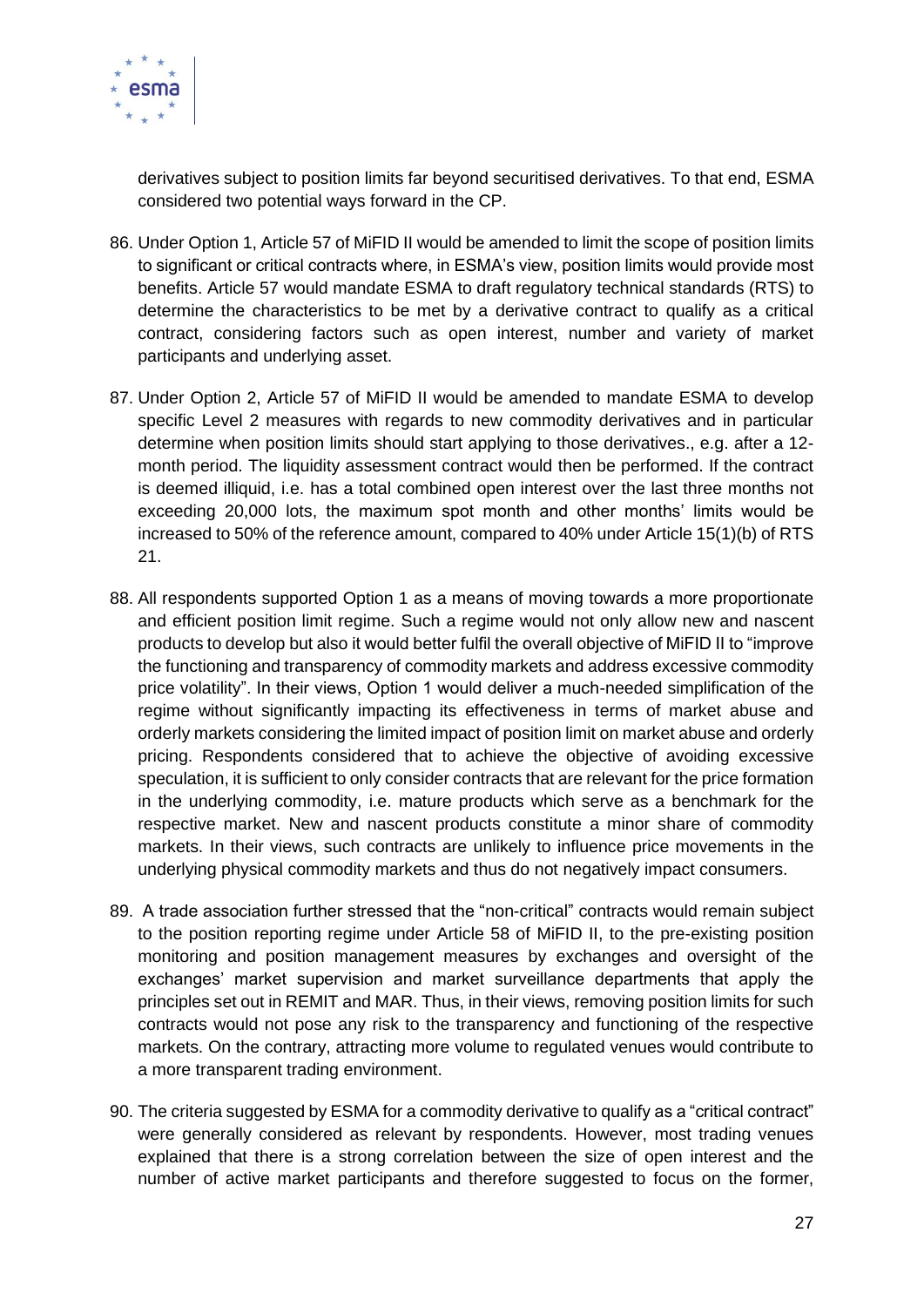

expressed in number of lots. One respondent was concerned that trading venues would play around the lot size to avoid that the commodity derivatives traded on their venues be subject to position limits and recommended that the reference amount of open interest be expressed in notional volume. One trading venue stressed the need for a harmonised calculation of open interest across trading venues.

- 91. A couple of respondents also suggested considering the existence of non-EU markets for the same commodity and whether the commodity derivative is physically settled. Some others mentioned the underlying asset as a relevant criterion with one respondent noting that certain commodity derivatives contracts could be considered as critical by nature.
- 92. Most respondents that suggested an open interest threshold for contracts to qualify as critical referred to 300,000 lots over a one-year period to ensure that only contracts the price of which serves as a benchmark for the underlying commodity are captured. According to those respondents, the 300,000 lot threshold would result in around 20 commodity derivatives mainly based on power oil, gas and metal underlyings being classified as critical in the EU. Should a criterion based on the number of market participants be added, respondents suggested a minimum number of market participants ranging from 20 to 50. One trading venue mentioned a threshold of 800 market participants but rather referred to end users. On a separate note, one respondent suggested an open interest threshold of 100,000 lots or 1 billion EUR.
- 93. A handful of non-financial counterparties stressed the need for extensive stakeholder consultation to ensure that all relevant elements and views are taken into account, noting that trading venues have the best understanding of the markets they operate and possess a vast amount of information about participants, orders and trades.
- 94. Whilst supporting Option 1, most respondents also stressed the need to urgently remedy the negative impact of current position limit on new and illiquid markets and supported amending RTS 21 in line with Option 2 as an alternative pending the level 1 change required by Option 1. When amending RTS 21 along the line of Option 2, respondents however suggested extending the "black out period" for nascent contracts from 12 to 24 months. The spot and other months limit for illiquid contracts (below 20,000 lots of open interest) should also be set at 10,000 lots to allow for the rapid growth of a contract and leave sufficient time for CAs to set bespoke position limits.

#### <span id="page-27-0"></span>3.5.2.3 Conclusions and proposals

95. ESMA fully supports the objective of the EU's G20 commitment to improve the regulation, functioning and transparency of commodity derivatives markets and to address excessive price volatility. However, the responses to the consultation confirmed ESMA's preliminary analysis that the case for applying position limits to every individual commodity derivative contract remains to be made, including in the context of fulfilling the G20 commitment and in achieving the legislative goals of MiFID II to prevent market abuse and to support orderly pricing and settlement conditions.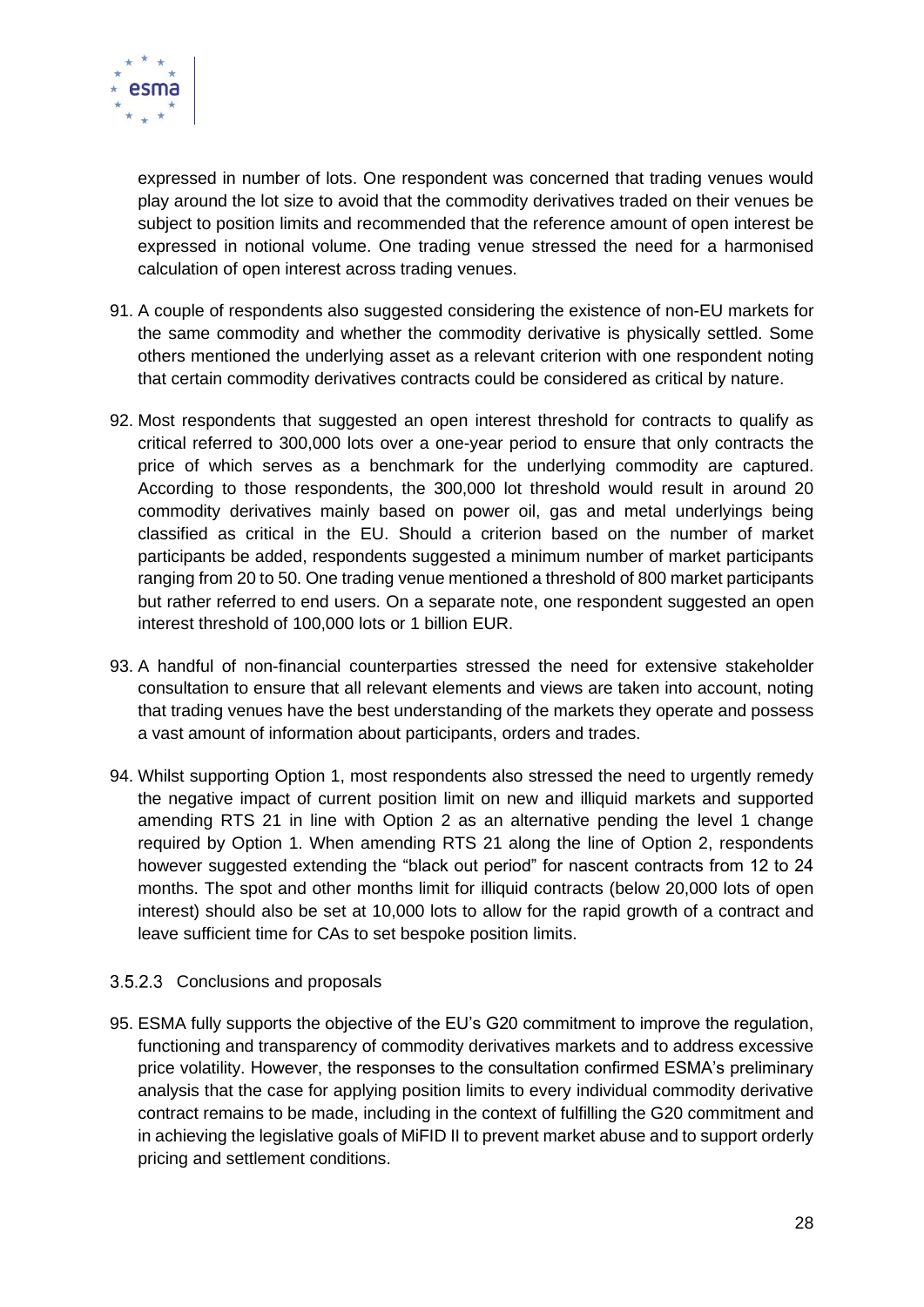

- 96. In the US, where the largest commodity derivative markets have developed and where the Commodity Futures Trading Commission (CFTC) has a long track record of regulating and supervising commodity derivative markets, position limits apply to only nine physically settled agricultural futures contracts. On 30 January 2020, the CFTC issued proposed rules to extend federal position limits to seven new physically settled agricultural contracts, five physically settled metal contracts and four physically settled energy futures contracts. However, for those additional "core referenced futures contacts", federal position limits would only apply to the spot month, and not to the other months. Designated contract markets where those additional core referenced futures contracts are traded will be responsible for setting exchange limits or accountability levels outside of the spot month. It would therefore appear that the US fulfilment of the G20 commitment to improve the regulation, functioning and transparency of commodity derivatives markets and to address excessive price volatility is focusing on the essential contracts rather than imposing position limits for a large number of smaller contracts, with additional responsibility even entrusted to exchanges for setting position limits or otherwise managing positions held in referenced contracts in other months.
- 97. ESMA shares the views expressed by stakeholders that the scope of position limits should be limited to commodity derivatives where position limits can play of valuable role, i.e. to well-developed critical contracts where price formation takes place and that have a role in the pricing of the underlying commodity and other related commodity derivatives. Less developed contracts do not have that same impact on the underlying commodity or other commodity derivatives. ESMA appreciates that limiting position limits to "significant or critical contracts" would be a substantial change to the current MiFID II approach but considers that it would be to the benefit of more efficient EU markets. ESMA further notes that even when not subject to position limits, less developed contracts would remain subject to position reporting as well as to other MiFID II/ MiFIR obligations, such as transparency and transaction reporting requirements, to MAR and to position management controls by trading venues with therefore a limited additional risk for the operation of those commodity derivatives markets.
- 98. Although one stakeholder disagreed with maintaining the position reporting obligation for commodity derivatives that would no longer be subject to position limits, ESMA considers that position reporting data serves a broader purpose that monitoring compliance with position limits. Combined with other data sources, position reporting data is an additional source of information that allows CAs to better identify, and sanction, potential market manipulation. The data on positions held in commodity derivatives also provides CAs with more insight in the composition of the market and the activities of the various types of market participants, including financial and non-financial counterparties and may be used as well to support policy developments and supervisory processes. Furthermore, under the proposed approach whereby commodity derivatives would become subject to position limits when the open interest exceeds a certain threshold, CAs should receive position reporting data to be able to check if and when those thresholds are being passed and set position limits accordingly.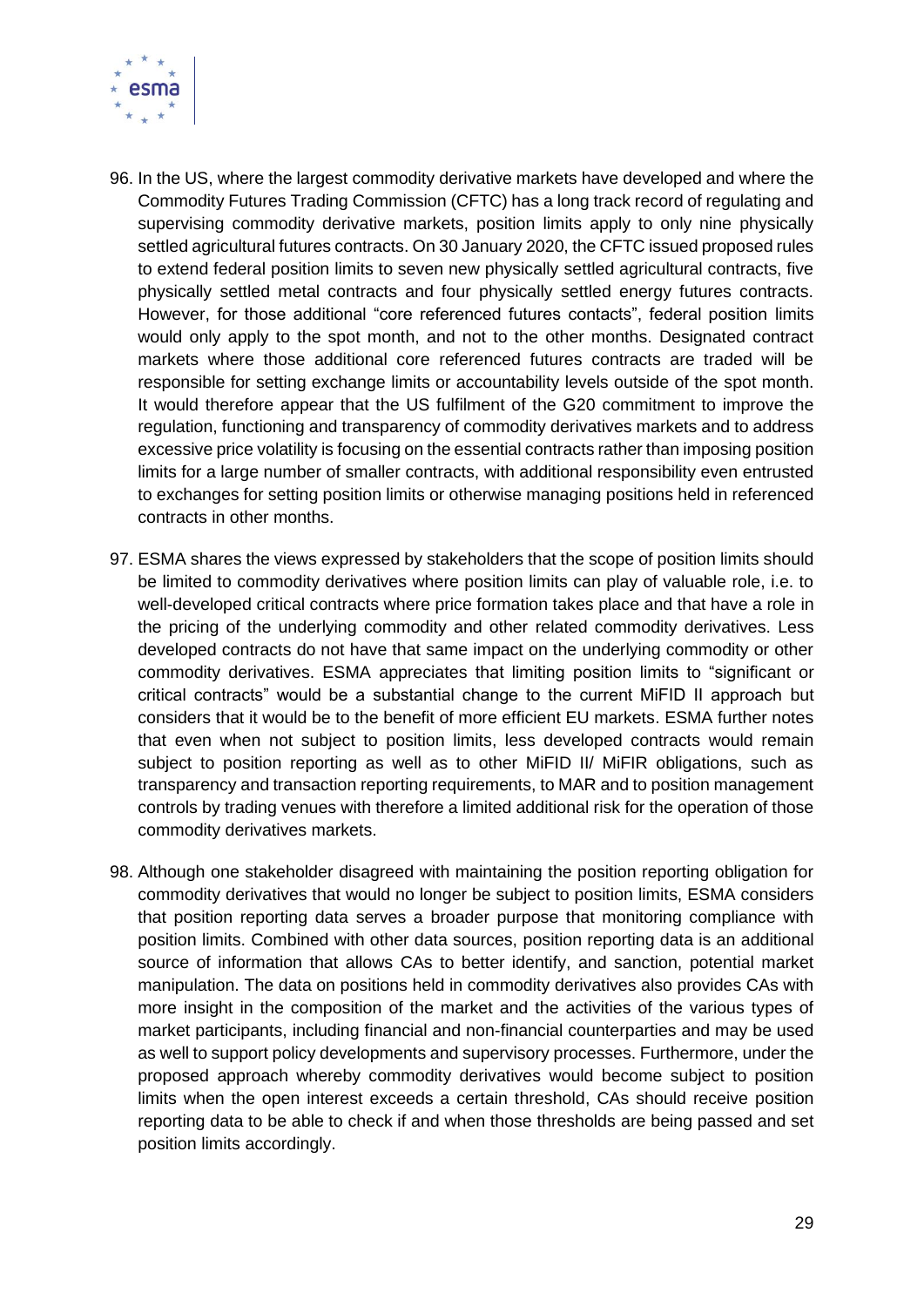

- 99. As regards the criteria suggested to define critical contracts, and even if the number of active market participants is strongly correlated to the size of open interest, ESMA is of the view that it would be more appropriate to define critical contracts based on a combination of criteria, including size of open interest, number of market participants and underlying commodity, rather than just on a single one. ESMA considers that a "one size fits-all" approach would not be appropriate and that specific attention should notably continue to be paid to commodity derivatives with an underlying that qualifies as food for human consumption, as is currently the case in RTS 21. Those commodity derivatives could for instance be classified as critical contracts based on a lower size of open interest than commodity derivatives based on other underlying commodities or as critical by nature.
- 100. One stakeholder was concerned that, should the open interest threshold be set in number of lots, trading venues may play around lot sizes to ensure that the commodity derivatives traded on their venues do not pass the open interest threshold. Although ESMA notes that when doing so, trading venues would have to also consider the potential negative impact of increased lot sizes on market liquidity, ESMA also considers that there could be merit in introducing an anti-avoidance provision whereby, for instance, in case of unduly and unjustified increase in lot sizes, the assessment whether a commodity derivative qualifies as a critical contract would no longer take into account the size of open interest and would only be based on the other criteria.
- 101. ESMA notes that under the 300,000 lot open interest threshold suggested by many respondents, less than 10 commodity derivative contracts would qualify as critical or significant which does not appear as a satisfactory outcome. Further work and consultations will need to be undertaken to determine relevant thresholds for critical contracts in Level 2 and to ensure that an appropriate number of commodity derivatives traded in the EU remain subject to position limits. Setting those thresholds at Level 2 will allow for more timely adjustments as may be required by market developments.
- 102. ESMA is aware that any amendment to the Level 1 may require a significant amount of time. However, in contrast to many stakeholders' suggestions, ESMA considers that Option 2 (i.e. disapplying position limits to nascent contracts for a certain period of time) cannot be considered as an interim solution and implemented through a change to RTS 21. Option 2 would also require an amendment to Level 1 since Article 57 (1) of MiFID II does not include any exception to the establishment of position limits. Furthermore, Article 57(3) of MiFID II mandates ESMA to determine the methodology for establishing limits taking into account, among other factors "the development of new contracts". Whilst Option 2 cannot be implemented through a Level 2 change, ESMA is minded to consider the potential amendments that could be introduced to RTS 21, and notably to Article 15 of RTS 21, in the shorter term to address the negative impact identified of the de minimis position limits for nascent and illiquid contracts.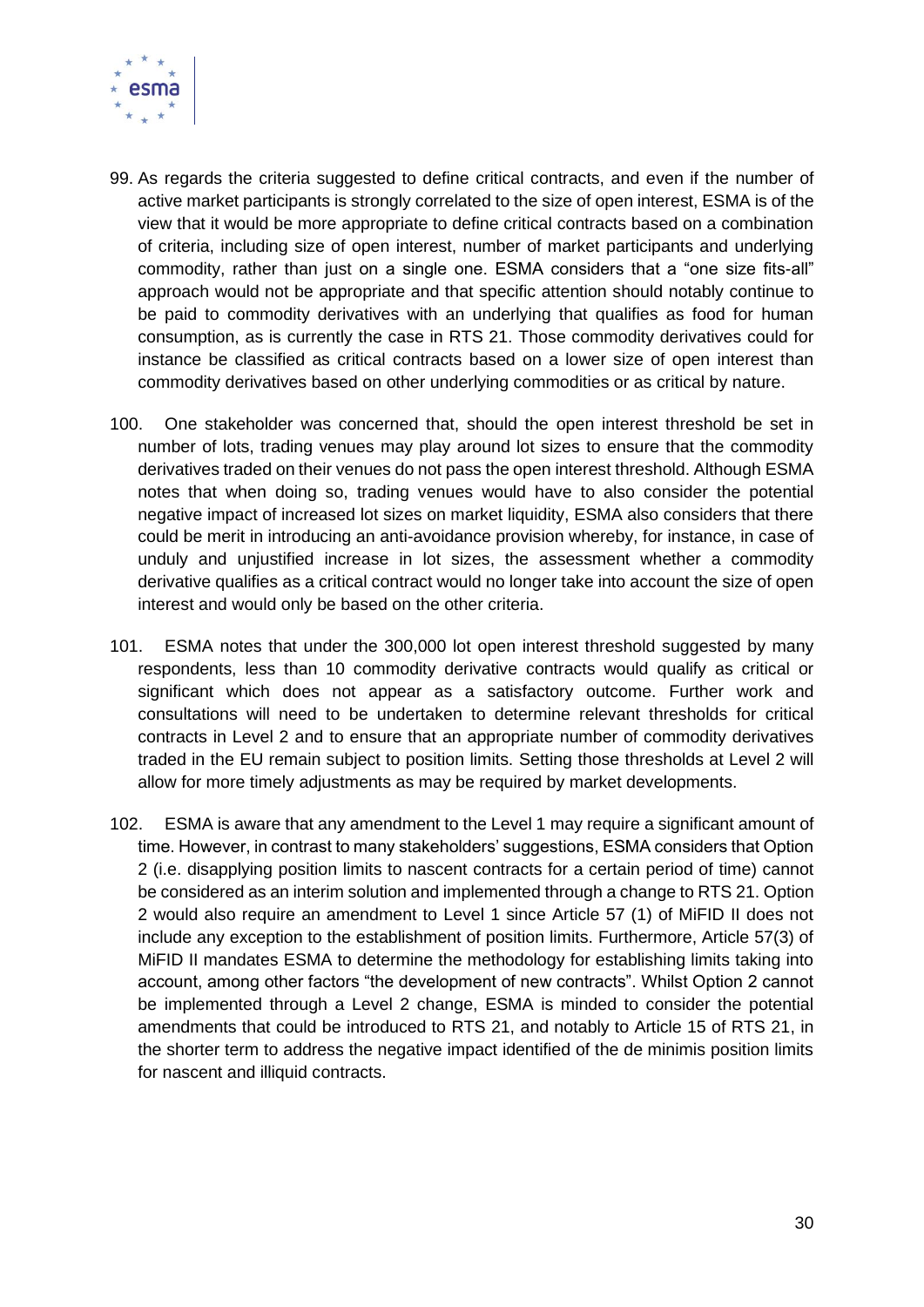

#### <span id="page-30-0"></span>3.5.3 Financial counterparties

#### <span id="page-30-1"></span>3.5.3.1 Analysis

- 103. In their analysis of the negative impact of position limits on new contracts, respondents to the call for evidence also highlighted that there is typically only a small number of rather large counterparties trading new contracts before a broader set of participants seeking liquidity potentially joins. Due to overly restrictive limits, participants are often forced to reduce their positions, which results in a reduction of the overall open interest and ultimately impacts the growth of the contract and the move to bespoke limits.
- 104. Furthermore, some respondents noted that the lack of an exemption for financial counterparties providing liquidity to non-financial counterparties' (NFCs) that seek to hedge their positions proves especially challenging in illiquid markets often characterised by one player (or a very limited number of players) acting as market maker/liquidity provider. They stressed that some market participants have indeed ceased to provide liquidity in new and illiquid contracts for fear of breaching the position limit.
- 105. Another respondent pointed out the specific case of a financial entity within a predominantly commercial group that acts as the market-facing entity for the risk reducing transactions of the commercial entities of the group. Because the decision had been made by the group prior to MiFID II to register that entity as an investment firm, the risk reducing transactions of the group are not eligible to the hedging exemption.

#### <span id="page-30-2"></span>3.5.3.2 Feedback to the CP

- 106. ESMA took note of the concern expressed that financial counterparties acting as market makers may not be able to fully play their role as liquidity provider, including in less liquid contracts, for fear of breaching of position limits when doing so. In the CP, ESMA therefore suggested introducing a position limit exemption for financial counterparties that are under mandatory liquidity provision obligations. This exemption would mirror the exclusion of transactions entered to fulfil obligations to provide liquidity on a trading venue from the ancillary activity test under Article 2(4) of MiFID II.
- 107. The overwhelming majority of respondents supported ESMA's proposal. However, most of them also suggested extending this liquidity provision exemption to non-financial counterparties. Such exemption would be notably helpful for new and illiquid contracts with a 2,500 lot de minimis position limit. Exchanges might need to contract a "panel" of liquidity providers to ensure that the 2,500 lots limit is not exceeded, and this appears challenging in nascent markets.
- 108. Whilst not supporting a blanket hedging exemption for financial counterparties, ESMA considered that there could be legitimate cases where financial counterparties could benefit from a hedging exemption. ESMA sought views on the possible introduction of a hedging exemption for a financial counterparty acting within a predominantly commercial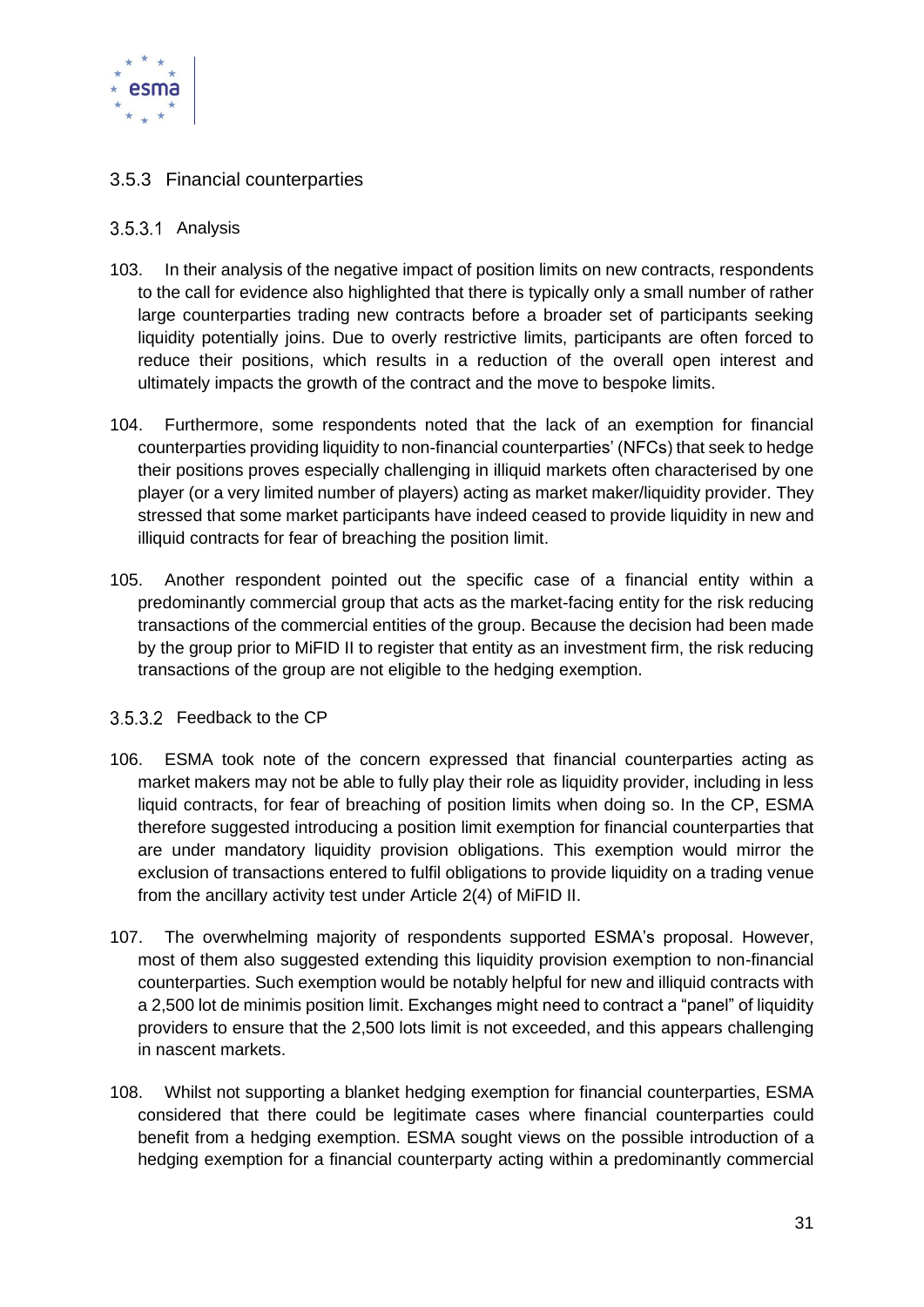

group, where such positions are objectively measurable as reducing risks directly related to the commercial activities of the non-financial entities of the group.

- 109. The overwhelming majority of respondents supported ESMA's proposal. There was also strong support to broaden the scope of this hedging exemption and make it available to financial counterparties outside predominantly commercial groups when the positions entered into objectively reduce the risk of the position holder or of its clients. According to respondents, exempting from position limits the positions held for genuine hedging purposes by market participants, regardless of their legal status and nature of business would allow commodity market participants to manage their risks efficiently. In their view, CAs receive sufficient information to be able to monitor that such genuine hedging exemption would be used properly.
- 110. Several respondents urged ESMA to further harmonise the hedging exemption procedure across the EU. They notably stressed different practices at national level regarding the quantitative limits that may be attached to the hedging exemptions.
- <span id="page-31-0"></span>3.5.3.3 Conclusions and proposals
- 111. ESMA would in principle agree with the proposal made by stakeholders to extend the liquidity provision exemption to non-financial counterparties. Under Article 2(1)(j) of MiFID II, non-financial counterparties can indeed, subject to certain conditions, act as market makers in commodity derivatives, emission allowances and derivatives thereof without having to be authorised as investment firms. Extending the liquidity provision exemption to non-financial counterparties would notably help address the issue arising from the limited number of market participants active in nascent contracts.
- 112. The proposals set out in this report should however be considered in a holistic way. Therefore, should the proposal made above to reduce the scope of the position limit regime to the most developed commodity derivatives be supported by the EC, ESMA considers that there would be no need to extend the liquidity provision exemption to non-financial counterparties as suggested by some respondents to the CP. Should this proposal not be acted upon by the EC, then ESMA would propose introducing in Article 57 (1) of MiFID II a position limit exemption for financial and non-financial counterparties for positions resulting from transactions undertaken to fulfil mandatory liquidity provisions, in the circumstances described in the fourth sub-paragraph of Article 2(4)(c) of MiFID II.
- 113. The procedure to apply for the exemption would be clarified in Level 2.The positions held by an investment firm or a non-financial as a result of its market-making activities, when the firm has entered into a market-making agreement with a trading venue under Article 17(3) of MiFID II, would continue to be subject to position reporting.
- 114. Notwithstanding any potential amendment to Level 1 on the scope of the position limit regime, and as supported by respondents to the CP, ESMA proposes introducing in Level 1 a narrowly defined hedging exemption for financial counterparties. This hedging exemption would be available where, within a predominantly commercial group, a person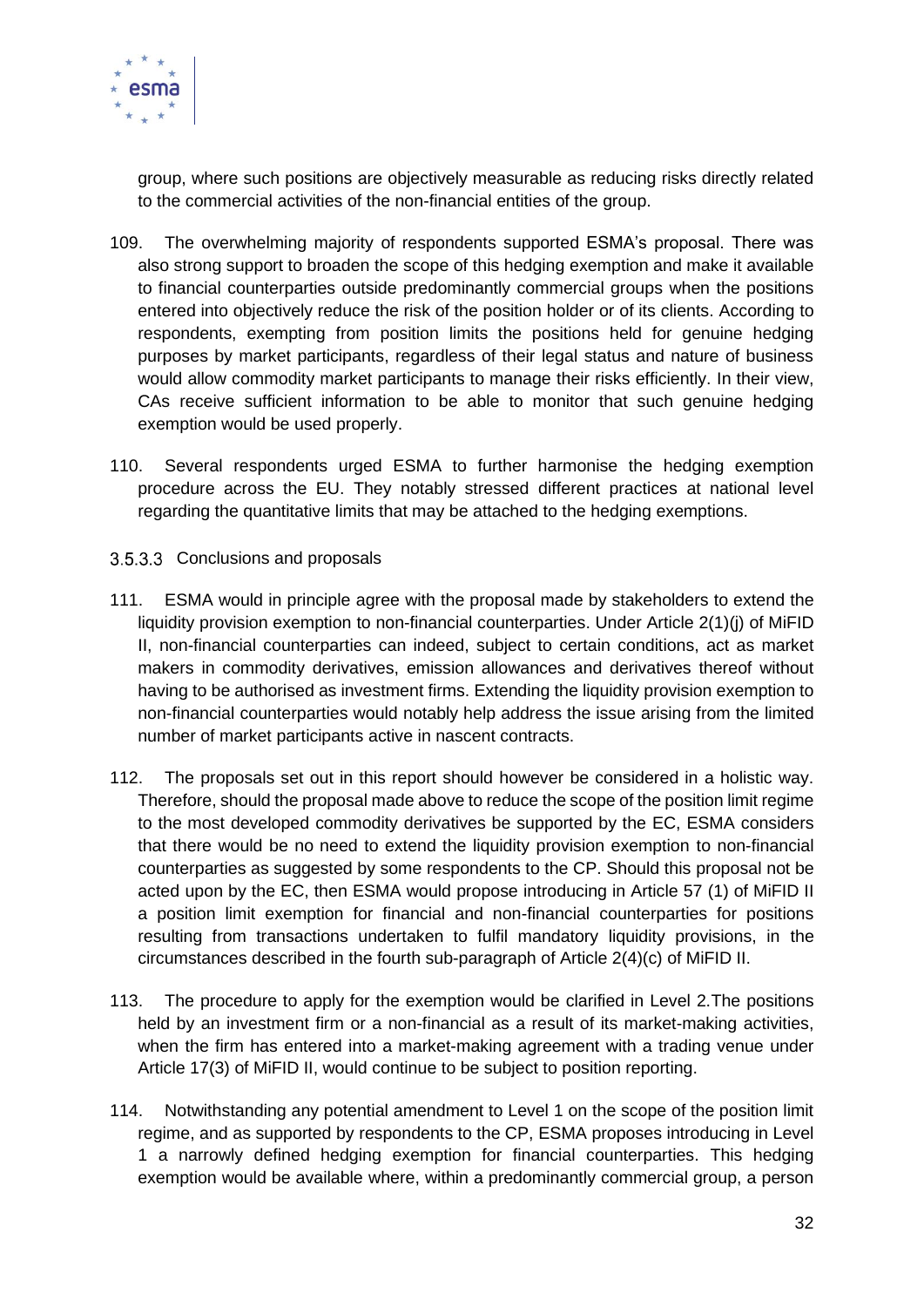

has been registered as an investment firm on a voluntary basis and acts as a market facing entity of the group. The exemption would apply to the positions held by that financial counterparty that are objectively measurable as reducing risks directly related to the commercial activities of the non-financial entities of the group. In ESMA's views, this hedging exemption should not be considered as an additional exemption to the position limit regime but rather as a "transfer" to the financial counterparty of the group of the hedging exemption otherwise available to the commercial entities of the group.

- 115. Level 1 would also mandate ESMA to draft RTS to determine the procedure setting out how financial counterparties can apply for such exemption. In line with the above, this procedure could be similar to the one to the application for the NFC hedging exemption under Article 8 of RTS 21.
- 116. Whilst acknowledging that other financial counterparties may see benefits in a wider hedging exemption, ESMA does not suggest introducing an exemption for all trades executed by financial counterparties to offset OTC transactions with an NFC or other positions resulting from financing activities in the underlying market. ESMA considers that introducing significant exemptions to the position limit regime for financial counterparties would not be consistent with the objective of limiting excessive speculation in commodity derivatives by financial firms. ESMA also notes that any exemption granted must be duly monitored. Notwithstanding the feedback received to the CP on CAs' monitoring capacity, ESMA wishes to reiterate that the more complex the transactions or chain of transactions that would ultimately justify a potential exemption being available to financial counterparties, the more challenging it is to assess compliance with the conditions thereof.

# <span id="page-32-0"></span>**4 MiFID II Position management**

### <span id="page-32-1"></span>**4.1 Legal Framework**

- 117. Under Article 57(8) of MiFID II, "Member States shall ensure that an investment firm or a market operator operating a trading venue which trades commodity derivatives apply position management controls. Those controls shall include at least, the powers for the trading venue to:
	- (a) monitor the open interest positions of persons;

(b) access information, including all relevant documentation, from persons about the size and purpose of a position or exposure entered into, information about beneficial or underlying owners, any concert arrangements, and any related assets or liabilities in the underlying market;

(c) require a person to terminate or reduce a position, on a temporary or permanent basis as the specific case may require and to unilaterally take appropriate action to ensure the termination or reduction if the person does not comply; and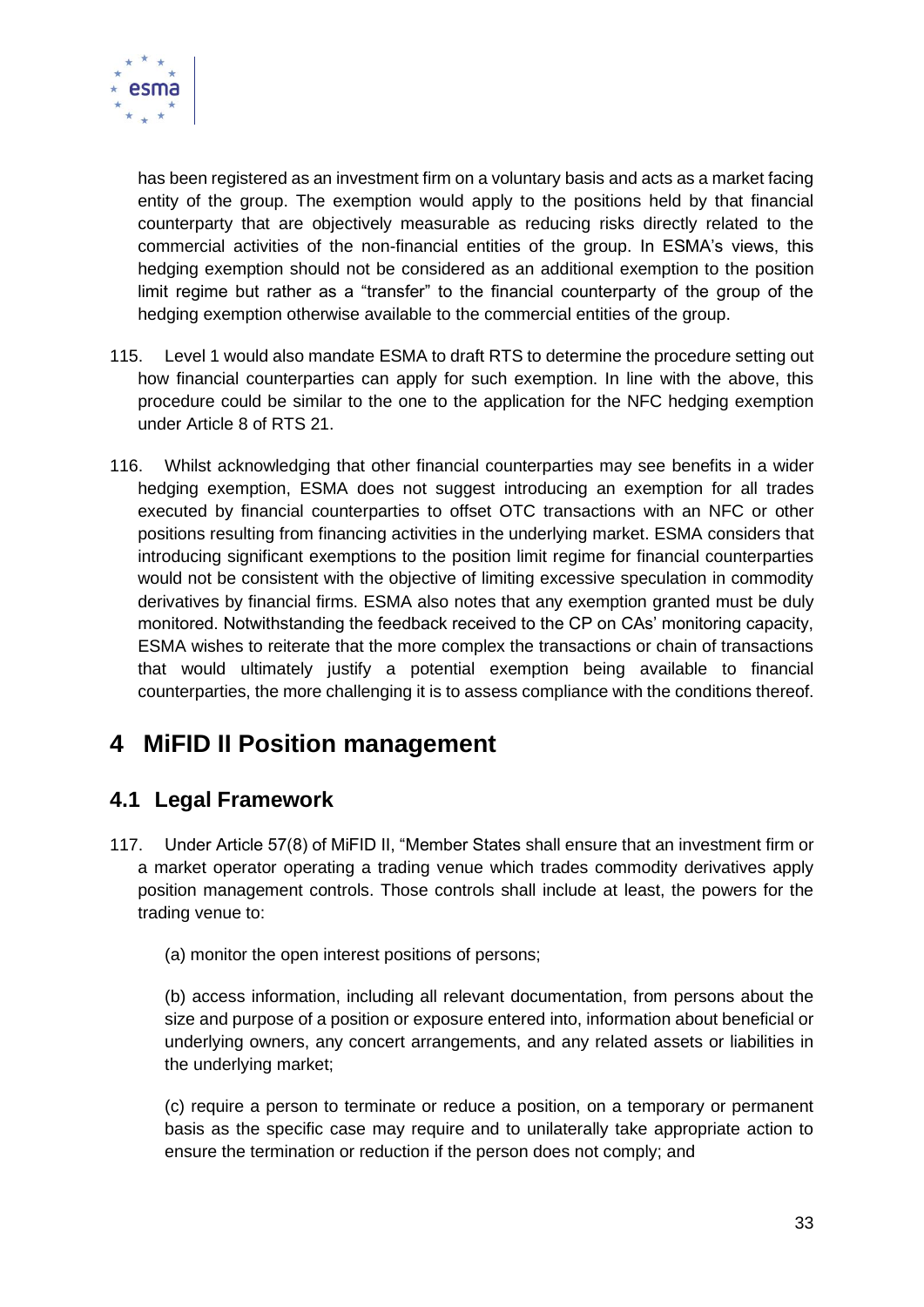

(d) where appropriate, require a person to provide liquidity back into the market at an agreed price and volume on a temporary basis with the express intent of mitigating the effects of a large or dominant position."

### <span id="page-33-0"></span>**4.2 The impact of the MiFID II position management regime on market abuse, orderly pricing and settlement and liquidity of derivatives markets**

#### <span id="page-33-1"></span>4.2.1 Analysis

- 118. Information on position management controls in place at commodity derivative trading venues is available on ESMA's website<sup>7</sup>. In most cases, the information provided explains with a varying degree of detail how the position management controls in place achieve compliance with the requirement of Article 57(8) of MiFID II. However, two trading venues mentioned position management controls that extend beyond the ones set out in Article 57(8) of MiFID II. ICE Futures Europe may promulgate limits and associated arrangements in relation to open positions that may be owned, controlled or carried by a member or person for his own account or for another person. The London Metal Exchange (LME) has introduced a requirement for the provision of additional information upon request, for positions held by members either directly or on behalf of their client(s) that are above the accountability levels set by the venue for each contract code.
- 119. Position management controls in relation to commodity derivatives may also be considered in conjunction with the broader obligation for trading venues to establish and maintain effective arrangements, systems and procedures aimed at preventing and detecting insider dealing, market manipulation and attempted insider dealing and market manipulation under Article 16(1) of MAR.
- <span id="page-33-2"></span>4.2.1.1 Impact of Position management on market abuse
- 120. Respondents to the call for evidence expressed different views on the impact of position management controls on market abuse. Some trading venues considered that position management controls, along with their market supervision and surveillance systems, have a significant role in preventing market abuse, some of them stressing that position management is only useful for physically settled contracts that can give rise to a market squeeze.
- 121. By contrast, two trading venues considered that their market oversight activities and pre-existing regulations were better tailored to prevent manipulation than position management controls. One trading venue explained that trading venues had limited ability

<sup>&</sup>lt;sup>7</sup> this information is available on ESMA's website

[https://www.esma.europa.eu/sites/default/files/library/position\\_management\\_controls.xlsx](https://www.esma.europa.eu/sites/default/files/library/position_management_controls.xlsx)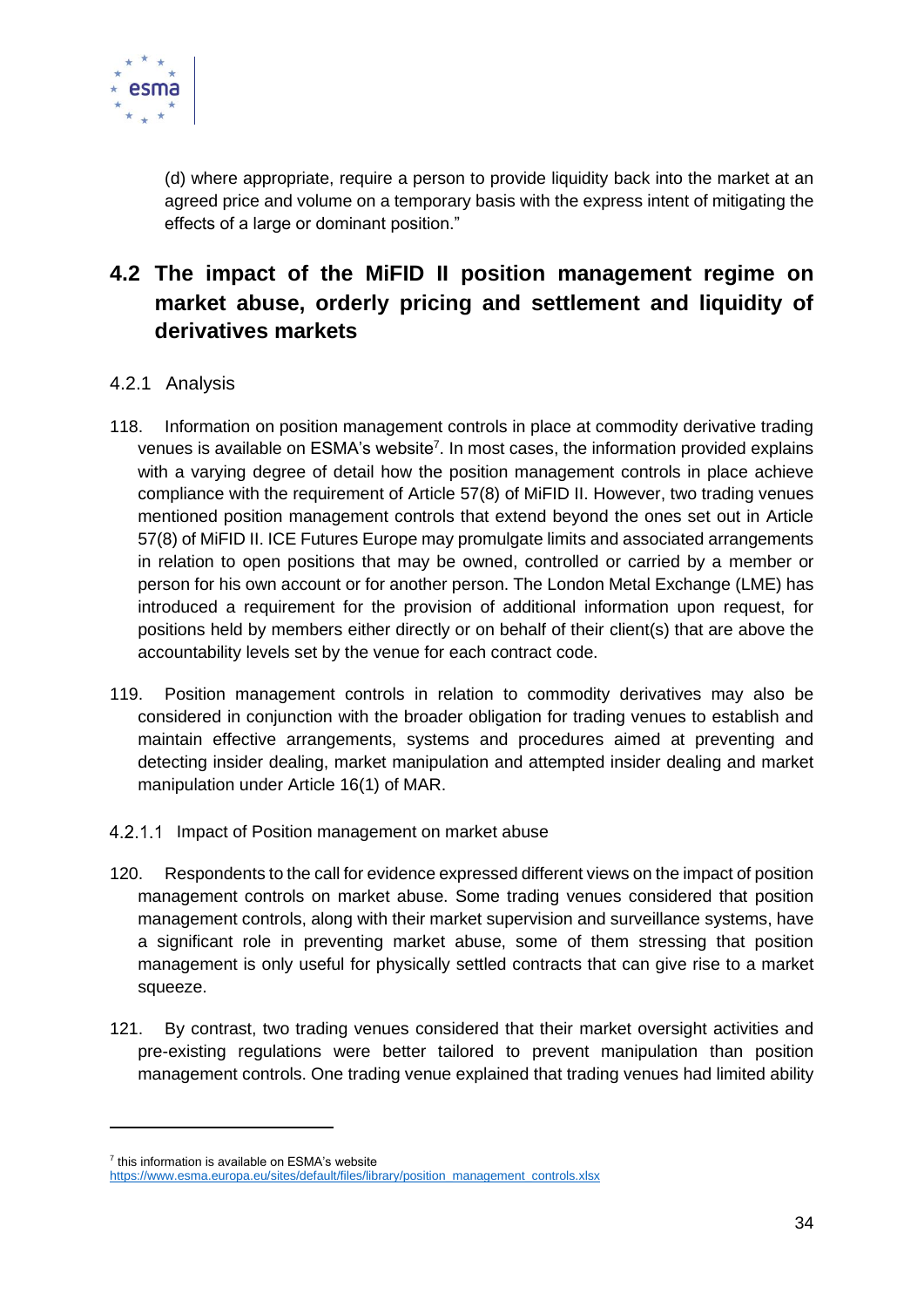

to prevent market abuse as they do not have information on the positions held by market participants in other competing contracts on other trading venues or OTC.

- <span id="page-34-0"></span>4.2.1.2 Impact of position management on orderly pricing and settlement conditions
- 122. Stakeholders also had split views on the role of position management controls on orderly pricing and settlement conditions. Some respondents considered that position management controls play a positive role in determining orderly pricing and settlement conditions whereas some trading venues considered that position management controls, which are based on position holdings, do not contribute to orderly pricing and settlement, which are based on orders and trading activities. One trading venue was of the view that position management controls may negatively impact price formation, since they might lead participants to reduce positions by the end of the day to remain compliant.
- <span id="page-34-1"></span>4.2.1.3 Impact of position management on liquidity
- 123. Few respondents expressed an opinion on the impact of position management controls on liquidity and split views were again expressed. According to a non-financial counterparty, position management controls increase confidence in the market, a view further supported by a trading venue noting that position management controls ensure fair and liquid markets by managing rather than by limiting the positions a person may hold.
- 124. By contrast, two trading venues stated that position management control limits have led to a loss of liquidity especially in new and illiquid contracts as they prevented those contracts to grow and attract new clients. A trading venue was concerned about the potential long-term impact of position management controls, such as the uncertainty created for market participants that may have to provide liquidity back to the market. To avoid such uncertainties, market participants may rather turn to OTC trading, outside the scope of position management controls and limits. A couple of other respondents considered that position management controls have no impact or no negative impact on the liquidity of commodity derivative markets.
- 125. A trading venue highlighted that the effectiveness of management controls by trading venues may be hampered or made less efficient due to the lack of information on the positions held by market participants in related contracts based on the same underlying on competing trading venues or traded OTC.
- <span id="page-34-2"></span>4.2.2 Feedback to the consultation paper
- 126. The great variety of responses received from stakeholders, including from trading venues did not allow ESMA to form a clear view on the actual impact of position management controls. More substantially, ESMA was concerned that the diverse, if not diverging, views expressed may reflect significant dissimilarities in the way positions are indeed managed by trading venues as well as a possible lack of a shared understanding of trading venues' roles and responsibilities with regard to position management controls.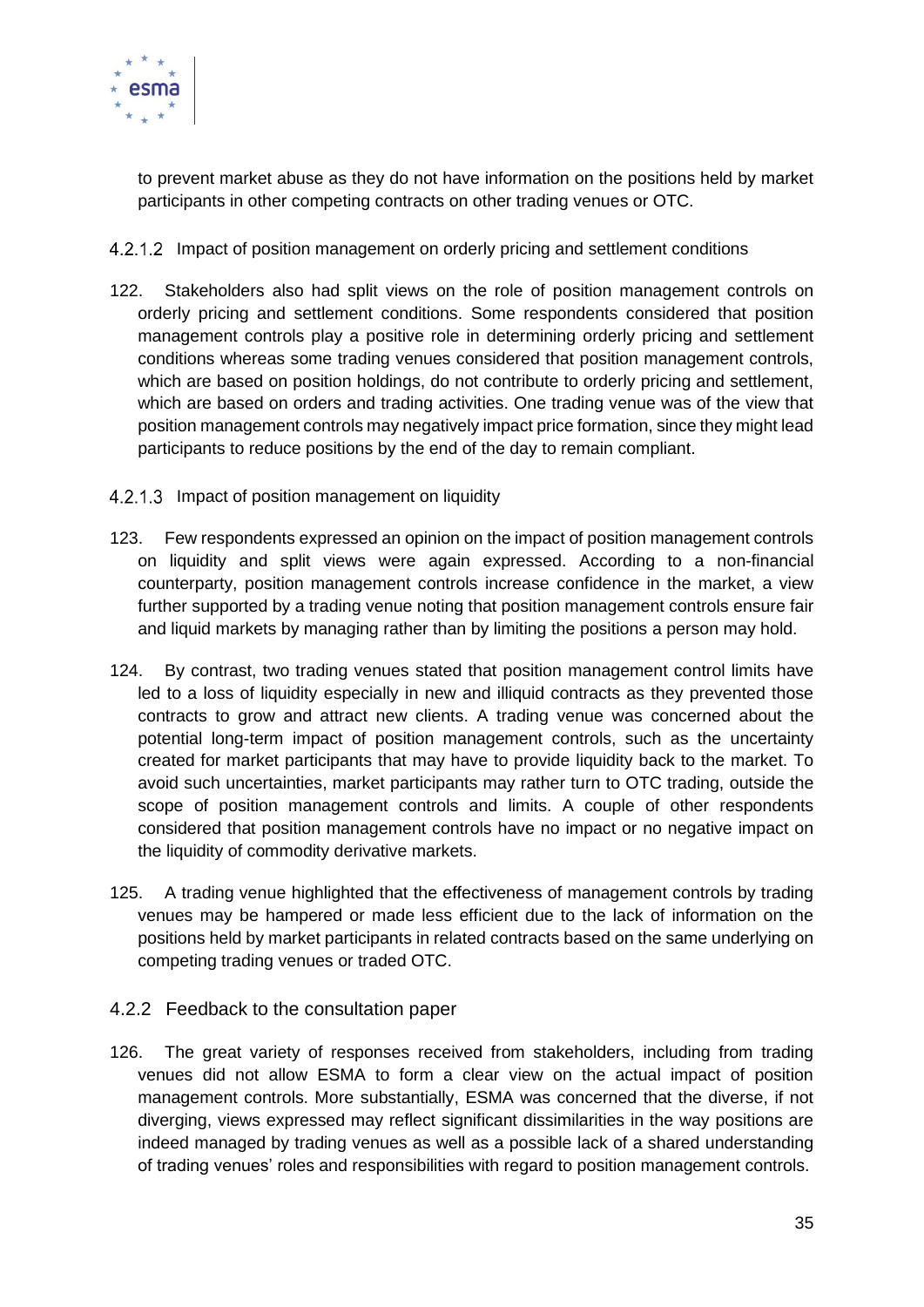

- 127. In the CP, ESMA therefore proposed that Level 2 measures be developed to support a more convergent implementation of position management controls across EU trading venues. To address the concern raised about the lack of appropriate information for efficient position management, ESMA also proposed amending Article 57(8)(b) of MiFID II to specify that position management controls should include the power for a trading venue to obtain information from its members or participants on related positions entered by a person on other trading venues or OTC, where appropriate.
- 128. These proposals received mixed feedback. With one exception, trading venues did not support the introduction of Level 2 measures on position management controls. Some trading venues stressed that trading on their venue was already under the scrutiny of the exchanges' market supervision and market surveillance departments to ensure that the requirements set out in MiFID II, MAR, and where applicable REMIT, were complied with and gave some examples of position management controls currently in place. Some other venues noted that position management regimes are cautiously calibrated and tailored to the circumstances of each individual exchange such as the nature of its membership and the characteristics of the contracts it admits to trading and that a 'one size fits all' position management regime would not be appropriate. One venue suggested that any further guidance should be created by the relevant market operator in discussion and consultation with its relevant competent authority.
- 129. In contrast, and whilst noting that trading venues are best placed to determine how to implement position management controls and when it is necessary to trigger them, some respondents saw merits in establishing a set of measures that would provide a minimum standard with which all trading venues must comply, provided that those measures are not overly prescriptive.
- 130. Few respondents commented on the proposed amendment to the Level 1 text on access by trading venues to information on positions in related contracts through their members or participants where appropriate A couple of non-financial counterparties disagreed with it, stressing that this proposal would lead to disproportionate effort for market participants who are already reporting all data under EMIR and REMIT and simply amount to double reporting. One respondent considered that such amendment was unnecessary and that the current wording allows for an appropriate degree of power for operators of trading venues to receive information on positions relating to assets, liabilities and positions on other trading venues. This respondent also noted that such powers can be applied by trading venues within their own rulebook. One trading venue (not trading commodity derivatives contracts) stressed that trading venues have no possibility to verify the data provided through a cross-reference with the competing trading venues, and that such extended monitoring activity is not part of the trading venues duties, stressing that such powers should remain within the CAs' mandate.
- 131. In addition to Level 1 change, the CP proposed to give ESMA a mandate to draft RTS to further specify the content and scope of position management controls. Examples of areas that could be addressed in Level 2 were the further differentiation between cashsettled and physically-settled contracts for clarifying under which circumstances the power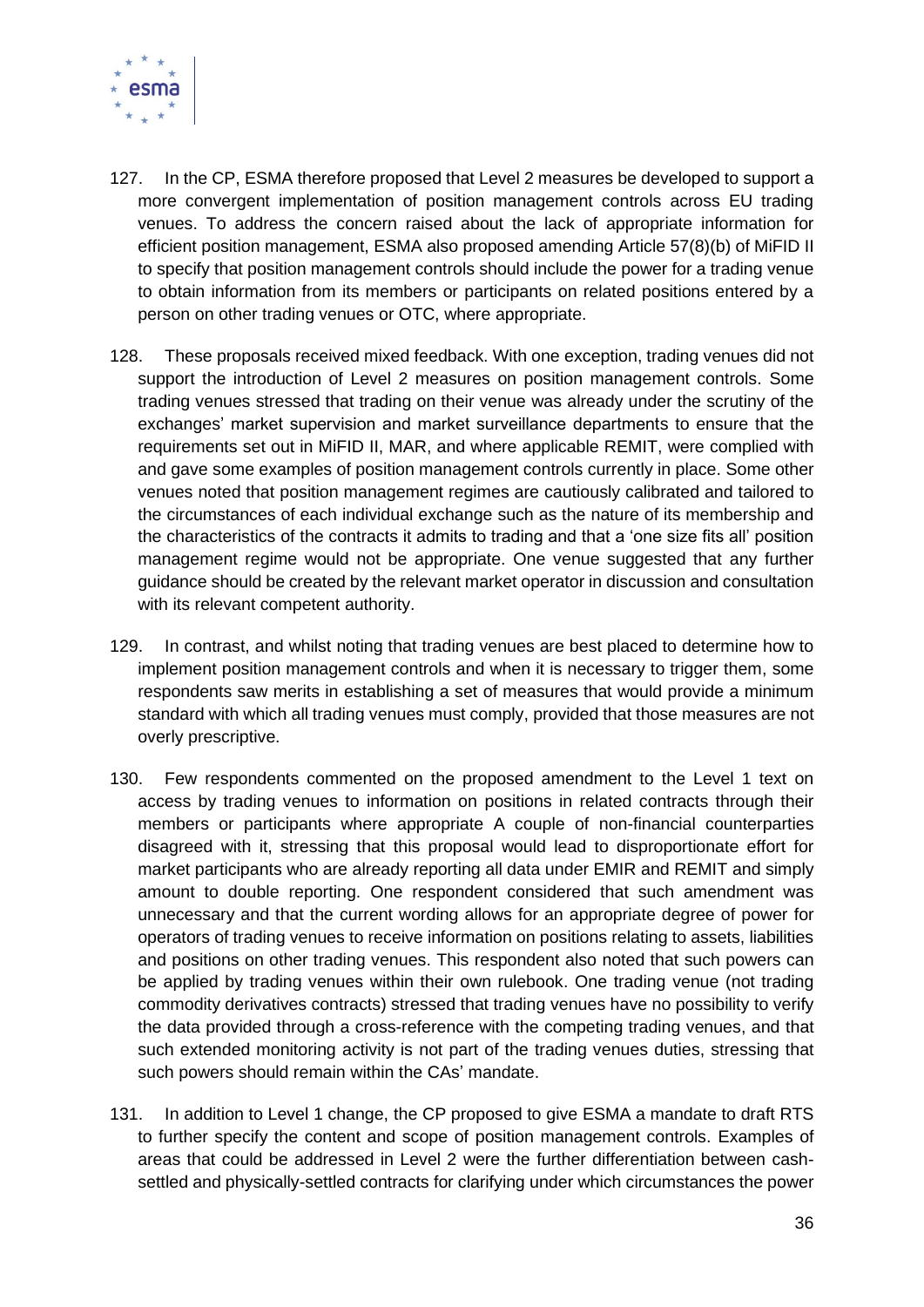

in Article 57(8)(d) (i.e. to require a person to provide liquidity back to the market as an agreed price and volume) should be used. In addition, ESMA proposed to set predetermined large position levels, or accountability levels, where exceeding such levels would trigger an information request from the trading venue to better understand the reason and intention of the position built and the potential risks attached to it. Lastly, ESMA proposed to require trading venues to set and implement position limits for the period immediately preceding expiry for those contracts.

#### <span id="page-36-0"></span>4.2.3 Conclusions and proposals

- 132. In spite of the mixed feedback received to the proposal to introduce Level 2 measures on position management, ESMA still considers that there would be benefits in enhanced convergence in the application of position management controls across EU trading venues.
- 133. ESMA fully appreciates that trading venues are already required to ensure fair and orderly trading in accordance with MiFID II and that their market monitoring and surveillance departments' mission statement is to ensure compliance with all other relevant requirements under MiFID II/MiFIR, MAR and REMIT where applicable. However, ESMA also notes that position management controls aim at addressing the specific challenges arising from commodity derivatives trading.
- 134. ESMA agrees that position management regimes may need to be calibrated to the circumstances of individual exchanges, notably to the characteristics and underlying markets of the contracts traded. However, ESMA also considers that this does not prevent more high-level principles from being introduced in Level 2 that would further clarify the requirements set out in Article 57(8) of MiFID II and set some more common ground across trading venues whilst not constraining the ability of a trading venue to implement enhanced controls if deemed necessary. This more convergent understanding and implementation of position management controls would be particularly appropriate and timely should some commodity derivatives no longer be subject to the position limit regime and only to position management controls by trading venues,
- 135. Examples of position management controls provided in the feedback to the CP, such as accountability levels at or above which members are required to report certain information to the exchange and position, expiry and delivery limits indicating maximum positions that can be held by members in the contract in question at a given time could be part of such Level 2 measures. Further elaboration on the circumstances where it may be appropriate to exercise the power to require a person to provide liquidity back to the market under Article 57(8)(d) of MiFID II could also be useful.
- 136. The limited feedback provided to the proposal to give trading venues the power to ask information on the positions held in related contracts demonstrated that there was not a clear understanding of the powers entrusted to trading venues by Article 58(7) of MiFID II to exercise position management controls. ESMA therefore continues to consider that it would be useful to clearly set out in Level 1 that position management controls include the power for a trading venue to obtain information from its members or participants on related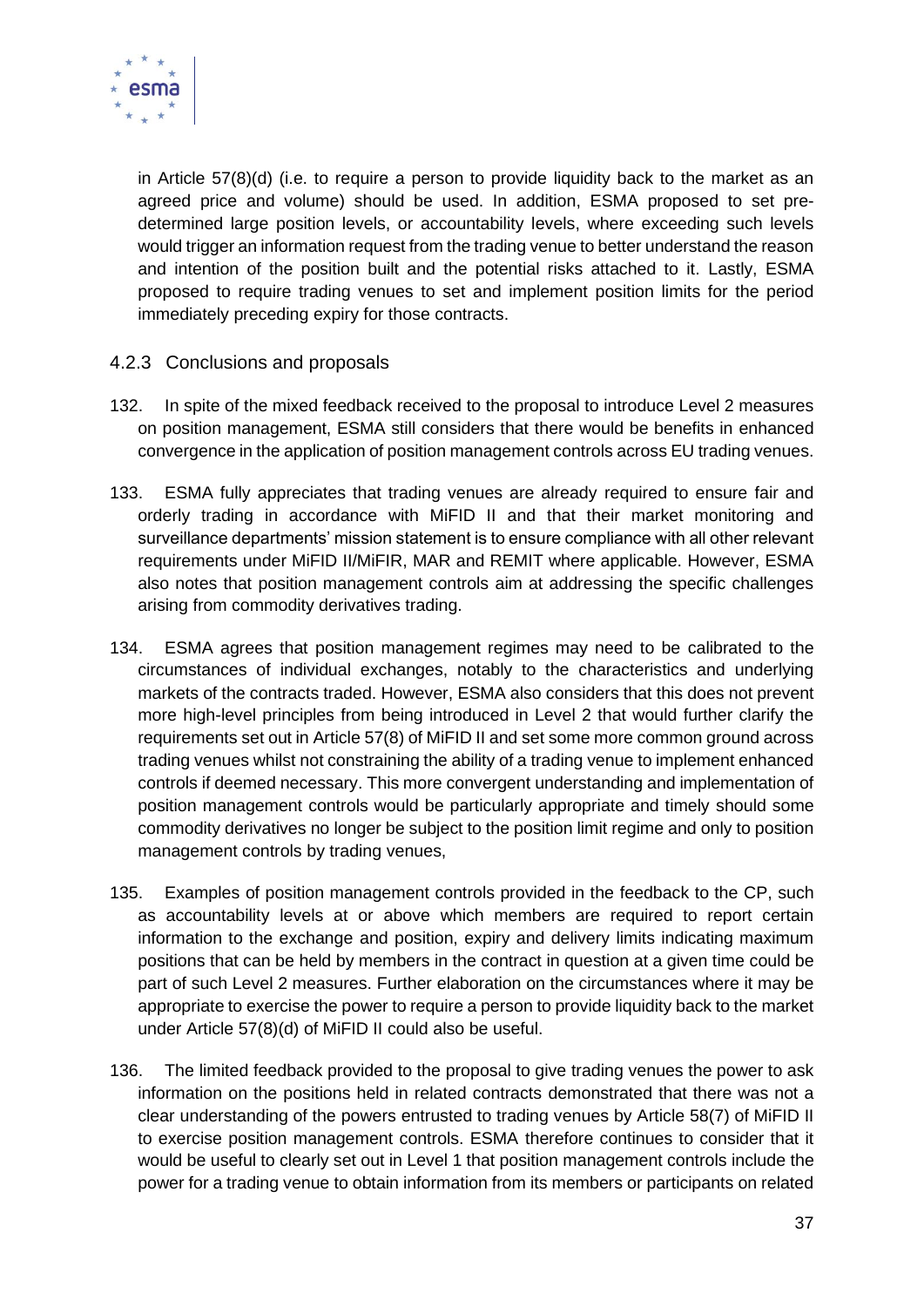

positions entered by a person on other trading venues or OTC, where appropriate, to the benefit of efficient position management controls.

# <span id="page-37-0"></span>**5 Impact of Brexit on position limits and the MiFID II commodity derivatives framework**

137. The landscape of EU commodity derivative trading has changed significantly upon the UK leaving the EU. Some commodity derivative asset classes, such as those based on metals, oil or coal are no longer traded on EU venues and some others only marginally traded in the EU27 (e.g. emission allowances). The notable exception are commodity derivatives based on power that are almost exclusively traded on EU venues.



**FIGURE 2. ETD TRADING IN COMMODITY DERIVATIVES DURING 2019 – EU27 VS UK**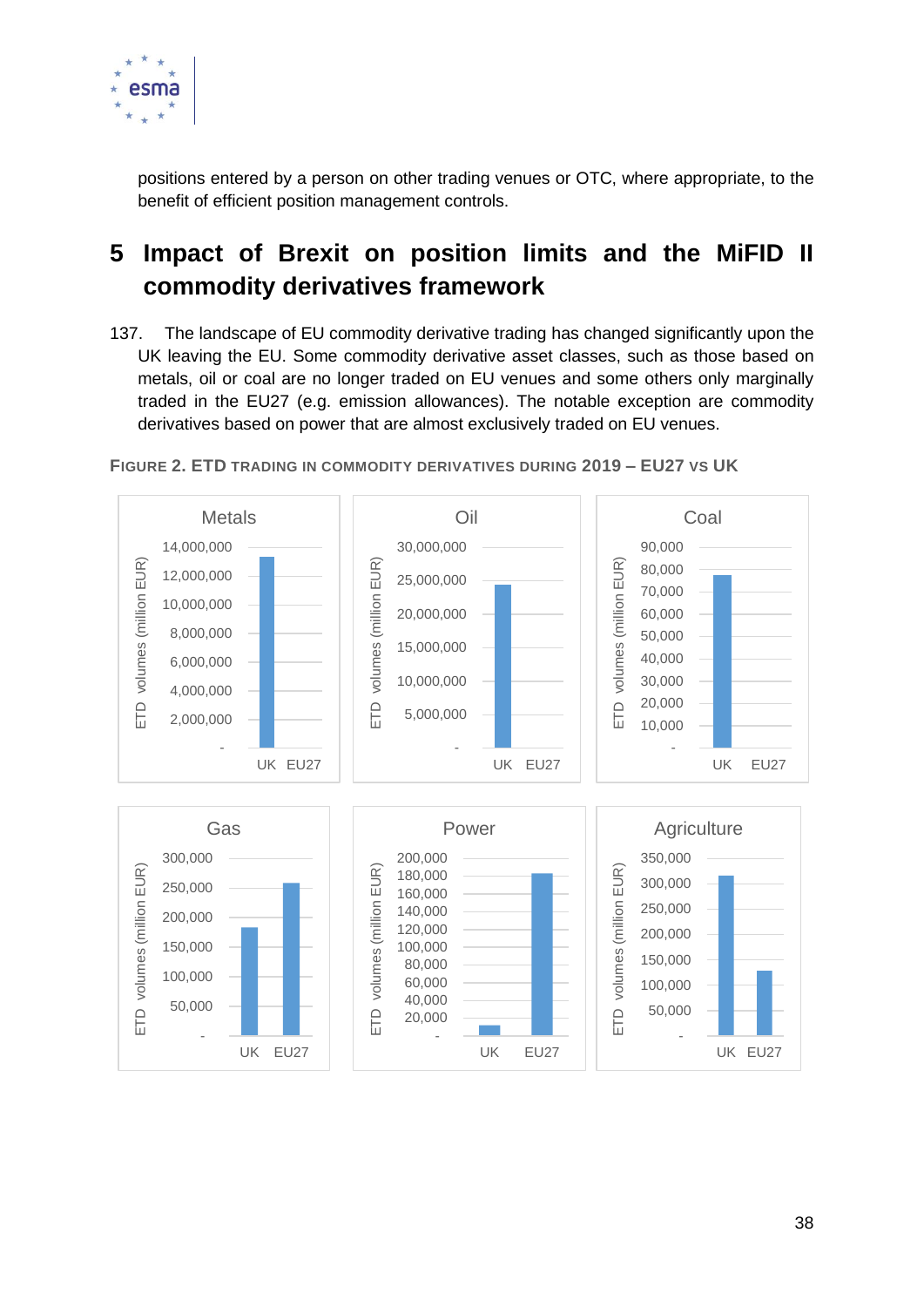



*Source: ESMA, reporting to the FITRS system. Data is provided single-sided, in million EUR.* 

- 138. The new EU commodity derivatives landscape will have a dramatic impact on the ancillary activity test and more specifically on the market size test. This entails more entities potentially being considered as financial counterparties and no longer eligible to the hedging exemption. Respondents to the call for evidence made various suggestions to address this drawback, such as continuing to include UK data in the EU overall trading activity post-Brexit or increasing the thresholds for the market test, but none of these options appears as legally sound or practical one.
- 139. ESMA shares the concerns expressed by stakeholders on the impact of Brexit on the MiFID II framework for commodity derivatives and the ancillary activity exemption. As the calculation of the ancillary test is to be performed based on a three-calendar year rolling back period, Brexit will start impacting the ancillary test to be performed in 2021, with the full impact to apply in 2023, when the three year backward period (2020, 2021 and 2022) will only include UK data for January 2020. ESMA is of the view that the consequences of the UK leaving the EU on the ancillary activity test cannot be reasonably and meaningfully addressed by an amendment to RTS 20 and a dramatic increase in the overall market thresholds. ESMA therefore strongly encourages the EC to take the opportunity of the earliest possible amendment to MiFID II to review the ancillary activity exemption and the criteria thereof.
- 140. This report does not discuss the other comments made by stakeholders on the impact of Brexit on the liquidity assessment of commodity derivatives for transparency purpose or on potential equivalence decisions by the EC with respect to the UK as they did not relate to position limits.

# <span id="page-38-0"></span>**6 Summary of proposals**

141. ESMA proposes to: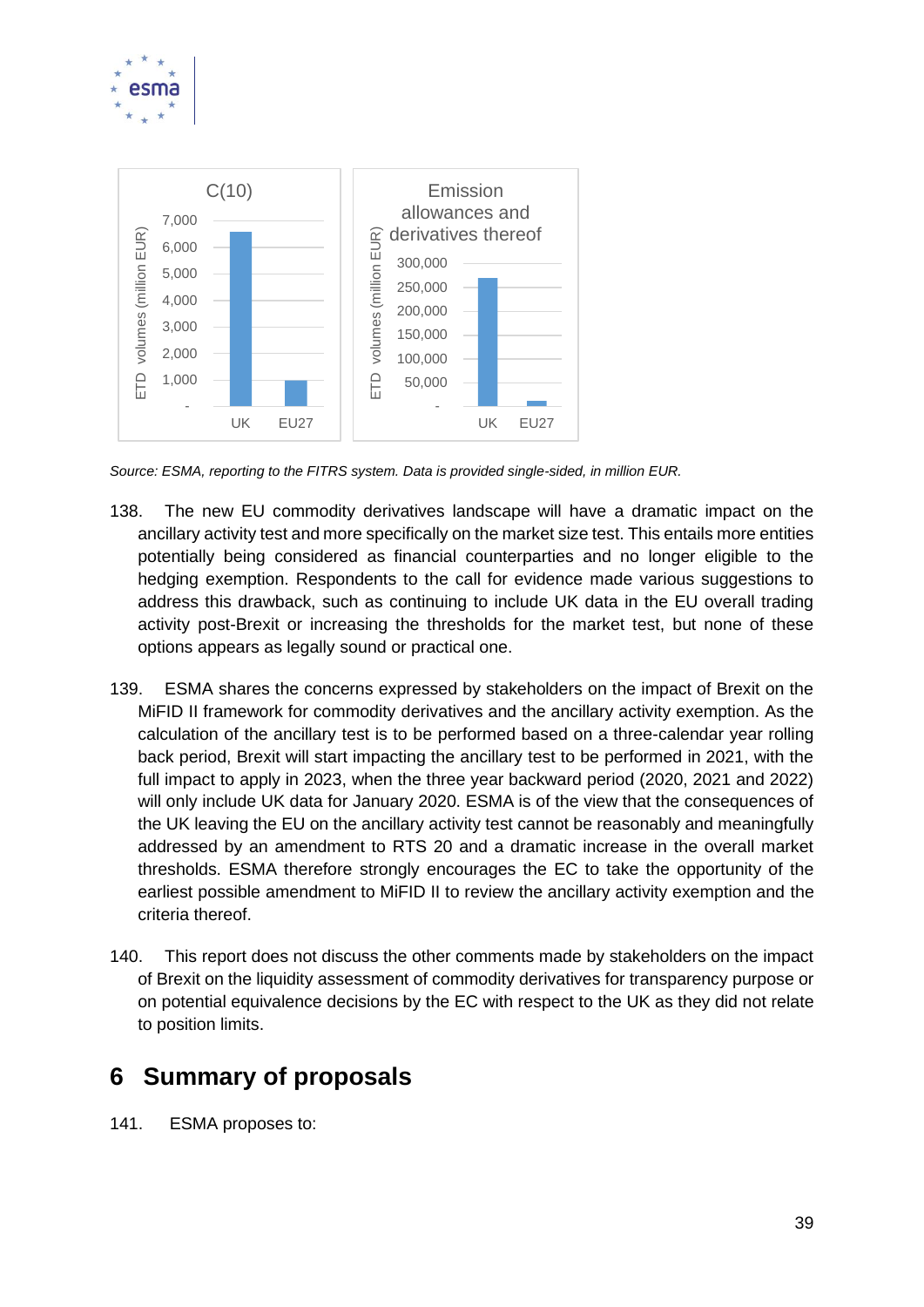

- Amend Articles 57(1) and 58 of MiFID II to exclude financial instruments defined in point (44)(c) of Article 4(1) of MiFID II which relates to a commodity or an underlying referred to in section C910) of Annex I to MiFID II from the scope of the position limit and the position reporting regime;
- Amend Article 57(1) of MiFID II to restrict the scope of position limits to critical or significant contracts and mandate ESMA to develop draft regulatory standards to define critical or significant contracts subject to position limits, taking into account at least the size of open interest, the number of market participants and the underlying commodity;
- Should the scope of the position limit regime not be reduced as suggested above, amend the last paragraph of Article 57(2) of MiFID II to introduce a position limit exemption for financial and non-financial counterparties for positions which are objectively measurable as resulting from transactions entered into to fulfil obligations to provide liquidity on a trading venue, in accordance with letter (c) of the fourth subparagraph of Article 2(4) of MiFID II and mandate ESMA to determine a procedure setting how persons may apply for this exemption;
- Amend the last paragraph of Article 57(2) of MiFID II to introduce a hedging exemption for financial counterparties acting as the market facing entity of a commercial group for the positions held to reduce the risks of the commercial entities of the group; and mandate ESMA to determine a procedure setting how persons may apply for this exemption;
- Amend Article 57(6) of MiFID II on position limits for the "same contracts" and Article 58(2) of MiFID II on position reporting to the central competent authority for same contracts;
- Amend Article 57(8) of MiFID II to extend access to information in letter (b) to positions held in related contracts on other trading venues and OTC through members and participants, where appropriate and mandate ESMA to further clarify the content of position management controls taking into account the characteristics of the relevant trading venues; and
- Reconsider the quantitative test approach set out Article 2(4) of MiFID II for eligibility to the ancillary activity exemption following the UK departure from the EU.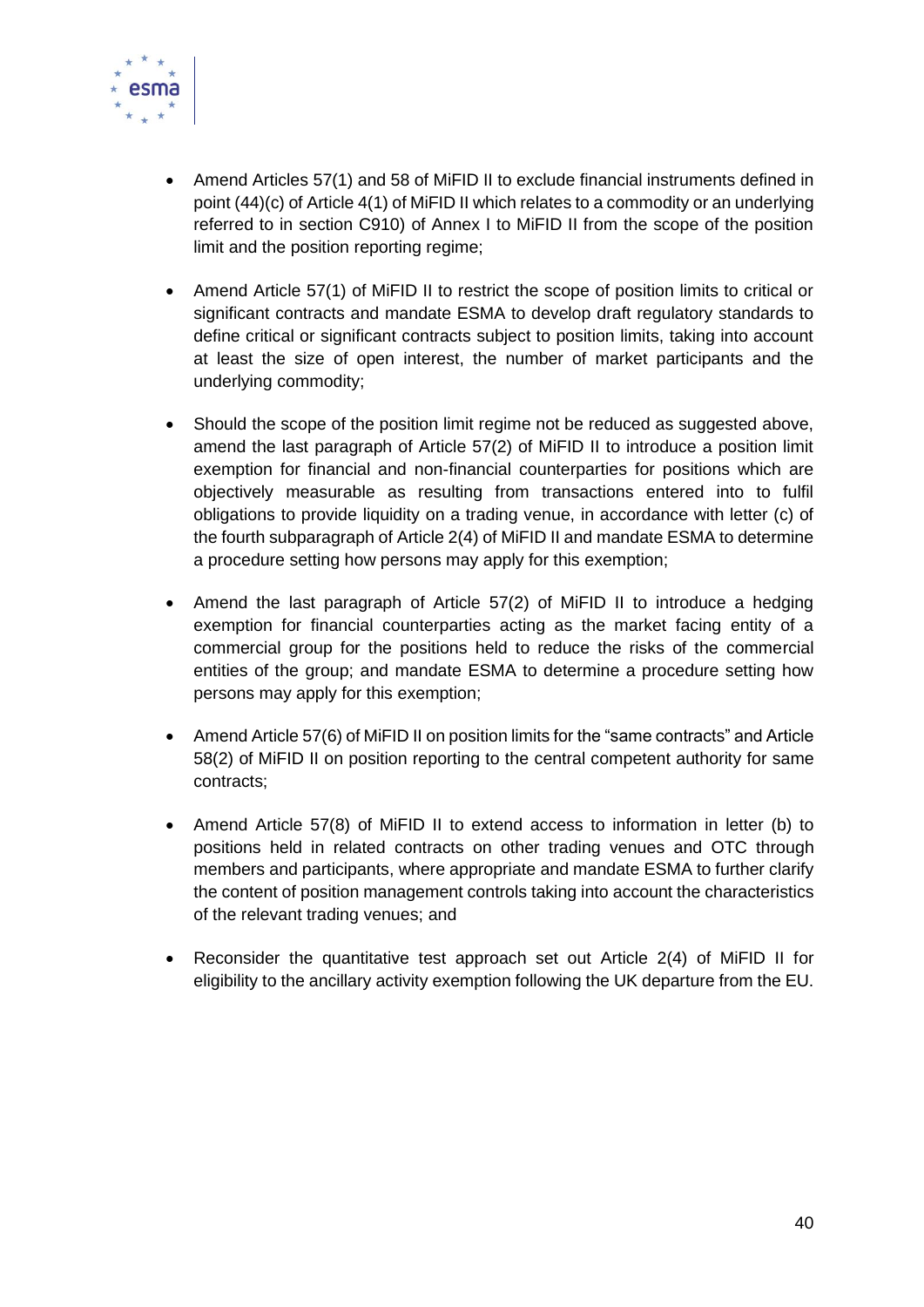

# <span id="page-40-0"></span>**7 ANNEX**

### <span id="page-40-1"></span>**7.1 Annex I: Feedback to the Consultation paper**

**Q 1: Which option (Option 1 or Option 2) do you support for dealing with competing contracts? Please explain why. If you support Option 1, do you have any suggestions for amending the definition of "same contract" in Article 5(1) of RTS 21? If you support another alternative, please explain which one and why.**

- 1. A large majority of respondents support Option 2, i.e. deleting the reference to the "same contract" from the legal text, and allowing for a more pragmatic approach, where CAs could take the OI of the most liquid contract as the reference figure for the other months limit in case of contracts sharing the same underlying and characteristics. This solution was perceived as simpler and providing more legal certainty to the market. Correcting Level 1 legislation could limit the risk that some commodity derivatives that do not share exactly the same characteristics could be treated differently, avoiding the potential unintended effects of Option Some respondents supporting Option 2 have perceived Option 1 as triggering a potential risk for the future changes to the definition of EEOTC contracts, which they oppose. Some respondents also stressed that Option 2 should be seen in the future of having potentially less contracts subject to position limits, which will also help address the level playing field issue arising from the other months' limit calculation methodology.
- 2. One respondent expressed a clear preference for the Option 1, while also welcoming the proposition put forward as Option 2 as an alternative solution to the level playing field issue identified with regards to competing contracts
- 3. A couple of respondents were of the view that no changes were needed to the current framework. One respondent stressed that broadening the definition of "same contract" may undermine legal certainty with potentially increased risks of cross-market manipulation across markets linked by a common position limit but with separate price formation **functionalities**

#### **Q 2: Do you agree that the C(6) carve-out creates an unlevel playing field across trading venues and should be reconsidered? If not, please explain why.**

- 4. An overwhelming majority of respondents did not support ESMA's proposal to reconsider the C6 carve-out. The consensus against ESMA's proposal stems from a wide range of stakeholders including energy firms, energy regulators and regulated markets.
- 5. The comments are built around three main ideas which are developed at a granular level in the responses:
	- 1) The assumptions put forward by ESMA according to which the C6 carve-out has (1) resulted in a shift of trading from RM/MTF to OTF; and (2) created an unlevel playing field between different types of trading venues are, according to respondents, if not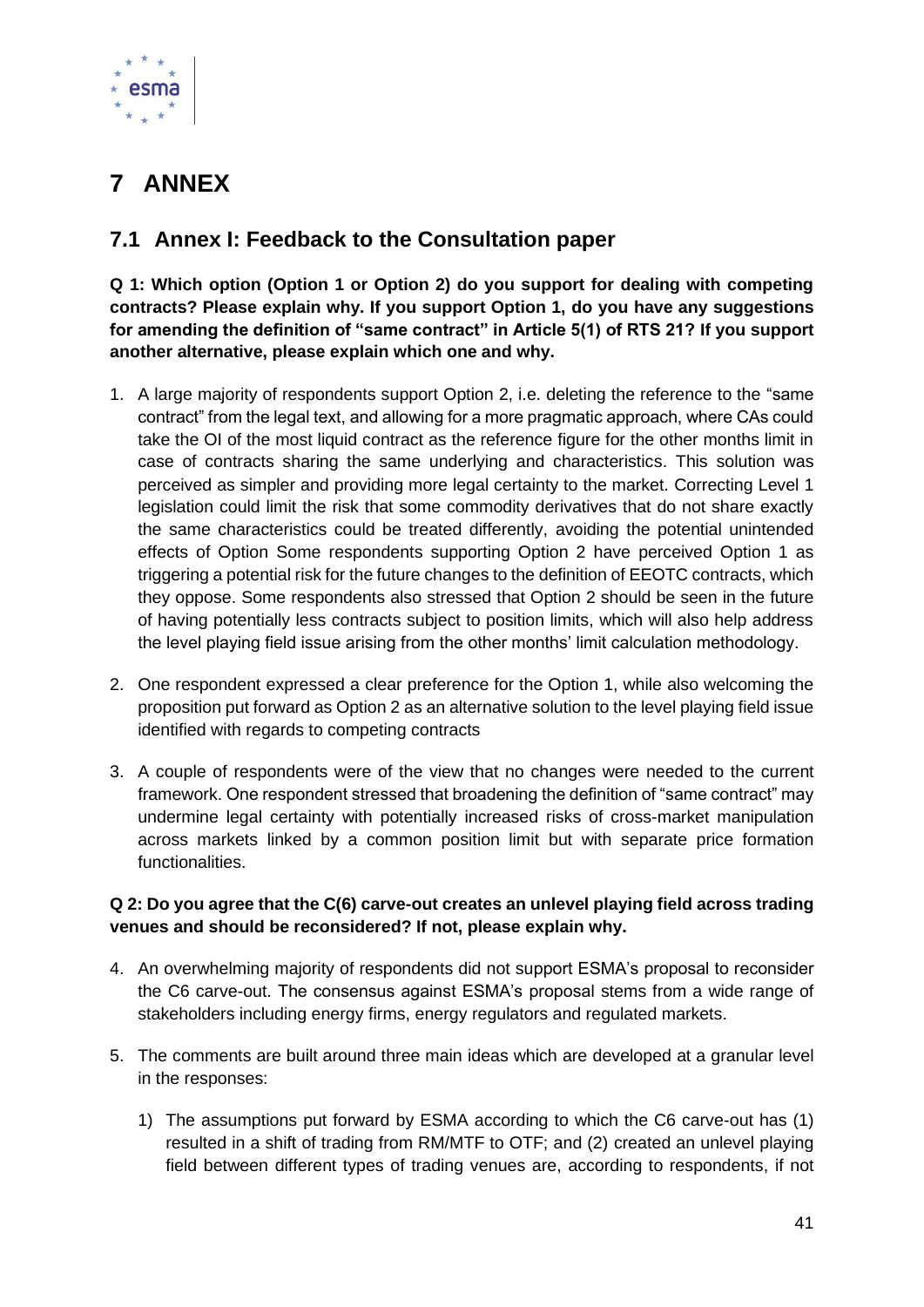

inaccurate, at least very much overstated hence not deserving such an impactful change to the current legal framework;

- 2) The C6 carve-out has been introduced intentionally by the co-legislators on the basis of solid and structural grounds, which have neither changed since the introduction of MiFID II, nor introduced any negative effects on the functioning and stability of financial markets; and
- 3) The deletion of the C6 carve-out would lead to numerous and far-reaching negative consequences, which ESMA has not considered when formulating its proposal.
- 6. In relation to the first item, stakeholders consider that the alleged "shift of trading" in REMIT contracts from RMs and MTFs to OTFs is not supported by any quantitative data. In fact, data provided by stakeholders (based on Trayport) suggest the opposite result. According to this data, the market share of contracts executed on exchanges or cleared has increased in recent years, which would be a consequence of EMIR and the general incentive to move trading to cleared markets.
- 7. Overall, stakeholders consider that the C6 carve-out does not create an unlevel playing field between different trading venues. Rather, it creates different requirements for different asset classes used by different types of market participants. They also mentioned that trading venue operators have the possibility to set up OTFs and many of them did so.
- 8. While disagreeing with the initial statement that the C6 carve-out creates an unlevel playing field, stakeholders are generally of the view that, should ESMA nonetheless persist in its intention to level the playing field between trading venues, a much less intrusive option would be to extend the C6 carve-out to contracts traded on all types of trading venues, not only OTFs.
- 9. In relation to the second item, stakeholders generally argued that the original policy intention of the co-legislators when introducing the C6 carve-out remains valid:
- 10. According to those stakeholders, REMIT instruments fundamentally differ from financial instruments because (1) they are used to hedge commercial risks (production and supply) related to underlying physical assets by energy producers and industrial firms; (2) they are not used by financial institutions for speculative purposes; (3) they are considered public goods and have limited possibilities of storage; (4) trading takes place between professional counterparties; (5) most transactions are physically settled as they involve the delivery of the underlying gas or electricity by means of scheduling or nominating to the designated delivery point. Hence the C6 carve-out was created in order to avoid physically settled wholesale energy products being unduly considered financial instruments.
- 11. Finally, many responses pointed to the fact that electricity and gas markets are regulated by sector specific regulations (REMIT, the Third Energy Package) and supervised by National Energy Regulatory Authorities and ACER.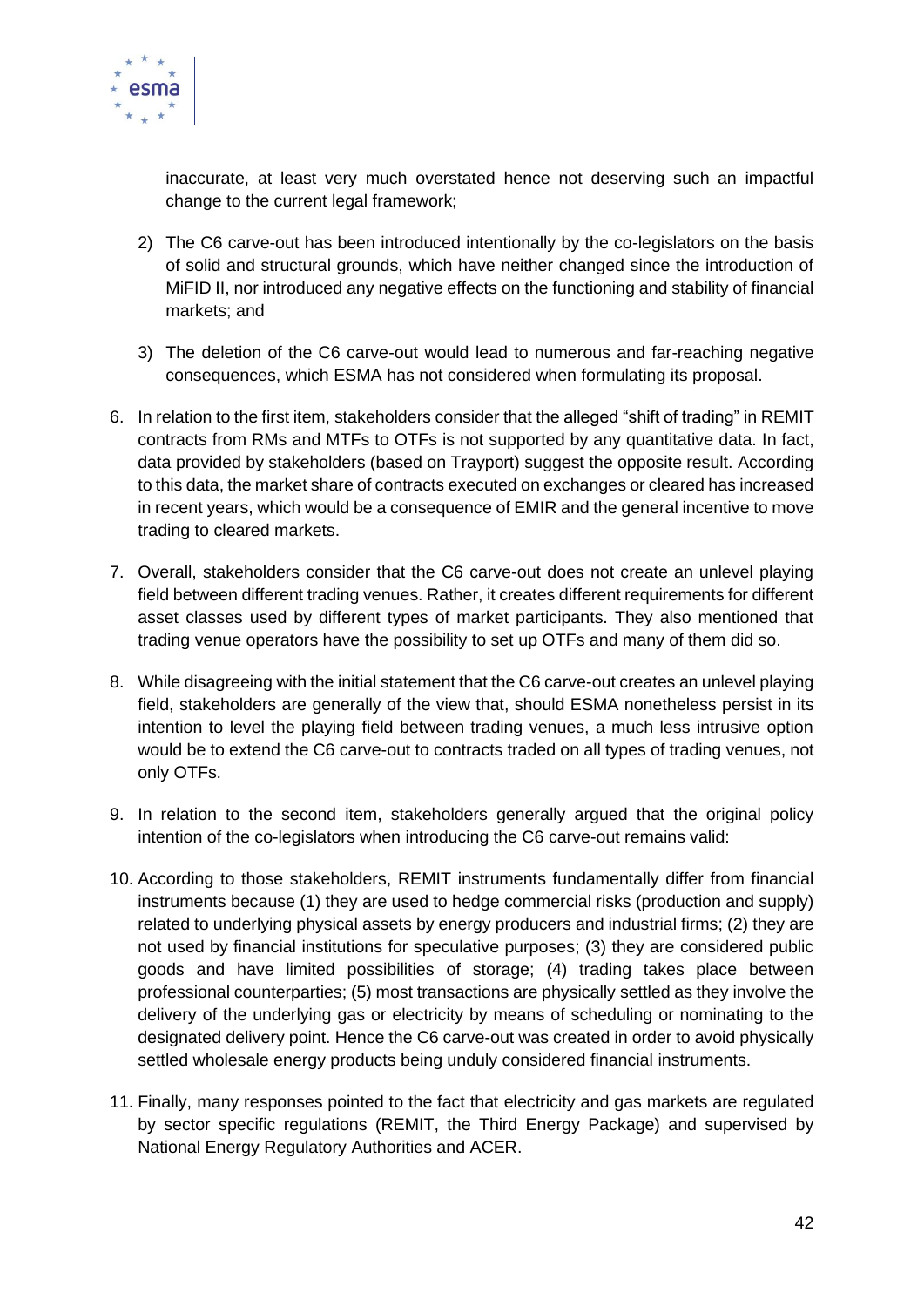

- 12. In relation to the third item, stakeholders described the following unintended negative consequences of removing the C6 carve-out:
	- Impacts on the regulatory framework:
- 13. The transfer of supervision from the specialised regulator (ACER) to the regulator not covering all related areas of the energy markets (ESMA) would lead to less effective supervision;
	- Impacts on the real economy:
- 14. Energy companies would face massive and disproportionate regulatory costs as they would potentially (1) breach the ancillary activity threshold and become subject to MiFID II; (2) breach the EMIR thresholds triggering margining obligations; (3) become subject to MAR and to the EMIR reporting obligation.
- 15. Increased costs of hedging would be passed on and result in higher energy costs for end users across the EU.
- 16. Small trading participants might be forced out of business or prevented from acting independently (hence reducing market competitiveness), and energy firms may decide to reduce or stop their hedging activity, leading to potential increase in price and volatility.
- 17. As avoidance practice, there is a risk of shift of trading from OTFs to purely OTC market, as seen in the Nordic area, leading to less transparency and less regulatory control compared to the current situation.
- 18. The additional costs of hedging stemming from additional financial regulation would reduce the ability for energy firms to invest in the decarbonisation of the European economy and endanger the long-term goal of the "European Green Deal" of the EU Commission because the affected energy companies would have to reallocate capital and liquidity within their businesses to meet these requirements.

#### **Q 3: Do you agree that the position limit framework should not apply to securitised derivatives? If not, please explain why.**

- 19. The overwhelming majority of respondents that expressed a view supported the proposal to remove securitised derivatives from the position limit regime. Respondents agreed that the position limit regime failed to recognise the unique characteristics of those instruments which made the position limit regime inappropriate for preventing market abuse and ensuring orderly pricing and settlement conditions.
- 20. Since those instruments are transferable securities, they are subject to the custody and notary functions administered by CSDs, unlike commodity derivatives. In addition to that the concepts used in the position limit regime, such as deliverable supply, delivery date or economically equivalent contracts are not applicable for the securitised derivatives, which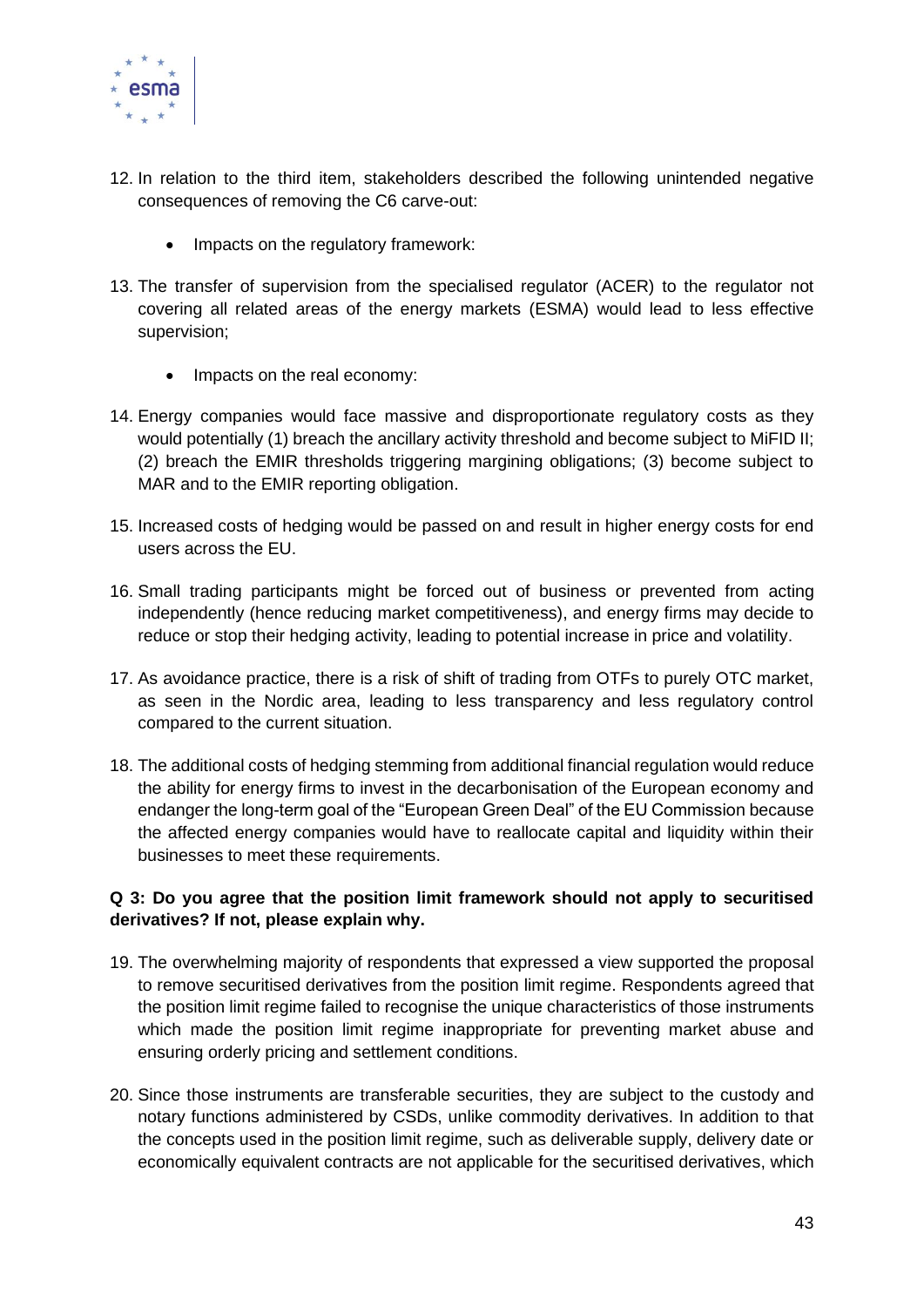

shows that the position limit regime, including the position reporting, should not be applied to them.

**Q 4: Which option do you support to address the negative impact of position limits on new and illiquid commodity derivatives: Option 1 or Option 2? Please explain why. If you support another alternative, please explain which one and why.** 

- 21. All respondents supported Option 1 as a means of moving towards a more proportionate and efficient position limit regime, with Option 2 being implemented through Level 2 change pending Level 1 change for Option 1.
- 22. Respondents considered that Option 1 would deliver a much-needed simplification of the regime without significantly impacting its effectiveness in terms of market abuse considering the limited impact of position limit on market abuse. The only value a position limit may have been to avoid excessive price speculation adversely leading to price volatility, although it has not been scientifically demonstrated that excessive speculation leads by default to price volatility. To avoid undue impact on price volatility, it is sufficient to only consider contracts that are relevant for the price formation of the underlying commodity, i.e. mature contracts that serve as a benchmark for the respective market. New and illiquid contracts are unlikely to influence price movements in the underlying physical markets and do not negatively impact consumers.
- 23. Non-significant contracts would continue to be subject to position reporting to other MiFIR rules (transparency, transaction reporting), MAR and REMIT frameworks as well as to exchanges' market supervision and surveillance and position management. The removal of position limits for those contracts would therefore pose no risk to the transparency, integrity and orderly functioning of the relevant markets. Rather, it may attract more trading volume on regulated venues and contribute to a more transparent trading environment.
- 24. Option 1 would create more regulatory consistency by bringing the European position limit framework close to the CFTC framework and would maintain the liquidity and competitiveness of EU commodity markets.
- 25. However, most respondents also stressed the need to quickly fix the negative impact of position limits on new and illiquid contracts and supported option 2 as an interim solution. Some respondents proposed the following amendments to option 2:
	- a. The 12- month period during which no position limit would apply is considered too short for a contract to develop and should be extended to 24 months.
	- b. There should only be one threshold for illiquid contracts set at 20,000 lots with a spot month and other months' limit set at 10,000 lots to facilitate market growth and accommodate the time needed by CAs to move from de minimis to bespoke limits.
- 26. One trading venue disagreed with applying costly position reporting to contracts that would no longer be subject to position limits. For this respondent, this would be inconsistent with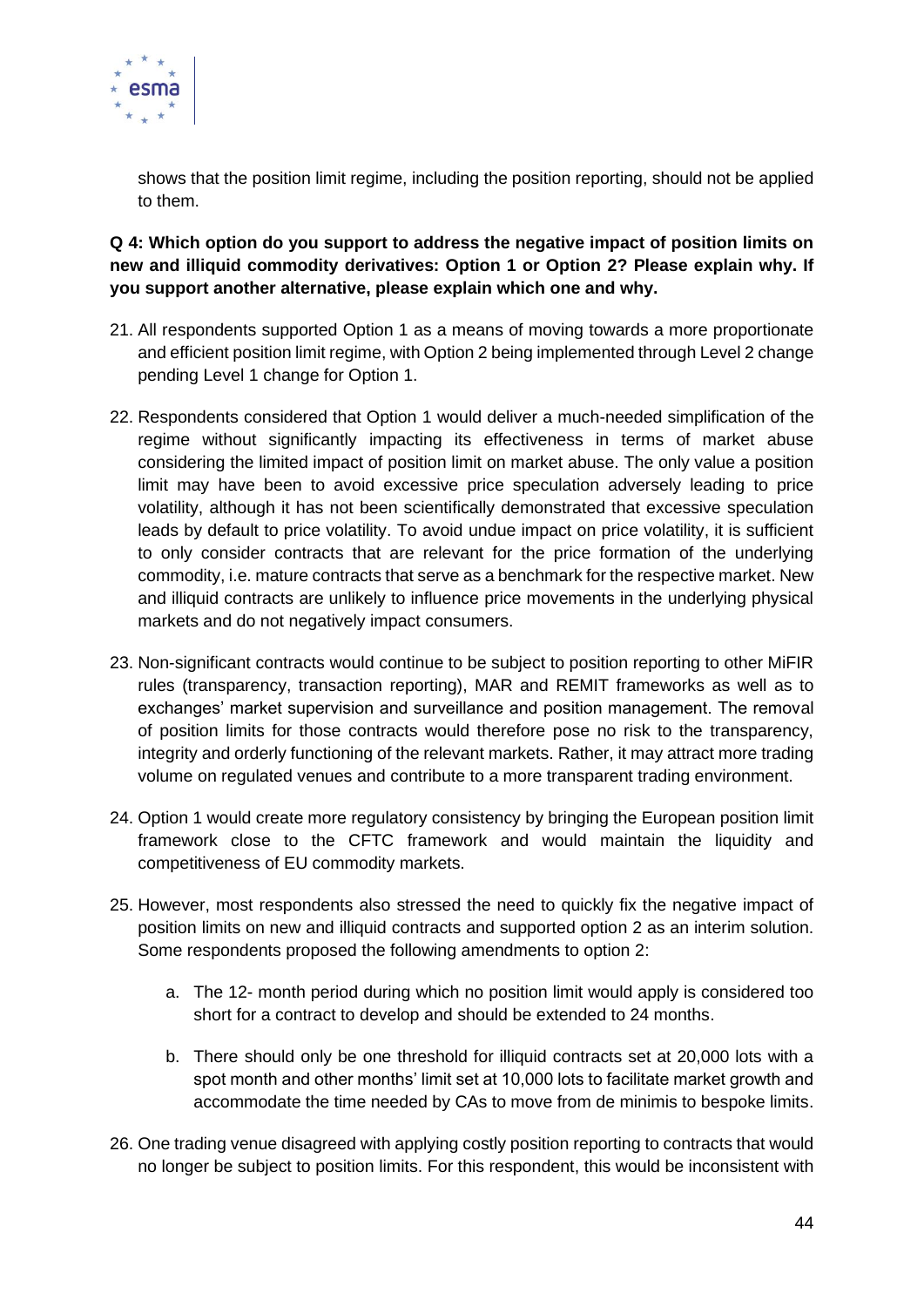

ESMA's Q&A on securitised derivatives and since the purpose of position reporting is to ensure compliance with the position limit regime, there is no need to report positions when the issuance size is below  $\epsilon$  2.5 million and the position limit cannot be exceeded.

#### **Q 5: If you support Option 1 and would suggest different or additional criteria to determine whether a contract qualifies as a critical contract, please explain which ones**

- 27. Most respondents agreed with the criteria suggested in the CP to qualify a contract as critical (number, type and variety of market participants, size of open interest underlying asset). Some trading venues however noted that the size of open interest and the number of market participants, as well as the size of open interest compared to deliverable supply, are highly correlated and that it would be sufficient to define critical contracts based on open interest only. One trading venue considered that open interest as the only relevant criteria. Another trading venue stressed that the lot size was not harmonised across trading venue and that the notional value of open interest, as opposed to lot size, should be taken into account.
- 28. One trade association suggested as additional relevant criteria the notional value to date. the deliverable supply and the frequency of trading.
- 29. One respondent also suggested considering whether the contract is subject to position limits in other key jurisdictions (e.g. US, UK post-Brexit). One trade association suggested as relevant criteria the nature of the underlying supply, the importance of the markets for the supply of the underlying commodity across the EU and the existence of non-EU markets for the same commodity.
- 30. One trading venue agreed that the type of underlying commodity is a relevant criterion and that some commodity derivatives could be classified as "critical" by nature.

#### **Q 6: Which open interest and participant threshold would you suggest for qualifying a commodity derivative as a critical one?**

- 31. The vast majority of respondents which suggested thresholds for determining critical contracts (mostly trading venues and their trade associations) came out with an open interest threshold of 300,000 lots on a yearly average for a commodity derivative to qualify as a critical contract. Two trading venues specified that this threshold would result in respectively 3 and 4 of their contracts being considered as critical. Some other respondents expect that this threshold would result in "around" 20 commodity derivatives contracts traded in Europe to qualify as critical. However, it is unclear whether all respondents had the same open interest reference as one trading venue explicitly referred to a 300,000 lot spot month open interest whereas other venues were understood as referring to the overall open interest.
- 32. Should the number of market participants be used as an additional criterion, four respondents suggested a threshold of 20 active market participants and four other ones a threshold of 50 market participants. However, here again, it is unclear whether there was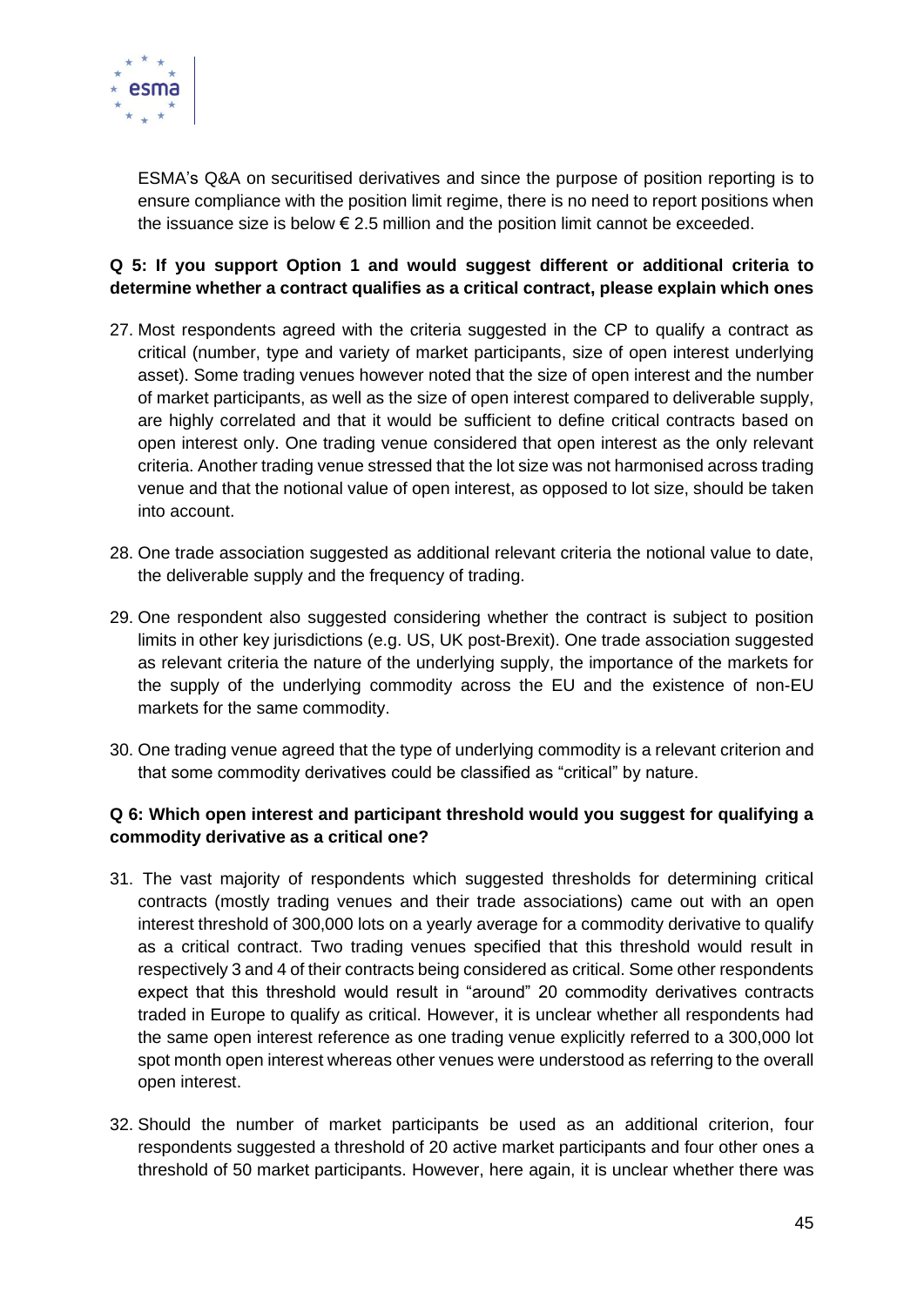

a common understanding of the concept of "market participant". One trading venue suggested a threshold of 800 market participants, using client LEI and then grouping related LEIs into one parent and classifying them as one single entity. Other trading venues did not explain the methodology used.

- 33. One trading venue did not suggest any threshold of open interest but insisted on the need of a harmonised methodology across trading venue to calculate the open interest.
- 34. The trading venue supporting a notional value approach suggested a threshold of €10 billion.
- 35. Four non-financial counterparties did not provide any thresholds and stressed the need for further extensive consultation of stakeholders and in particular trading venues that have the best understanding of the markets they operate.

#### **Q 7: Would you support a position limit exemption for financial counterparties under mandatory liquidity provision obligations? If not, please explain why.**

- 36. All but one respondent expressed their support to an exemption for financial counterparties under mandatory liquidity provision obligations.
- 37. Many of them suggested that an exemption (based on the same conditions as the liquidity provision exemption outlined in Art. 2(4) MiFID II and the ESMA Q&A on MiFID II/MiFIR commodity derivatives topics) should also be available for non-financial counterparties acting as liquidity providers, especially when dealing with new and illiquid contracts (2,500 lots limit). Many respondents stated that should such exemption not be available, and the 2,500 lots limit continue to apply, exchanges might need to contract with a "panel" of liquidity providers to ensure that none of these firms exceed the 2,500 lots limit. This appears challenging in nascent markets where either a sufficient number of liquidity providers might not be present or having a large number of them could be very costly for the exchange.
- 38. One respondent stated that allowing for such exemption would imply that the concept of position limit would become theoretical or that the supervision of position limits would impose higher costs for taxpayers.

#### **Q 8: Would you support introducing a hedging exemption for financial counterparties along the lines described above? If not, please explain why.**

- 39. All but one respondent supported the introduction of a position limit hedging exemption for financial counterparties belonging to a predominantly non-financial group. However, many of them further supported the introduction of a hedging exemption for financial counterparties, independently from them being part of a financial or non-financial group, based on genuine hedging intentions.
- 40. The respondents who supported the introduction of a hedging exemption for financial counterparties part of a financial group disagreed with ESMA's comments about the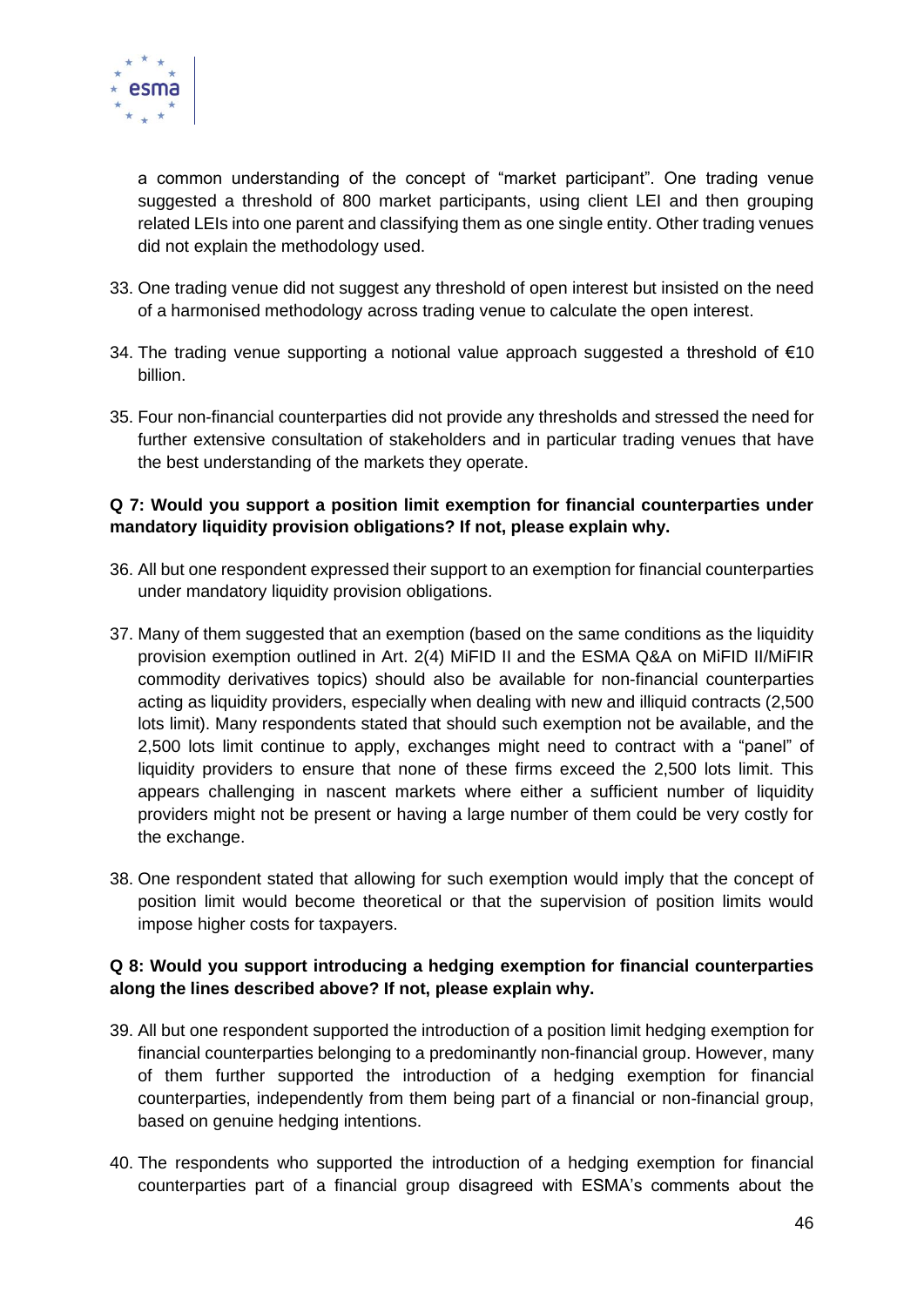

difficulty of monitoring compliance with exemption for more complex hedging strategies. believe that given the amount of information received by CAs, CAs should be able to operate a similar monitoring system, including for financial counterparties' hedging exemption.

- 41. Several respondents urged ESMA to consider a harmonised process for the application of the hedging exemption across the EU. They further specified that some CAs impose quantitative limits to hedging exemptions, unnecessarily increasing the administrative burden for market participants that face greater hedging needs (for instance, due to an increase in the production of the underlying commodity) and are forced to file new applications.
- 42. One respondent supported the limited hedging exemption in case of financial innovation or as a measure to be taken in financial crisis.

#### **Q 9: Do you agree with ESMA's proposals to amend Article 57(8)(b) of MiFID II and to introduce Level 2 measures on position management controls? If not, please explain why.**

- 43. The few respondents who commented on the proposed Level 1 text amendments, considered that the current regime was adequate and that no changes were needed. Some non-financial counterparties understood the proposal to translate into a reporting of all transactions to trading venues and considered that such amendment to Article 57(8)(b) of MiFID II would lead to a disproportionate effort for market participants and double reporting on top EMIR and MiFID II. A couple of respondents questioned the legal feasibility of market participants sharing information with trading venues on position held OTC or at other venues.
- 44. Several trading venues considered that Level 2 measures were unnecessary to foster a more convergent understanding and implementation of position management controls. Most of them considered that the current approach where trading venues have substantial responsibility for position monitoring and control was sufficient, noting that they have operated position management regime before the entry into force of MiFID II.
- 45. These respondents further mentioned that there was sufficient consistency across trading venues also because activities such as position reporting, monitoring, management and control were already subject to REMIT, MAR and MiFID II principles.
- 46. However, some respondents that considered the current position management regime as generally adequate, expressed their support for ESMA's proposal of introducing Level 2 measures to harmonise the application of position management regime. They also emphasized that these measures should not be overly prescriptive to allow the specificities of each market to be taken into account. One trading venue agreed with ESMA to provide more clarity on the scope and content of position management controls in order to achieve a convergent implementation.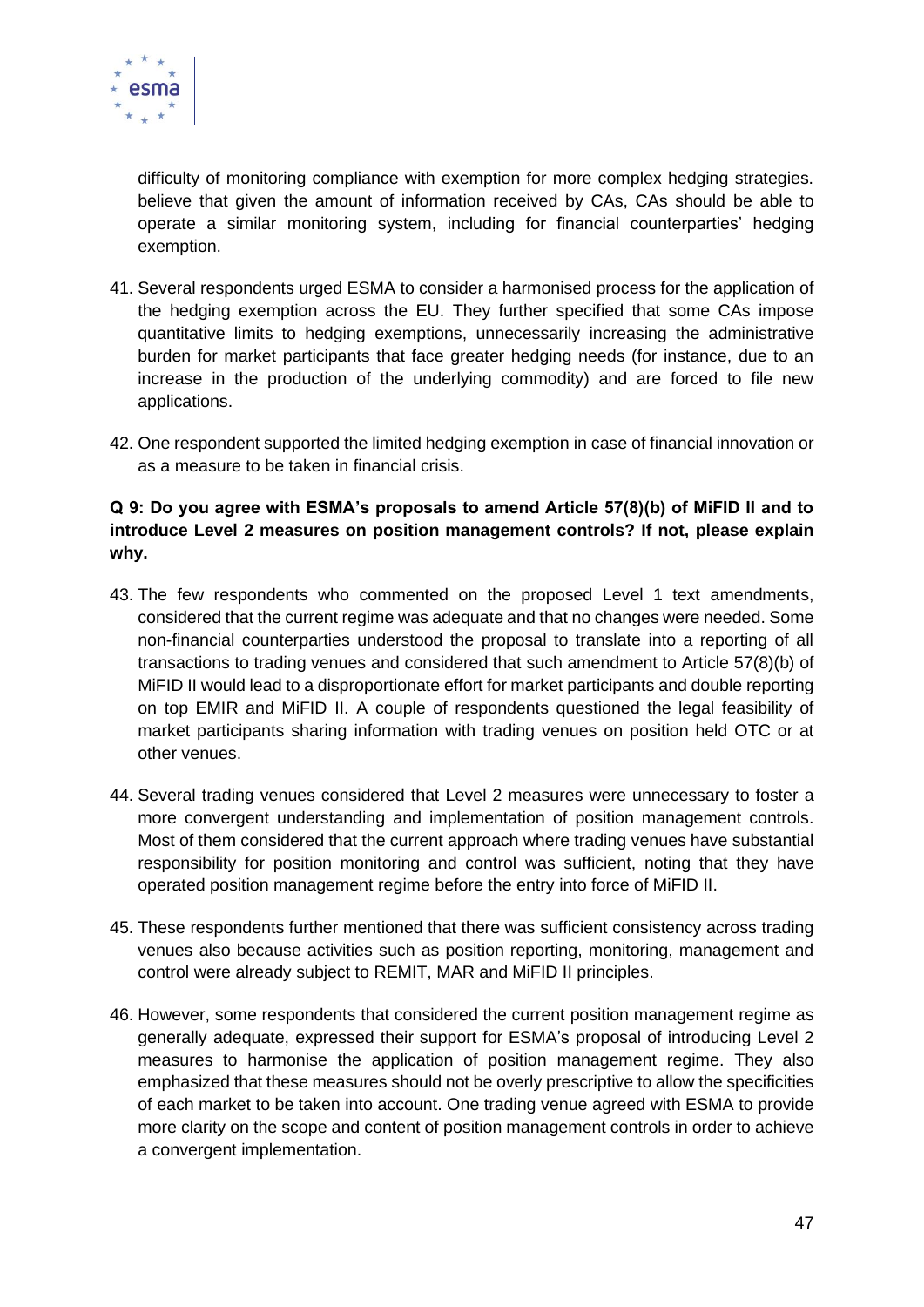

47. Finally, one respondent suggested that the overall regime for cash-settled derivatives based on broad-based commodity indices should be reconsidered.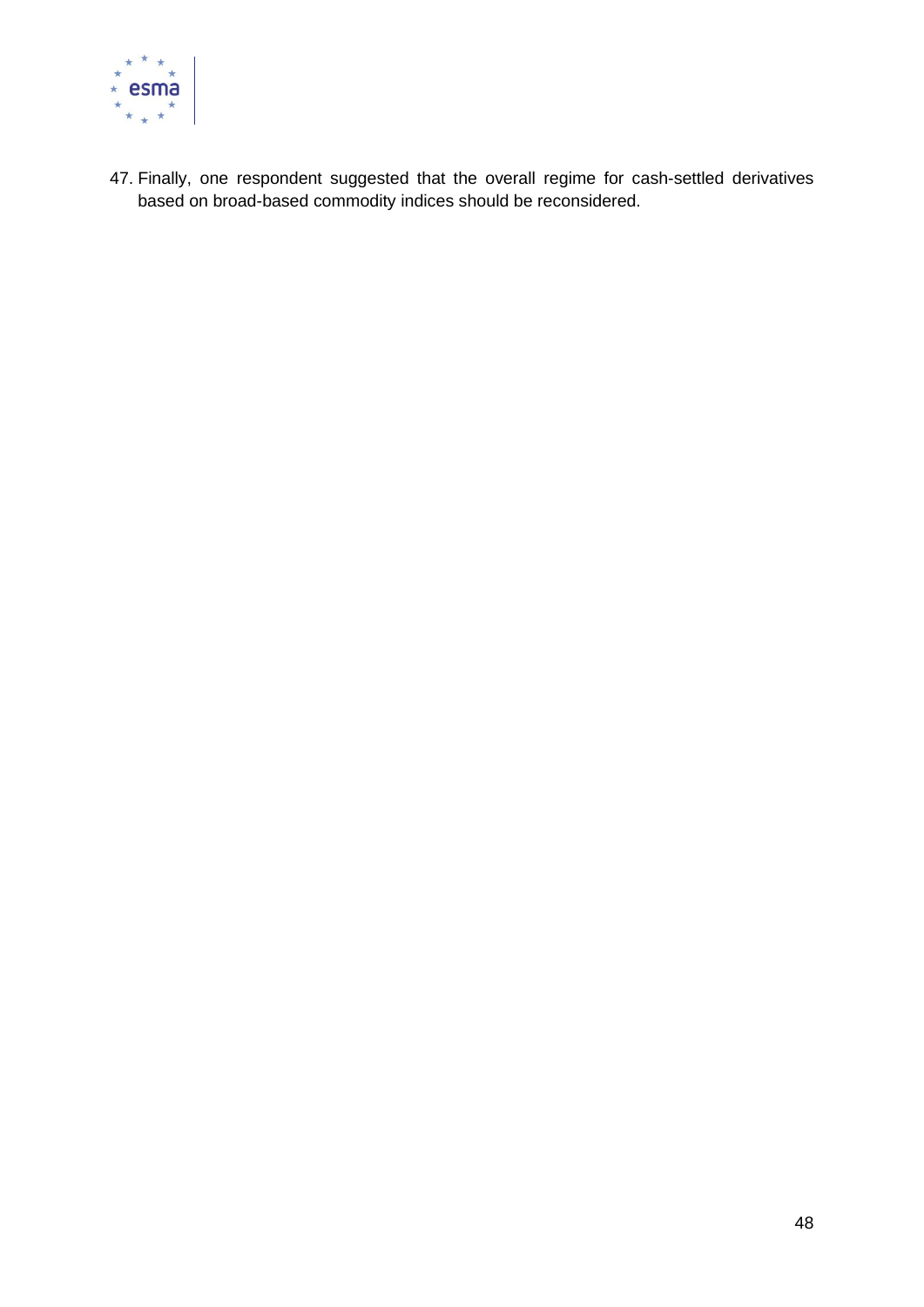

### <span id="page-48-0"></span>**7.2 Annex II: Summary of the roundtable**

1. On 17 December 2019, ESMA organised a roundtable with a limited number of stakeholders (trading venues, financial and non-financial counterparties) to allow for a more in-depth discussion on the different issues discussed in ESMA's CP.

#### **Impact of position limits and position management on market abuse and orderly pricing and settlement conditions**

2. In line with the its response to the call for evidence, a trading venue explained that the position limit regime had a limited impact on market abuse because market cornering can only happen with physically settled contracts. A similar view was expressed by other participants who further mentioned that other pieces of legislation such as MAR and REMIT are better tools to identify and prevent market abuse. One stakeholder stressed the critical need to redesign the position limit regime considering the administrative burden it creates compared to its very limited contribution to the prevention of market abuse and to orderly pricing and settlement conditions. Trading venues already had in place market monitoring and surveillance systems as well as position management controls before the introduction of the MiFID II position limit regime, which also contributes to explaining the limited impact of the latter.

#### **Impact of position limits and position management on the liquidity of commodity derivatives market**

- 3. In line with the responses to the call for evidence, one trading venue explained that position limits had a very negative impact on new and illiquid contract, in particular with respect to nascent contracts with an open interest close to 10,000 lots and where the position limits is set at 2,500 lots for the spot month and for the other months. This limit does not take into account the fact that there are only few market participants active in nascent contracts incurring the risk of breaching the position limit in case of increasing trading activity.
- 4. In addition, in case of fast-growing liquidity and where the contract has exceeded the 10,000 lots open interest threshold over a three-month period, the contracts remain subject to the 2,500-lot limit threshold pending the determination of bespoke limits by the relevant CA, which may take months.
- 5. Other participants gave the example of liquid commodity derivatives where the underlying reference had been amended and should therefore be considered as "new" contracts with a 2,500-lot limit, although it was just one contract expected to replace the other with a similar level of liquidity in the short term.
- 6. All participants agreed that position limits did not have a negative impact on the more developed commodity derivatives where the number of market participants is higher.

#### **Brexit**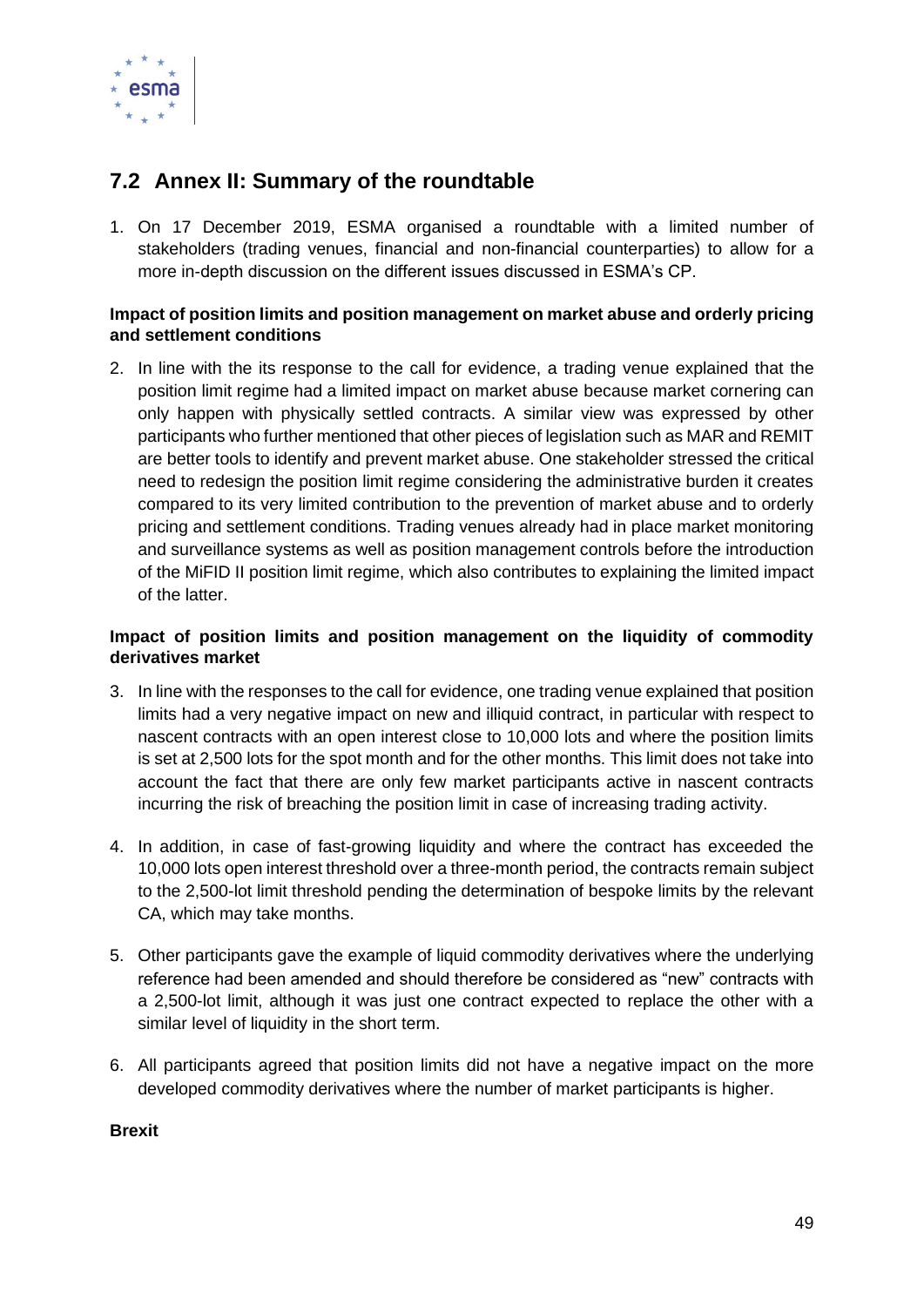

- 7. ESMA invited participants to express views on the expected impact of Brexit on the EU commodity derivatives market and notably how they expect to manage the transition to an EU27 environment for the calculation of the ancillary activity test.
- 8. One UK trading venue explained that it has taken all necessary steps to be able to continue to serve EU market participants post-Brexit, to which one other participant stressed that it would indeed need to continue to access UK trading venues given the predominance of UK trading venues in some underlying commodities.
- 9. With respect to the ancillary activity test, one respondent suggested including data from third country commodity markets to calculate the overall market size as those are global commodity markets and a European or regional approach may not be relevant. ESMA noted that it would be difficult to gather data form all over the world and remains unconvinced that the impact of Brexit on the ancillary activity test can be dealt with by adjusting Level 2.

#### **CP Proposals**

10. Participants were invited to comment on the proposals set out in ESMA's CP.

#### Same contract definition

- 11. The CP proposed two options to deal with the unfair level field created between competing trading venues by the other months' limit calculation. Option 1 would consist in broadening, to the extent legally possible, the definition of "same contracts" in Level 2 so that more contracts may potentially fall under that definition. Option 2 would be based on a change to the Level 1 text to provide more flexibility for CAs to agree on whether contracts traded on their respective trading venues and based on the same underlying share the same characteristics, in which case the other months' limit would be based on the open interest of the most liquid contract.
- 12. All participants expressed a preference for Option 2, which they considered to be more pragmatic. One participant stressed that reducing the scope of position limits to critical contracts would also help reduce the scope of unfair competition between trading venues based on position limits.

#### C(6) carve-out

- 13. One non-financial counterparty stakeholder expressed a strong support to the REMIT carve-out, emphasizing that the regime should not be reviewed in a restrictive manner or deleted. In his view, REMIT is a robust market integrity framework and there is no need for a shift from an energy regulator to a financial regulator. Responding to a remark on the somewhat unsuccessful OTF offer developed by some trading venues, this participant explains it by a miscalibration of the offer and not by a level playing field issue.
- 14. One trading venue echoed the remark above on the REMIT carve-out, stressing that the co-legislators should rather focus on fixing the legislative framework for commodity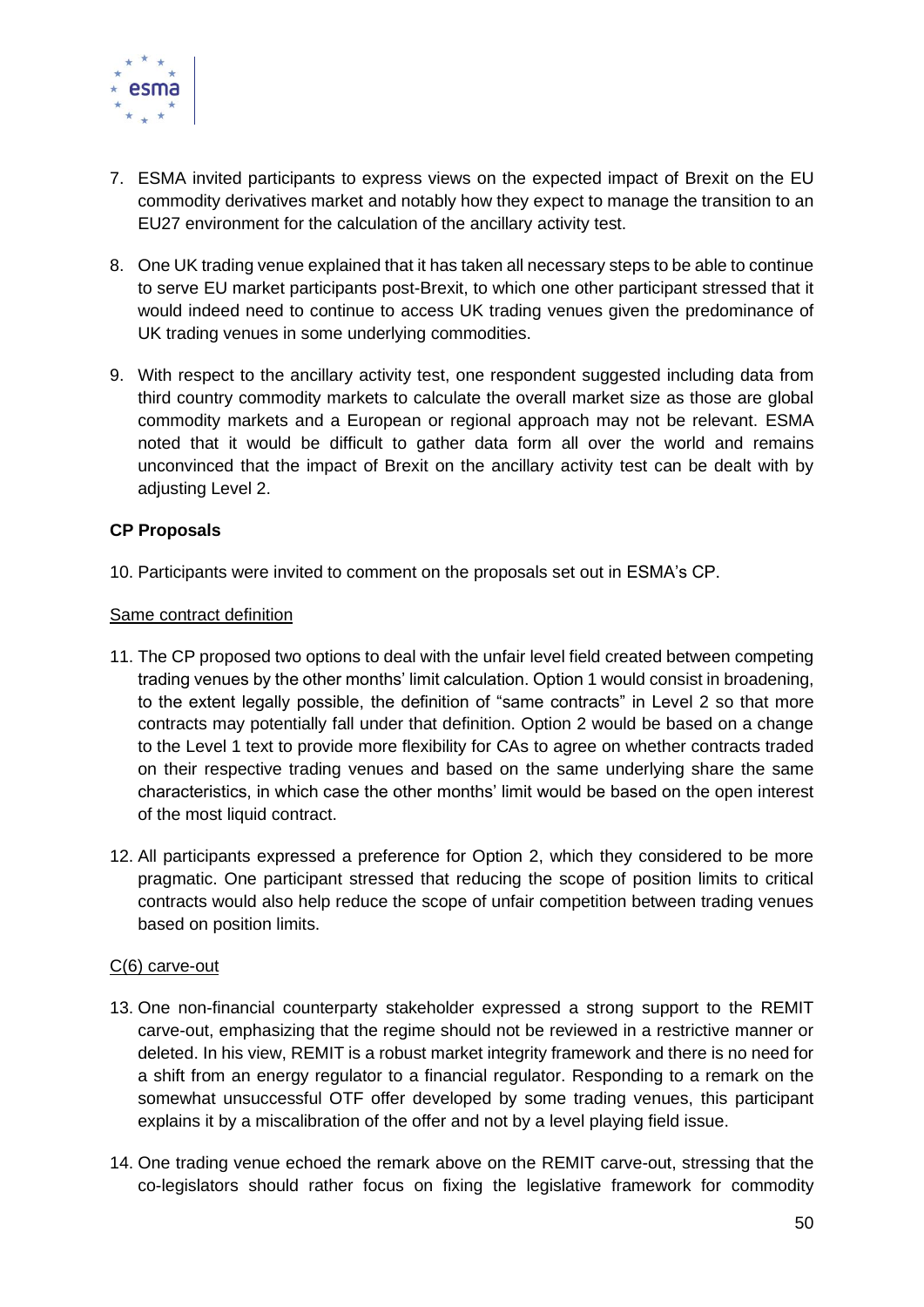

derivatives that qualify as financial instruments, notably with respect to pre-trade transparency and position limits.

- 15. One non-financial counterparty further stressed that removing the C(6) carve-out would mean that small market participants would need to deal a brand-new set of rules they may not familiar with, which would be a source of significant costs.
- 16. Some participants also challenged the statement made in the CP that trading has been shifting from regulated market to OTFs since the introduction of MiFID II. They also noted that the creation of OTF and the C(6) carve-out as lead to more trading moving to pure OTC to some form of organised trading.
- 17. Participants generally questioned the need to "fix" the C(6) carve-out framework which, in their views, did not demonstrate any failure.

#### Securitised derivatives

18. Participants supported the proposals to exclude securitised derivatives from the scope of position limits. Securitised derivatives based on commodities or commodity indices would however remain classified as commodity derivatives.

#### Reduced scope of contracts subject to position limits

- 19. ESMA presented the two options set out in the CP to address the concerns raised with respect to the application of position limits to nascent and illiquid contracts 1) reduce the scope of position limits to a more limited set of significant or critical contracts; 2) disapply position limits for new contracts for one year so that they can reach a certain level of liquidity.
- 20. One participant explained that an agreement in favour of option 1 (i.e. critical contracts only approach) had been reached between energy exchanges. This option would solve many of the position limits issues, including for instance the "same contract" issue and would, at the same time, ensure that "non-critical" contracts would continue to be subject to position reporting and all other applicable requirements such as MAR or REMIT.
- 21. As a preliminary assessment, some trading venues suggested an open interest threshold of 300,000 lots for a commodity derivative to be considered as critical. One trading venue noted that the size of open interest is strongly positively correlated to the number of participants and that an open interest threshold should be a sufficient criterion.
- 22. Option 2 was however considered by some participants as a helpful temporary solution that could be implemented before the review of Level 1 for critical contracts takes place.

#### Exemption for financial counterparties

23. The CP proposed introducing a limited position limit exemption for financial counterparties in two circumstances: 1) when a financial counterparty is under mandatory liquidity